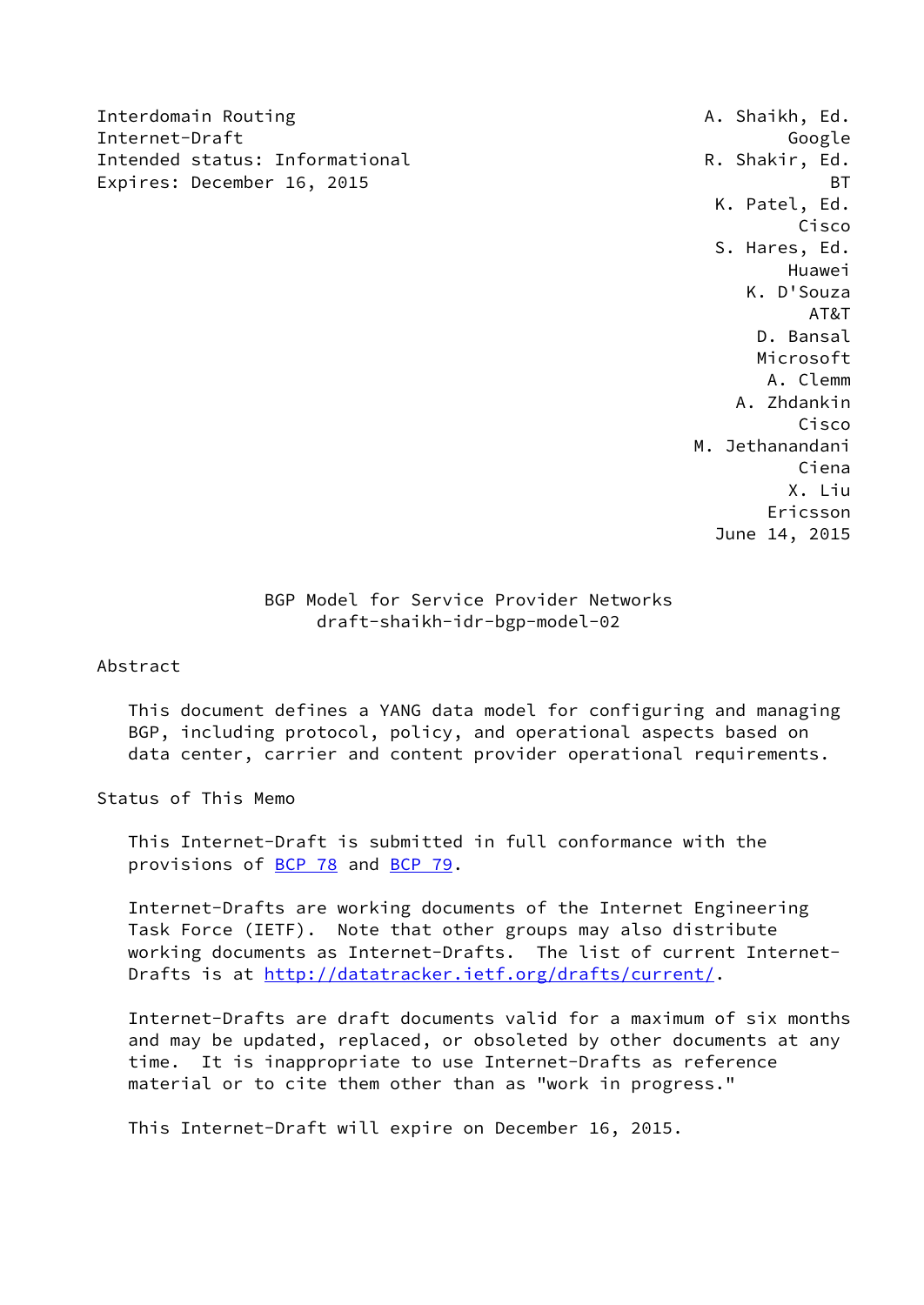Internet-Draft BGP Model June 2015

Copyright Notice

 Copyright (c) 2015 IETF Trust and the persons identified as the document authors. All rights reserved.

This document is subject to **[BCP 78](https://datatracker.ietf.org/doc/pdf/bcp78)** and the IETF Trust's Legal Provisions Relating to IETF Documents [\(http://trustee.ietf.org/license-info](http://trustee.ietf.org/license-info)) in effect on the date of publication of this document. Please review these documents carefully, as they describe your rights and restrictions with respect to this document. Code Components extracted from this document must include Simplified BSD License text as described in Section 4.e of the Trust Legal Provisions and are provided without warranty as described in the Simplified BSD License.

### <span id="page-1-0"></span>[1](#page-1-0). Introduction

YANG [\[RFC6020](https://datatracker.ietf.org/doc/pdf/rfc6020)] is a data modeling language that was introduced to define the contents of a conceptual data store that allows networked devices to be managed using NETCONF [\[RFC6241](https://datatracker.ietf.org/doc/pdf/rfc6241)]. YANG is proving relevant beyond its initial confines, as bindings to other interfaces (e.g. ReST) and encodings other than XML (e.g. JSON) are being defined. Furthermore, YANG data models can be used as the basis of implementation for a number of interfaces, such as CLIs and programmatic APIs.

This document describes a YANG data model for the BGP [[RFC4271](https://datatracker.ietf.org/doc/pdf/rfc4271)] protocol, including various protocol extensions, policy configuration, as well as defining key operational state data. The model is intended to be vendor-neutral, in order to allow operators to manage BGP configuration in heterogeneous environments with routers supplied by multiple vendors. The model is also intended to be readily mapped to existing implementations to facilitate support from as large a set of routing hardware and software vendors as possible.

#### <span id="page-1-1"></span>[1.1](#page-1-1). Goals and approach

 The model covers the base BGP features that are deployed across major implementations and the common BGP configurations in use across a number of operator network deployments. In particular, this model attempts to cover BGP features defined in [[RFC4271](https://datatracker.ietf.org/doc/pdf/rfc4271)], [\[RFC1997](https://datatracker.ietf.org/doc/pdf/rfc1997)], [\[RFC4456](https://datatracker.ietf.org/doc/pdf/rfc4456)], [[RFC4760\]](https://datatracker.ietf.org/doc/pdf/rfc4760), [[RFC3065](https://datatracker.ietf.org/doc/pdf/rfc3065)], [\[RFC2439](https://datatracker.ietf.org/doc/pdf/rfc2439)], [\[RFC4724](https://datatracker.ietf.org/doc/pdf/rfc4724)], and [[RFC6811\]](https://datatracker.ietf.org/doc/pdf/rfc6811).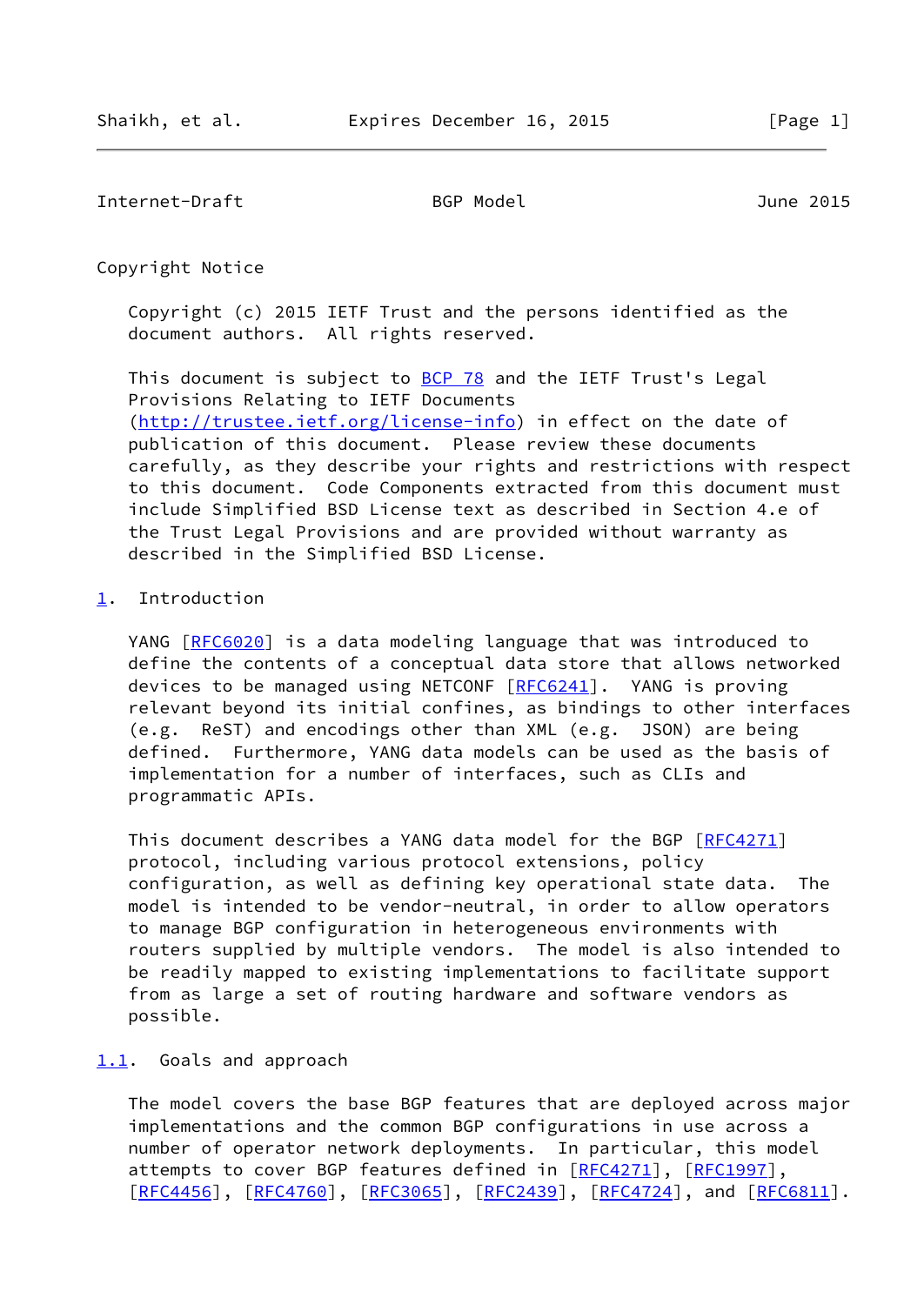Along with configuration of base BGP features, this model also addresses policy configuration, by providing "hooks" for applying policies, and also defining BGP-specific policy features. The BGP policy features are intended to be used with the general routing

| Shaikh, et al. | Expires December 16, 2015 | [Page 2] |
|----------------|---------------------------|----------|
|                |                           |          |

Internet-Draft BGP Model June 2015

policy model defined in  $[I-D.shaikh-rtgwg-policy-model]$  $[I-D.shaikh-rtgwg-policy-model]$ . The model also supports operational state data to enable a common model for reading BGP-related state from a BGP speaker.

 For the base BGP features, the focus of the model described in this document is on providing configuration and operational state information relating to:

- o The global BGP instance, and neighbors whose configuration is specified individually, or templated with the use of peer-groups.
- o The address families that are supported by peers, and the global configuration which relates to them.
- o The policy configuration "hooks" and BGP-specific policy features that relate to a neighbor - controlling the import and export of NLRIs.

 As mentioned earlier, any configuration items that are deemed to be widely available in existing major BGP implementations are included in the model. Additional, more esoteric, configuration items that are not commonly used, or only available from a single implementation, are omitted from the model with an expectation that they will be available in companion modules that augment the current model. This allows clarity in identifying data that is part of the vendor-neutral base model.

 Where possible, naming in the model follows conventions used in available standards documents, and otherwise tries to be self explanatory with sufficient descriptions of the intended behavior. Similarly, configuration data value constraints and default values, where used, are based on recommendations in current standards documentation. Since implementations vary widely in this respect, this version of the model specifies only a limited set of defaults and ranges with the expectation of being more prescriptive in future versions based on actual operator use.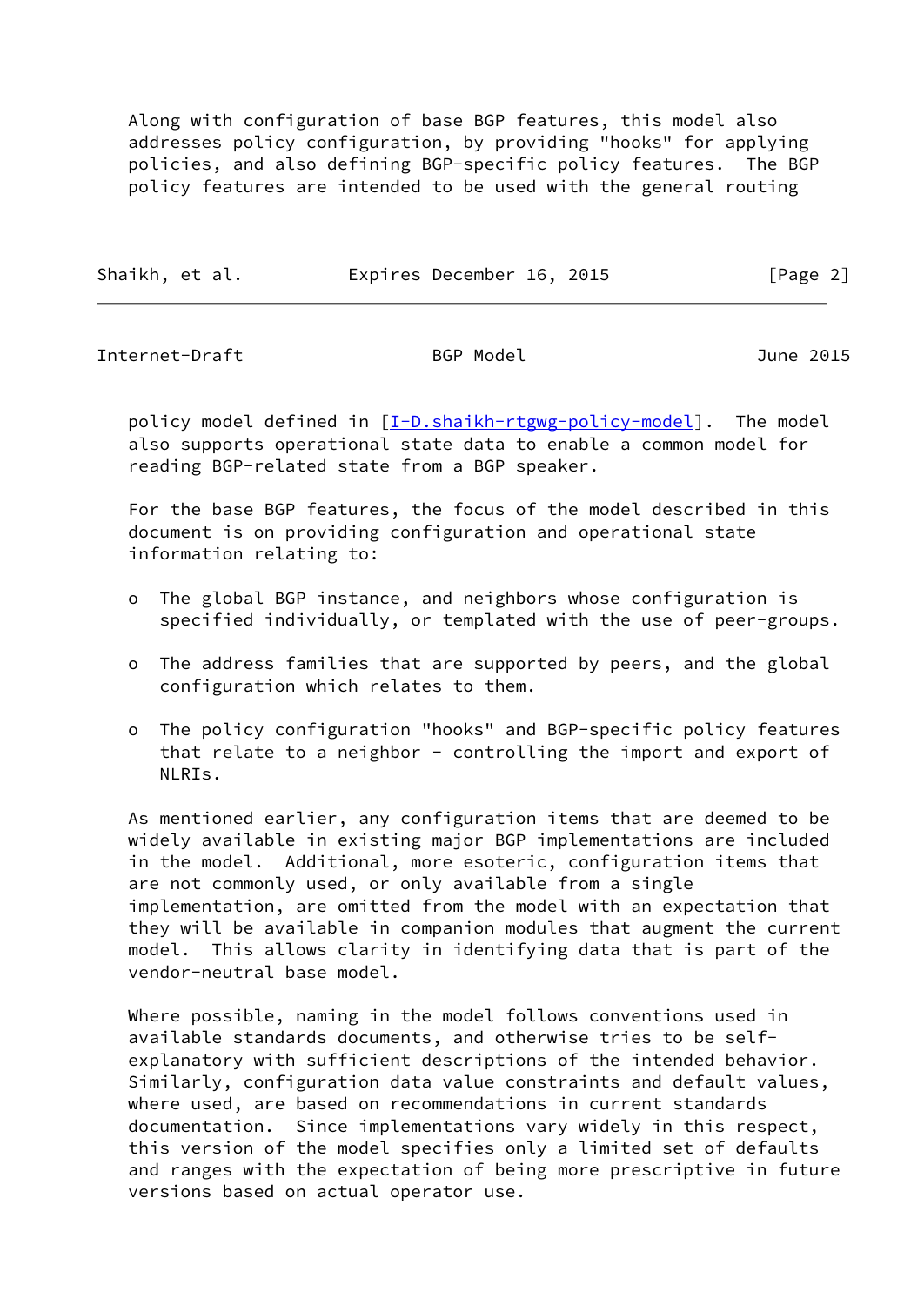### <span id="page-3-0"></span>[2](#page-3-0). Model overview

 The BGP model is defined across several YANG modules but at a high level is organized into Six elements:

- o base protocol configuration -- configuration affecting BGP protocol-related operations, defined at various levels of hierarchy.
- o multiprotocol configuration -- configuration affecting individual address-families within BGP [\[RFC4760](https://datatracker.ietf.org/doc/pdf/rfc4760)].

| Shaikh, et al. | Expires December 16, 2015 | [Page 3] |
|----------------|---------------------------|----------|
|----------------|---------------------------|----------|

Internet-Draft BGP Model June 2015

- o neighbor configuration -- configuration affecting an individual neighbor within BGP.
- o neighbor multiprotocol configuration -- configuration affecting individual address-families for a neighbor within BGP.
- o policy configuration -- hooks for application of the policies defined in [[I-D.shaikh-rtgwg-policy-model\]](#page-81-0) that act on routes sent (received) to (from) peers or other routing protocols and BGP specific policy features.
- o operational state -- variables used for monitoring, management, etc. of BGP operations.

 These modules also make use of standard Internet types, such as IP addresses and prefixes, autonomous system numbers, etc., defined in [RFC 6991](https://datatracker.ietf.org/doc/pdf/rfc6991) [\[RFC6991](https://datatracker.ietf.org/doc/pdf/rfc6991)].

 Throughout the model, the approach described in [\[I-D.openconfig-netmod-opstate](#page-81-1)] is used to represent configuration (intended state), operational and derived state data. That is to say, that each container holds a "config" and "state" sub-container with the config container being used for configurable parameters, and the state container container holding representing both the operational state of configurable leaves, and derived counters and statistical information.

<span id="page-3-1"></span>[2.1](#page-3-1). BGP protocol configuration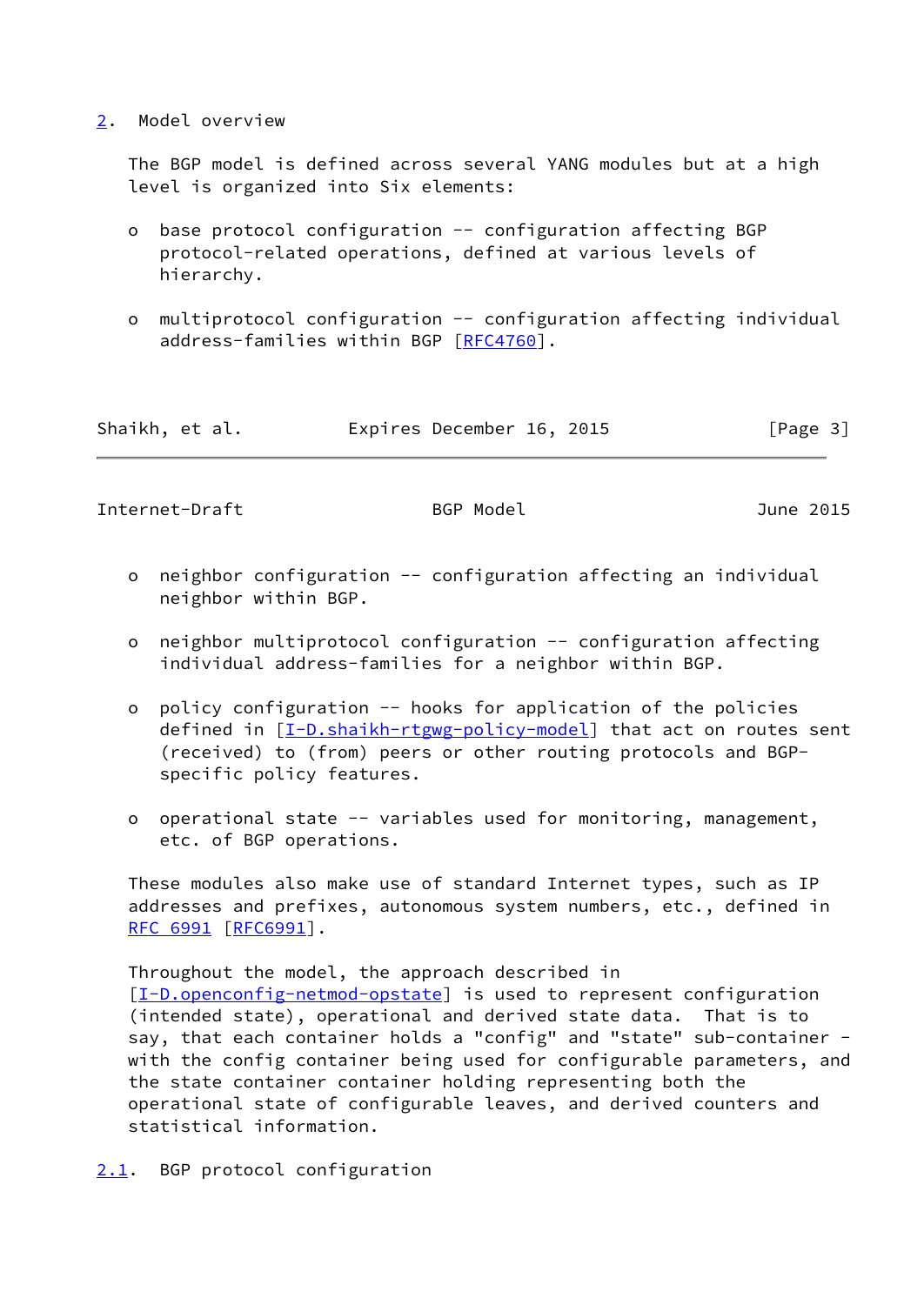The BGP protocol configuration model is organized hierarchically, much like the majority of router implementations. That is, configuration items can be specified at multiple levels, as shown below.

> +--rw bgp! +--rw global | +-- (global-configuration-options) +--rw neighbors | +--rw neighbor\* [neighbor-address] | +-- (neighbor-configuration-options) +--rw peer-groups +--rw peer-group\* [peer-group-name] +-- (neighbor-configuration-options)

 Users may specify configuration at a higher level and have it apply to all lower-level items, or provide overriding configuration at a lower level of the hierarchy. Overriding configuration items are optional, with neighbor specific configuration being the most

| Shaikh, et al. | Expires December 16, 2015 | [Page 4] |
|----------------|---------------------------|----------|
|                |                           |          |

Internet-Draft BGP Model June 2015

 specific or lowest level, followed by peer-group, and finally global. Global configuration options reflect a subset of the peer-group or neighbor specific configuration options which are relevant to the entire BGP instance.

 The model makes the simplifying assumption that most of the configuration items are available at all levels of the hierarchy. That is, very little configuration is specific to a particular level in the hierarchy, other than obvious items such as "group-name" only being available for the peer group-level config. A notable exception is for sub-address family configuration where some items are only applicable for a given AFI-SAFI combination.

 In order to allow common configuration to be applied to a set of neighbors, all neighbor configuration options are available within a peer-group. A neighbor is associated to a particular peer-group through the use of a peer-group leaf (which provides a reference to a configured item in the peer-group list).

 Address-family configuration is made available in multiple points within the model - primarily within the global container, where instance-wide configuration can be set (for example, global protocol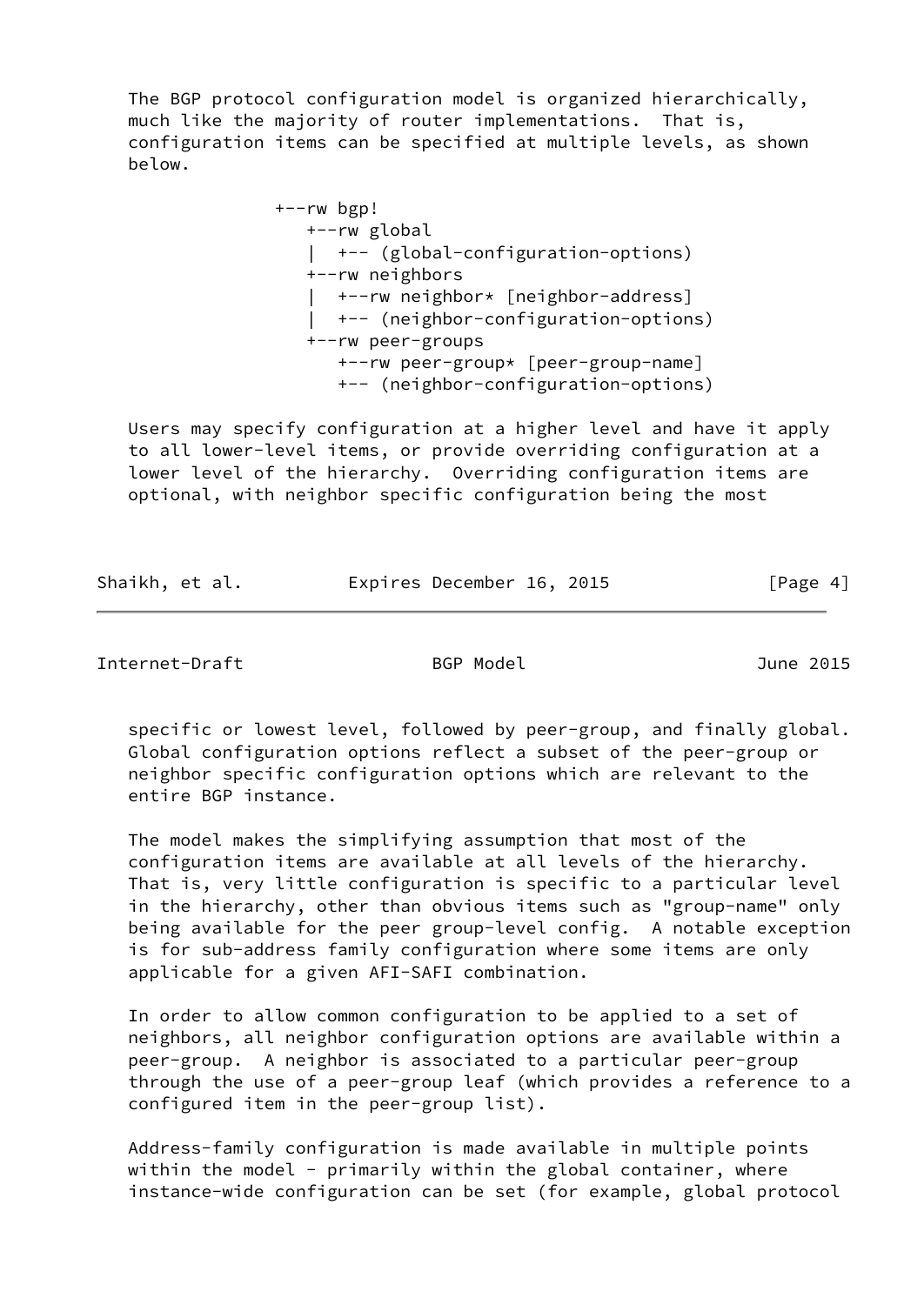parameters, the BGP best path route selection options, or global policies relating to the address-family); and on a per-neighbor or per-peer-group basis, where address-families can be enabled or disabled, and policy associated with the parent entity applied. Within the afi-safi container, generic configuration that applies to all address-families (e.g., whether the AFI-SAFI is enabled) is presented at the top-level, with address-family specific containers made available for options relating to only that AFI-SAFI. Within the current revision of the model a generic set of address-families, and common configuration and state options are included - further work is expected to add additional parameters to this area of the model.

The following address-families are currently supported by the model:

| Internet-Draft               | BGP Model                                          | June 2015 |
|------------------------------|----------------------------------------------------|-----------|
| $+--rw$ bgp!<br>+--rw global | +--rw afi-safis<br>+--rw afi-safi* [afi-safi-name] |           |
|                              |                                                    |           |
|                              |                                                    |           |
|                              | +--rw ipv4-unicast                                 |           |
|                              | $\cdots$                                           |           |
|                              | +--rw ipv6-unicast                                 |           |
|                              | $\cdots$                                           |           |
|                              | +--rw ipv4-labelled-unicast                        |           |
|                              |                                                    |           |
|                              | +--rw ipv6-labelled-unicast                        |           |
|                              |                                                    |           |
|                              | +--rw l3vpn-ipv4-unicast                           |           |
|                              |                                                    |           |

Shaikh, et al. **Expires December 16, 2015** [Page 5]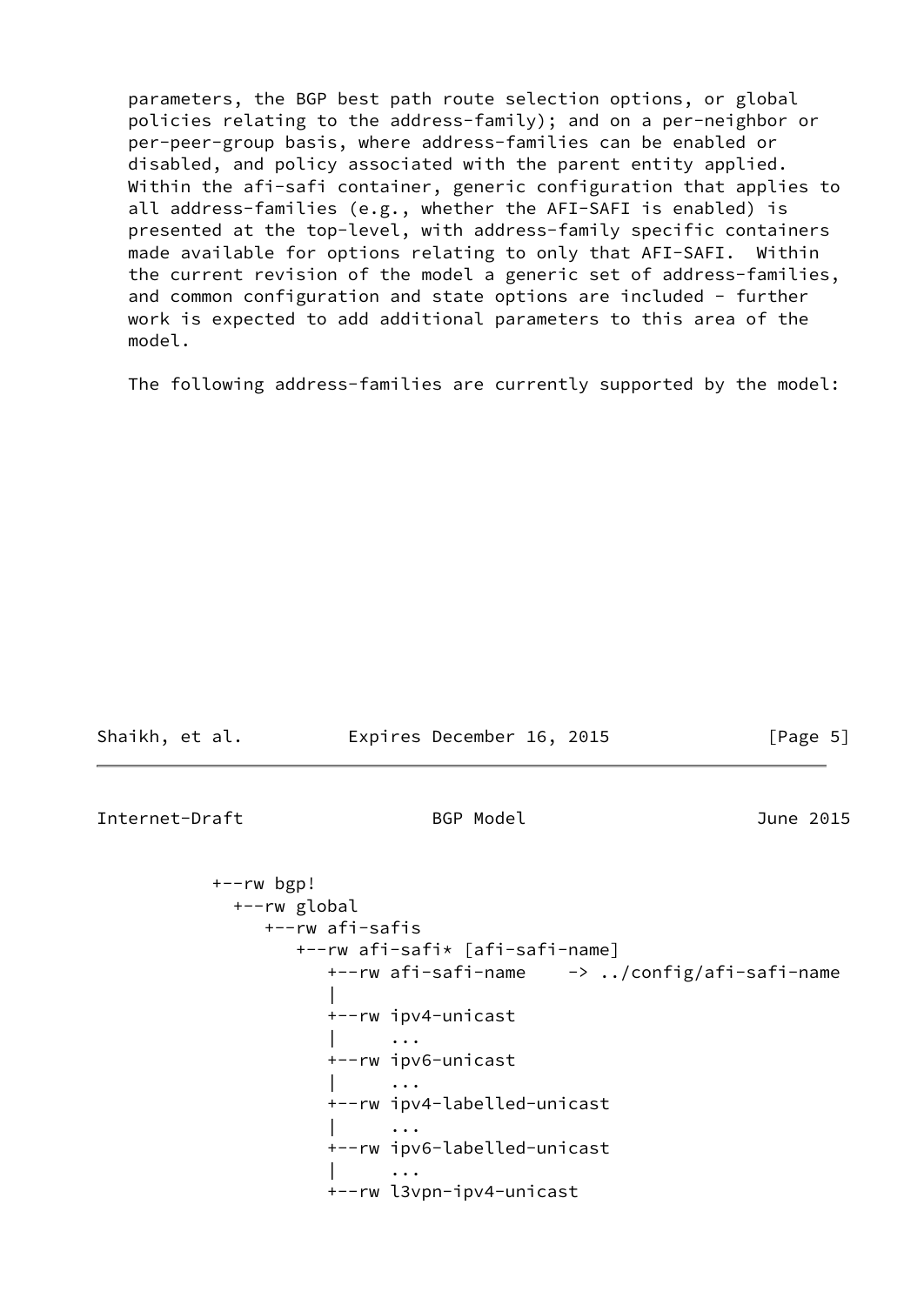| ... +--rw l3vpn-ipv6-unicast | ... +--rw l3vpn-ipv4-multicast | ... +--rw l3vpn-ipv6-multicast | ... +--rw l2vpn-vpls | ... +--rw l2vpn-evpn | ...

<span id="page-6-0"></span>[2.2](#page-6-0). Policy configuration overview

 The BGP policy configuration model references the generic YANG routing policy model described in [[I-D.shaikh-rtgwg-policy-model\]](#page-81-0), which represents a condition-action policy framework for routing. This model adds BGP-specific conditions (e.g., matching on the community attribute), and actions (e.g., setting local preference) to the generic policy framework.

 Policies that are defined in the routing-policy model are referenced in multiple places within the model:

- o within the global instance, where a policy applies to all address families for all peers.
- o on a global AFI-SAFI basis, where policies apply to all peers for a particular address-family.
- o on a per-peer-group or per-neighbor basis where the policy applies to all address-families for the particular parent entity.

| Shaikh, et al. | Expires December 16, 2015 |  | [Page 6] |
|----------------|---------------------------|--|----------|
|----------------|---------------------------|--|----------|

Internet-Draft BGP Model BGP Model June 2015

 o on a per-afi-safi basis within a neighbor or peer-group context, where the policy is specific to the AFI-SAFI for a a specific neighbor or group.

> +--rw bgp +--rw global | +--rw afi-safi | | +--rw afi-safi\* [afi-safi-name]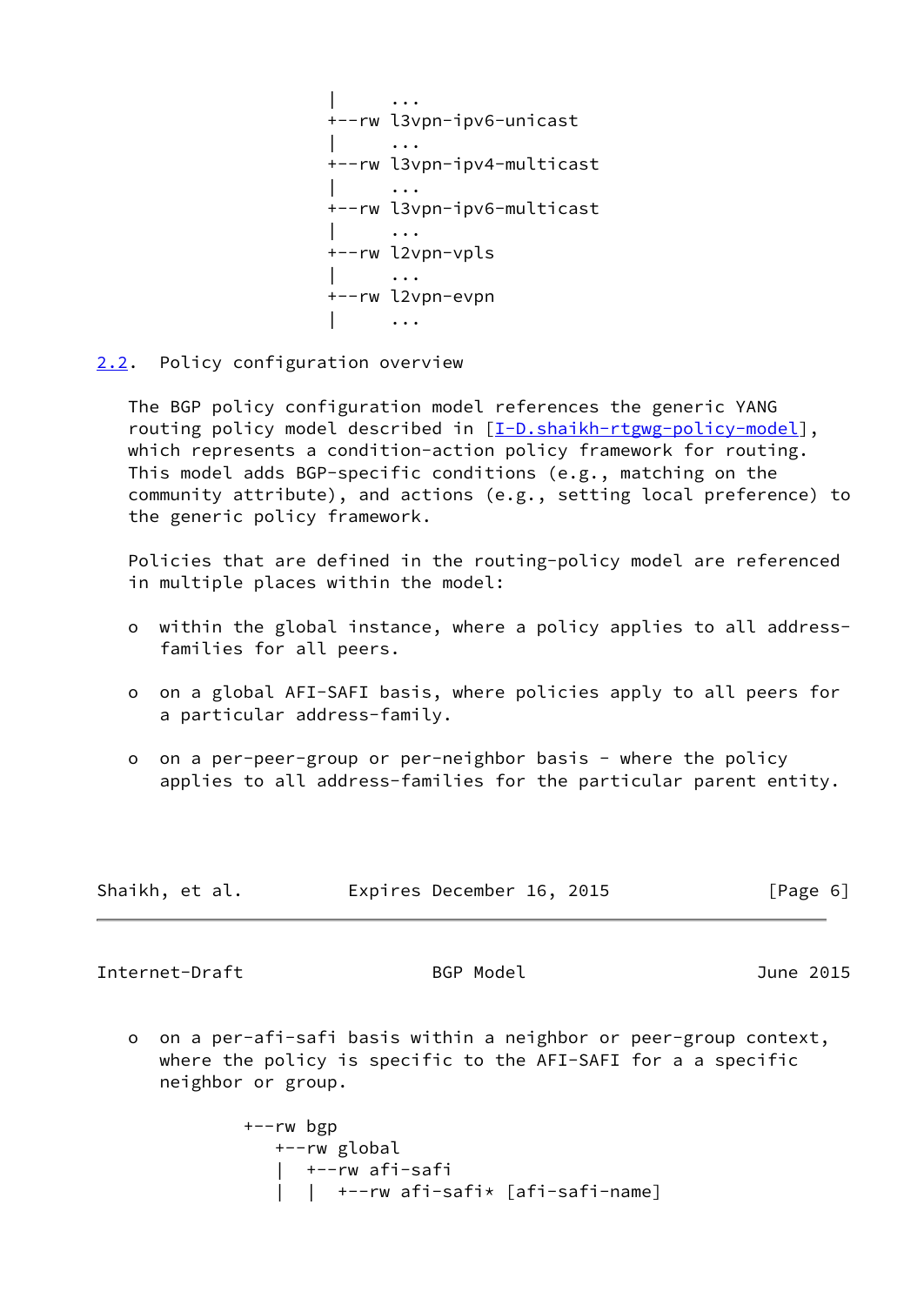

<span id="page-7-0"></span>[2.3](#page-7-0). Operational data overview

 The BGP operational model contains a set of parameters which relate to the operational state of the various elements of the BGP router. As noted in [Section 2](#page-3-0) - the approach described in [\[I-D.openconfig-netmod-opstate](#page-81-1)] is utilized for the inclusion of operational and statistical data. To this end, the "\_state" groupings (those that contain derived operational parameters) are contained within the BGP operational model - and included within the relevant "state" containers throughout the core BGP model. In some cases, operational information may be relevant to one instance of a common grouping, but not another - for example, the number of received, advertised, and installed prefixes is relevant on a per neighbor-basis, but is not required (or meaningful) in the peer-group context. To enable state to be added to particular contexts, the tree is augmented through the base BGP module to add these variables, without requiring separate groupings.

<span id="page-7-1"></span>[3](#page-7-1). Security Considerations

 BGP configuration has a significant impact on network operations, and as such any related protocol or model carries potential security risks.

Shaikh, et al. **Expires December 16, 2015** [Page 7]

Internet-Draft BGP Model June 2015

YANG data models are generally designed to be used with the NETCONF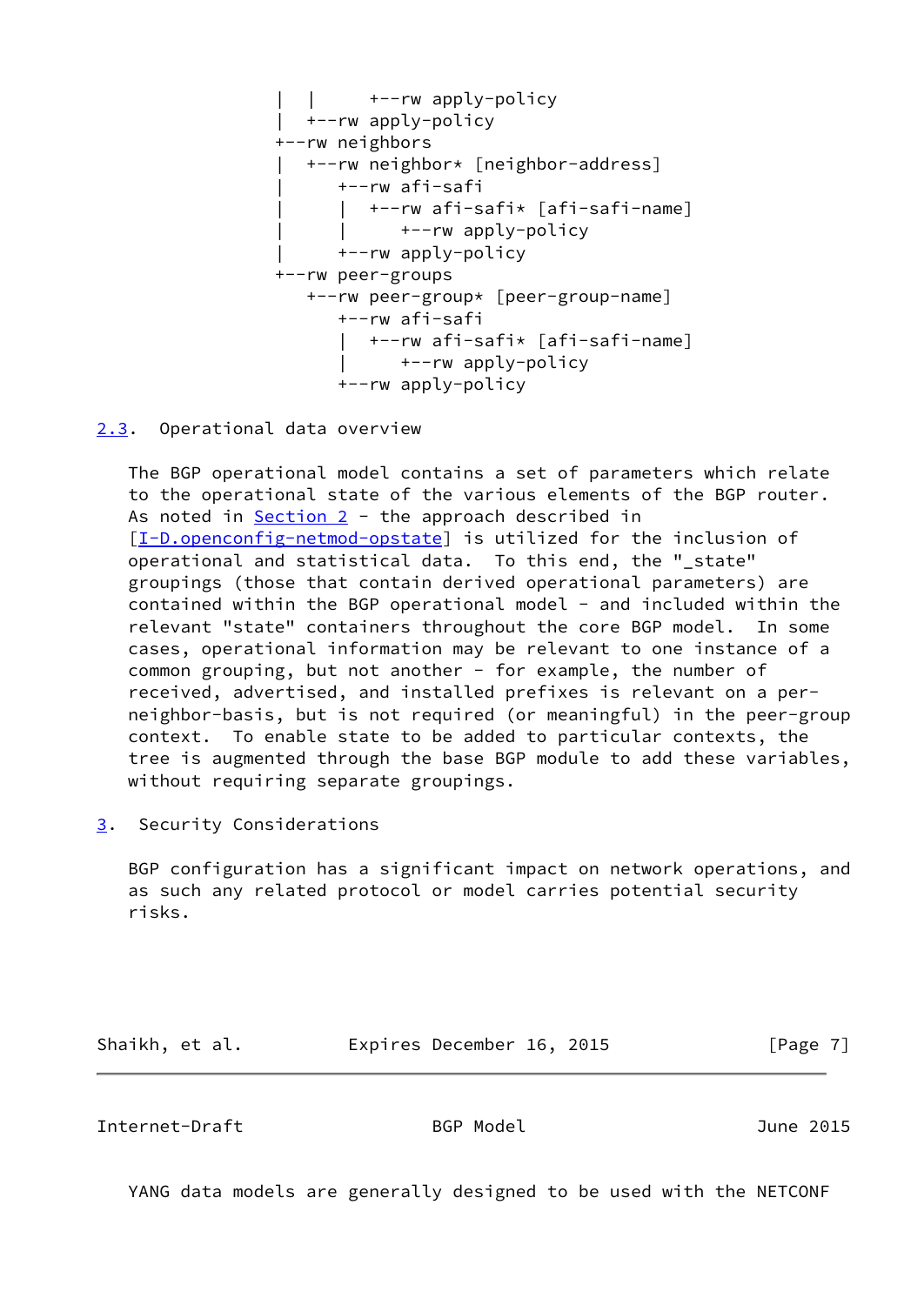protocol over an SSH transport. This provides an authenticated and secure channel over which to transfer BGP configuration and operational data. Note that use of alternate transport or data encoding (e.g., JSON over HTTPS) would require similar mechanisms for authenticating and securing access to configuration data.

 Most of the data elements in the configuration model could be considered sensitive from a security standpoint. Unauthorized access or invalid data could cause major disruption.

<span id="page-8-0"></span>[4](#page-8-0). IANA Considerations

 This YANG data model and the component modules currently use a temporary ad-hoc namespace. If and when it is redirected for the standards track, an appropriate namespace URI will be registered in the IETF XML Registry" [\[RFC3688](https://datatracker.ietf.org/doc/pdf/rfc3688)]. The BGP YANG modules will be registered in the "YANG Module Names" registry [\[RFC6020](https://datatracker.ietf.org/doc/pdf/rfc6020)].

```
5. YANG modules
```
 The modules comprising the BGP configuration and operational model are described by the YANG modules in the sections below. The base module imports the other modules to create the overall model.

<span id="page-8-2"></span>[5.1](#page-8-2). BGP base items

 <CODE BEGINS> file bgp.yang module bgp {

yang-version "1";

```
 // namespace
 namespace "http://openconfig.net/yang/bgp";
```
prefix "bgp";

```
 // import some basic inet types
 import ietf-inet-types { prefix inet; }
 import bgp-multiprotocol { prefix bgp-mp; }
 import routing-policy { prefix rpol; }
 import bgp-types { prefix bgp-types; }
 import bgp-operational { prefix bgp-op; }
```

```
 // meta
 organization
   "OpenConfig working group";
```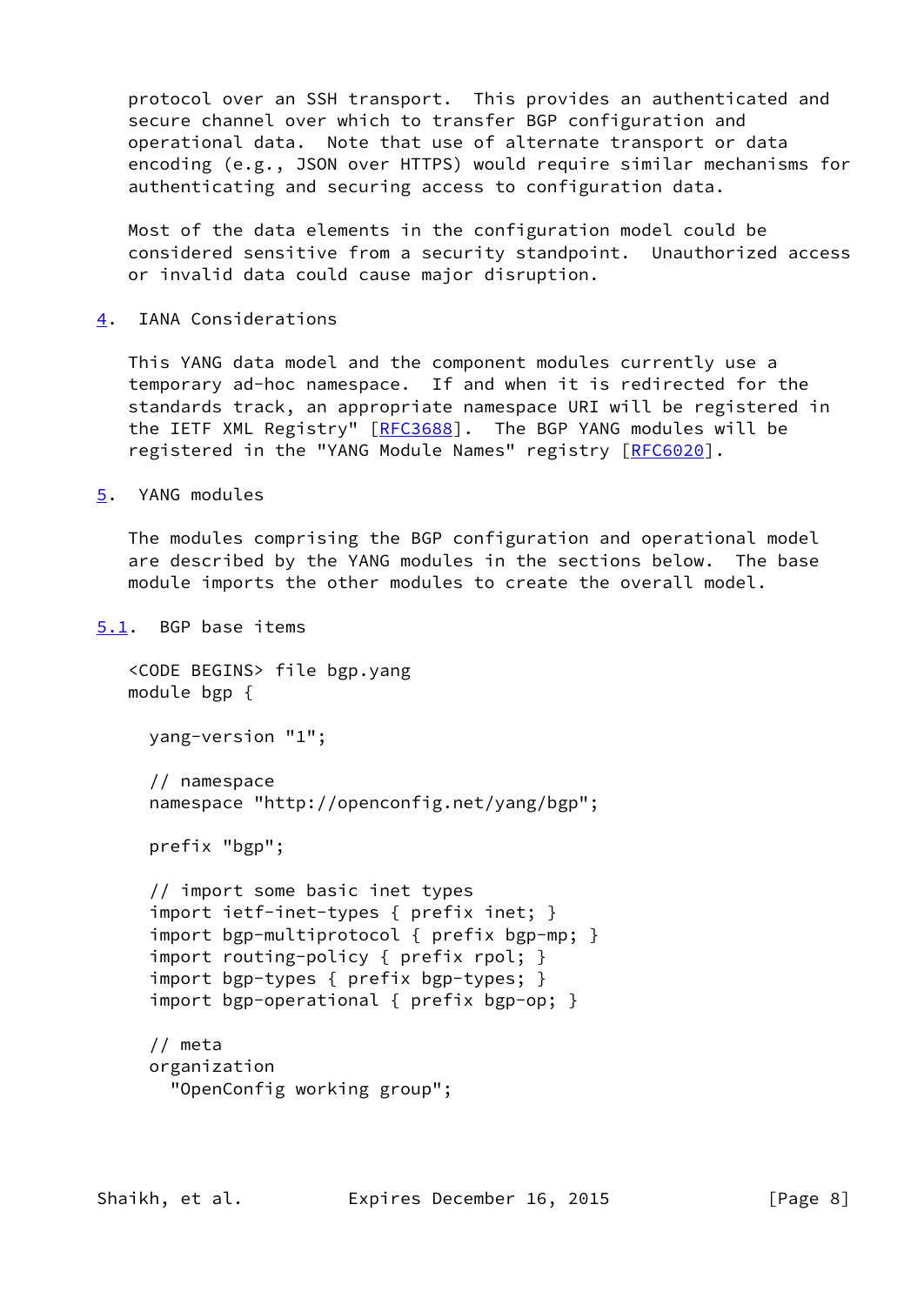# Internet-Draft BGP Model June 2015

 contact "OpenConfig working group netopenconfig@googlegroups.com";

# description

 "This module describes a YANG model for BGP protocol configuration.It is a limited subset of all of the configuration parameters available in the variety of vendor implementations, hence it is expected that it would be augmented with vendor specific configuration data as needed. Additional modules or submodules to handle other aspects of BGP configuration, including policy, VRFs, VPNs, and additional address families are also expected.

 This model supports the following BGP configuration level hierarchy:

```
BGP
 |
            +-> [ global BGP configuration ]
              +-> AFI / SAFI global
            +-> peer group
              +-> [ peer group config ]
              +-> AFI / SAFI [ per-AFI overrides ]
            +-> neighbor
              +-> [ neighbor config ]
              +-> [ optional pointer to peer-group ]
              +-> AFI / SAFI [ per-AFI overrides ]";
      revision "2015-05-15" {
          description
            "";
          reference "TBD";
      }
      grouping bgp-global_config {
        description
          "Global configuration options for the BGP router.";
        leaf as {
          type inet:as-number;
          mandatory "true";
          description
            "Local autonomous system number of the router. Uses
           the 32-bit as-number type from the model in RFC 6991.";
        }
```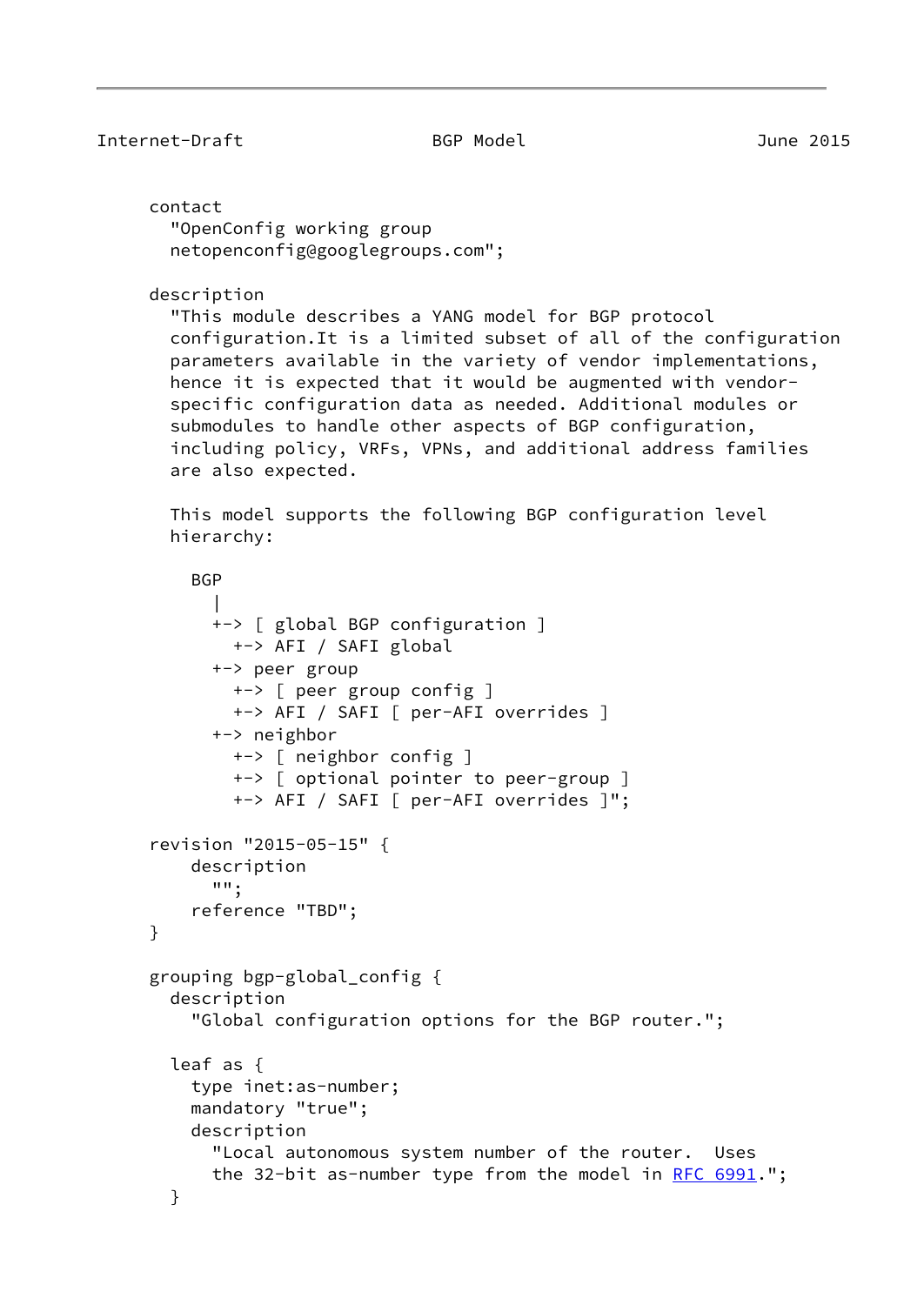```
 leaf router-id {
   type inet:ipv4-address;
```

| Shaikh, et al. |                                                                                                                                                    | Expires December 16, 2015                                                                                                                                                                                                  | [Page 9]  |
|----------------|----------------------------------------------------------------------------------------------------------------------------------------------------|----------------------------------------------------------------------------------------------------------------------------------------------------------------------------------------------------------------------------|-----------|
|                | Internet-Draft                                                                                                                                     | BGP Model                                                                                                                                                                                                                  | June 2015 |
| }              | description<br>}                                                                                                                                   | "Router id of the router, expressed as an<br>32-bit value, IPv4 address.";                                                                                                                                                 |           |
|                | description                                                                                                                                        | grouping bgp-default-route-distance_config {<br>"Configuration options relating to the administrative distance<br>(or preference) assigned to routes received from different<br>sources (external, internal, and local)."; |           |
| }              | type uint8 {<br>range "1255";<br>ł<br>description<br>BGP (eBGP).";<br>}<br>type uint8 {<br>range "1255";<br>ł<br>description<br>BGP (iBGP).";<br>} | leaf external-route-distance {<br>"Administrative distance for routes learned from external<br>leaf internal-route-distance {<br>"Administrative distance for routes learned from internal                                 |           |
|                | description<br>confederation.";<br>leaf enabled {<br>type boolean;<br>description                                                                  | grouping bgp-confederation_config {<br>"Configuration options specifying parameters when the local<br>router is within an autonomous system which is part of a BGP                                                         |           |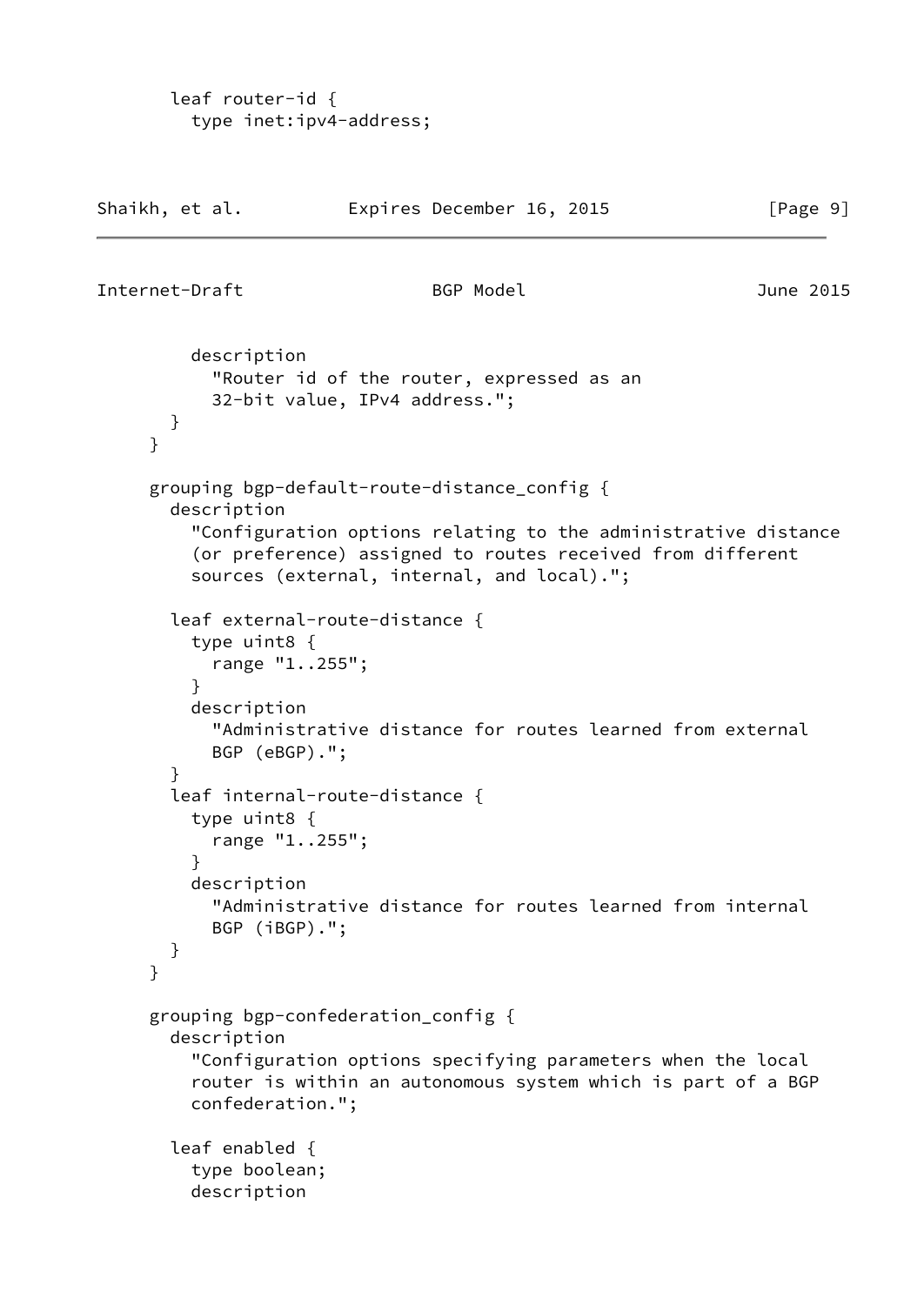```
 "When this leaf is set to true it indicates that
     the local-AS is part of a BGP confederation";
 }
 leaf identifier {
   type inet:as-number;
   description
     "Confederation identifier for the autonomous system.";
 }
```

|  | Shaikh, et al. | Expires December 16, 2015 |  | [Page 10] |
|--|----------------|---------------------------|--|-----------|
|--|----------------|---------------------------|--|-----------|

Internet-Draft BGP Model BGP Model June 2015

```
 leaf-list member-as {
     type inet:as-number;
     description
       "Remote autonomous systems that are to be treated
       as part of the local confederation.";
   }
 }
 grouping bgp-neighbor_config {
   description
     "Neighbor level configuration items.";
   leaf peer-as {
     type inet:as-number;
     description
       "AS number of the peer.";
   }
   leaf local-as {
     type inet:as-number;
     description
       "The local autonomous system number that is to be used
       when establishing sessions with the remote peer or peer
       group, if this differs from the global BGP router
       autonomous system number.";
   }
   leaf peer-type {
       type bgp-types:peer-type;
       description
         "Explicitly designate the peer or peer group as internal
         (iBGP) or external (eBGP).";
```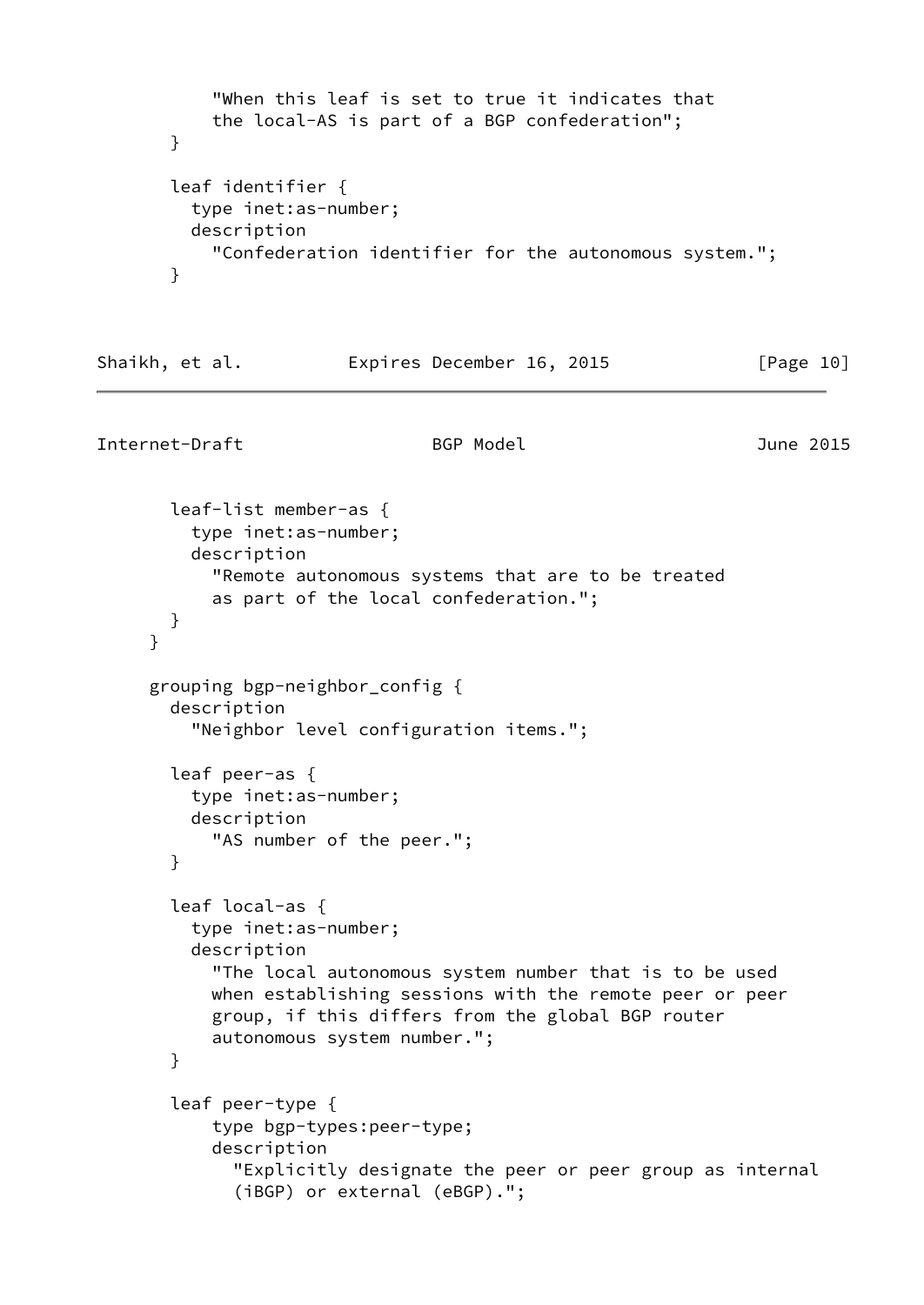```
 }
       leaf auth-password {
         type string;
         description
            "Configures an MD5 authentication password for use with
           neighboring devices.";
       }
       leaf remove-private-as {
         // could also make this a container with a flag to enable
         // remove-private and separate option. here, option implies
         // remove-private is enabled.
         type bgp-types:remove-private-as-option;
          description
            "Remove private AS numbers from updates sent to peers.";
Shaikh, et al. Expires December 16, 2015 [Page 11]
Internet-Draft BGP Model June 2015
       }
       leaf route-flap-damping {
         type boolean;
         default false;
         description
            "Enable route flap damping.";
       }
       leaf send-community {
         type bgp-types:community-type;
         default "NONE";
         description
            "Specify which types of community should be sent to the
           neighbor or group. The default is to not send the
            community attribute";
       }
       leaf description {
          type string;
         description
            "An optional textual description (intended primarily for use
           with a peer or group";
       }
     }
```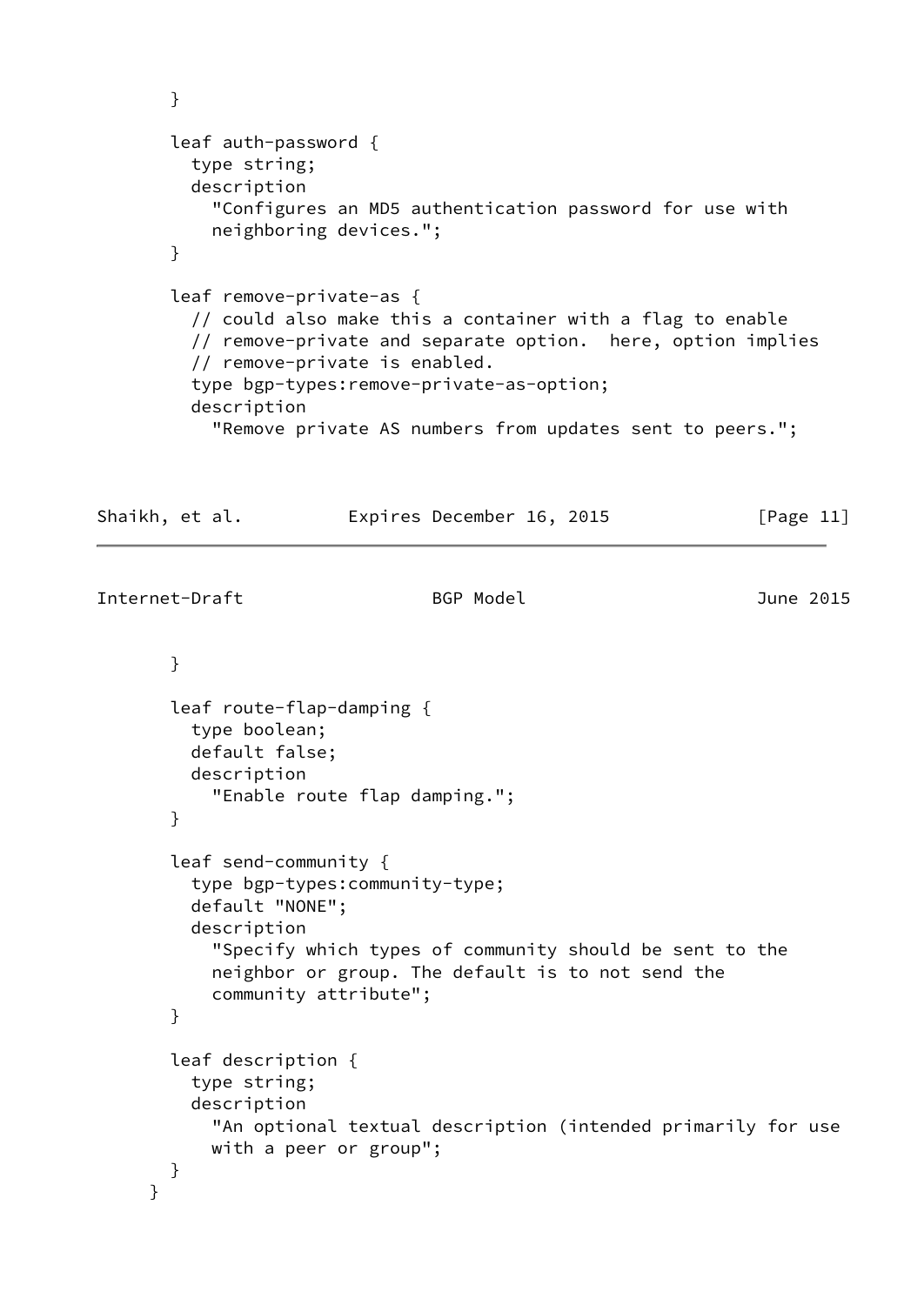```
 grouping bgp-neighbor-timers_config {
       description
          "Config parameters related to timers associated with the BGP
         peer";
       leaf connect-retry {
         type decimal64 {
           fraction-digits 2;
         }
         default 30;
         description
           "Time interval in seconds between attempts to establish a
           session with the peer.";
       }
       leaf hold-time {
         type decimal64 {
            fraction-digits 2;
         }
         default 90;
         description
            "Time interval in seconds that a BGP session will be
Shaikh, et al. Expires December 16, 2015 [Page 12]
Internet-Draft BGP Model June 2015
           considered active in the absence of keepalive or other
           messages from the peer. The hold-time is typically
            set to 3x the keepalive-interval.";
          reference
           "RFC 4271 - A Border Gateway Protocol 4, Sec. 10";
       }
       leaf keepalive-interval {
         type decimal64 {
            fraction-digits 2;
         }
         default 30;
         description
            "Time interval in seconds between transmission of keepalive
           messages to the neighbor. Typically set to 1/3 the
           hold-time.";
       }
```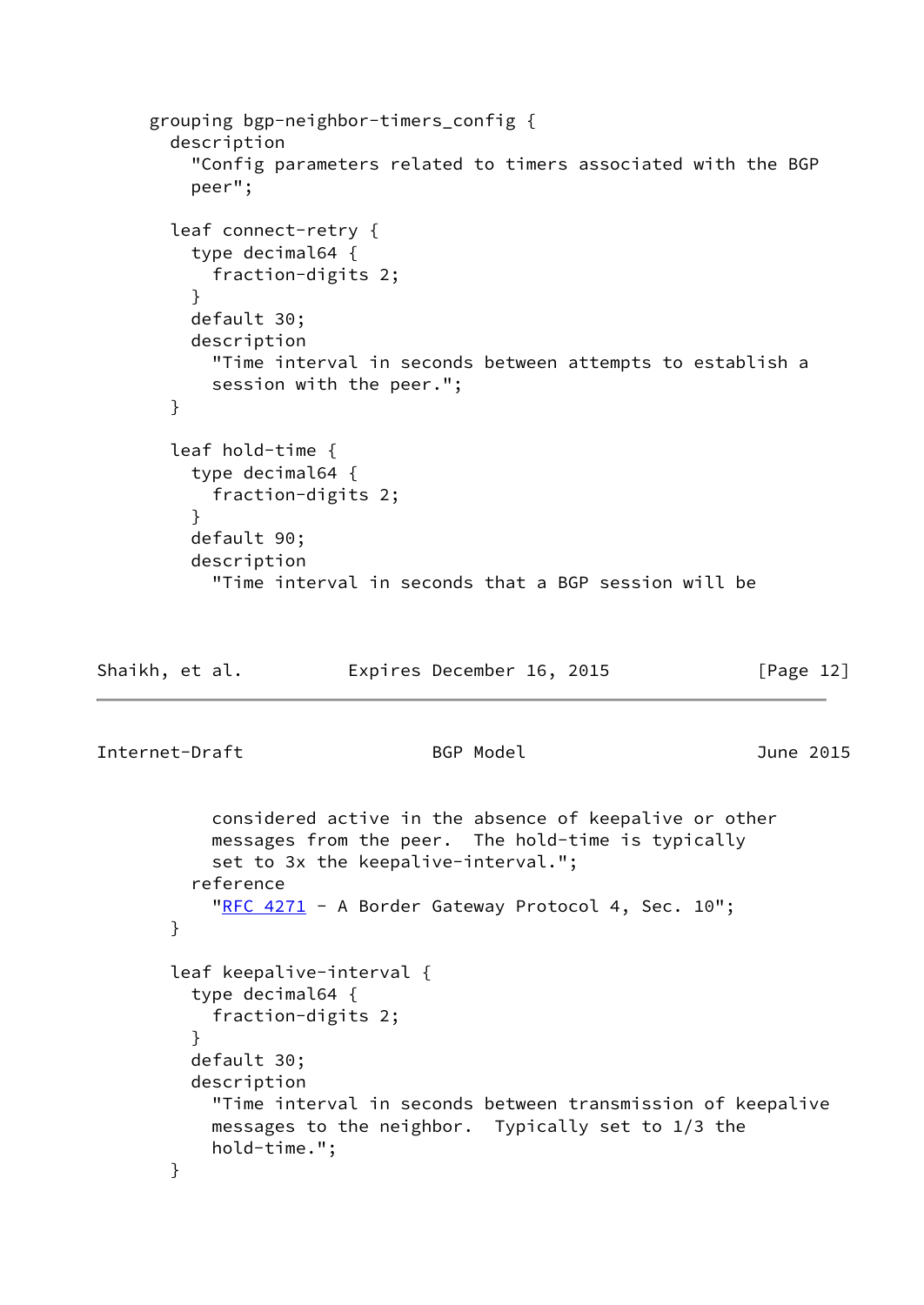```
 leaf minimum-advertisement-interval {
          type decimal64 {
            fraction-digits 2;
 }
         default 30;
          description
            "Minimum time which must elapse between subsequent UPDATE
           messages relating to a common set of NLRI being transmitted
           to a peer. This timer is referred to as
           MinRouteAdvertisementIntervalTimer by RFC 4721 and serves to
            reduce the number of UPDATE messages transmitted when a
            particular set of NLRI exhibit instability.";
          reference
           "RFC 4271 - A Border Gateway Protocol 4, Sec 9.2.1.1";
       }
     }
      grouping bgp-neighbor-transport_config {
       description
          "Configuration parameters relating to the transport protocol
          used by the BGP session to the peer";
       leaf tcp-mss {
         type uint16;
         description
            "Sets the max segment size for BGP TCP sessions.";
       }
       leaf mtu-discovery {
         type boolean;
Shaikh, et al. Expires December 16, 2015 [Page 13]
Internet-Draft BGP Model June 2015
         default false;
         description
            "Turns path mtu discovery for BGP TCP sessions on (true)
           or off (false)";
       }
       leaf passive-mode {
         type boolean;
         default false;
          description
            "Wait for peers to issue requests to open a BGP session,
```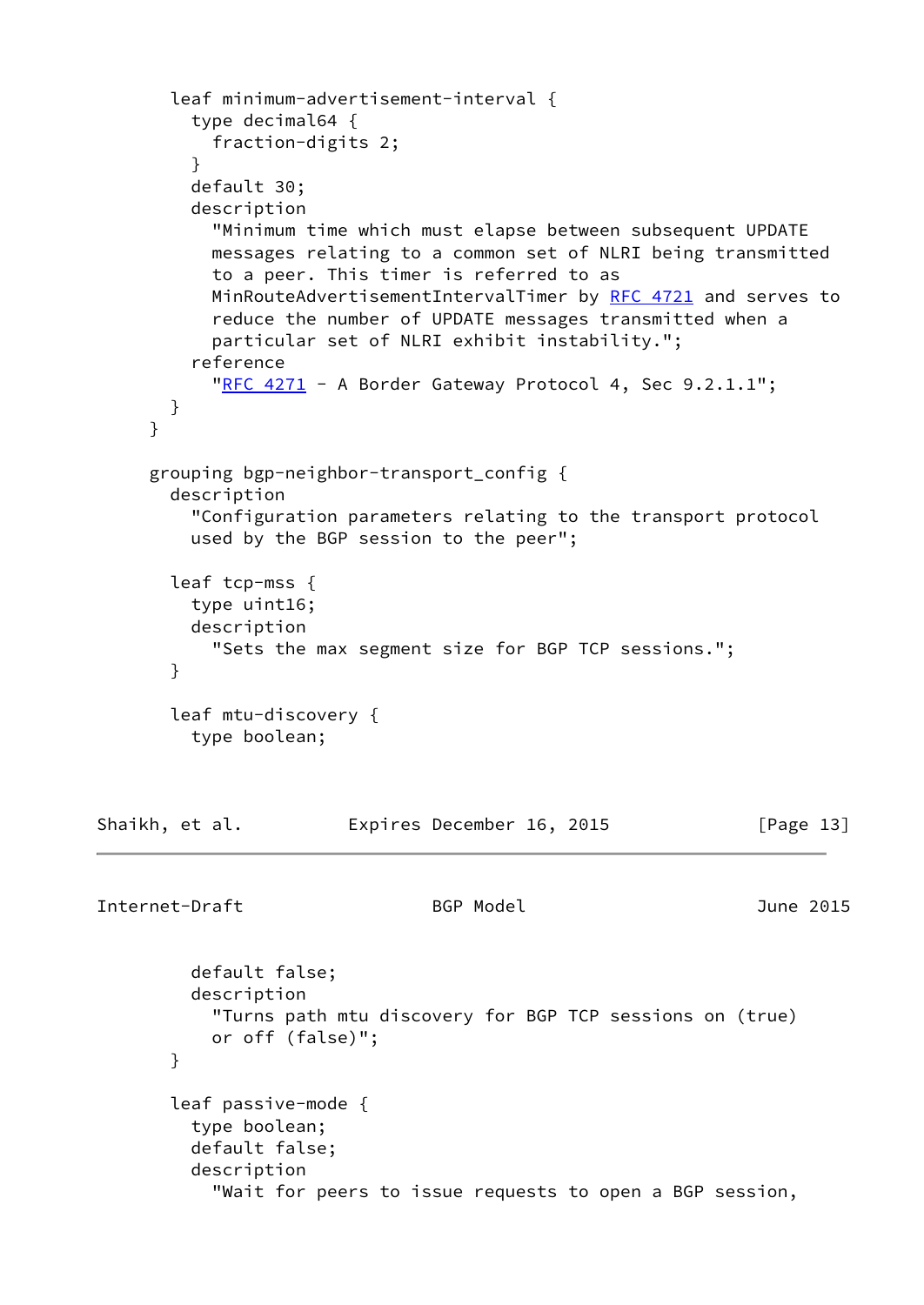```
 rather than initiating sessions from the local router.";
       }
       leaf local-address {
         type union {
           type inet:ip-address;
           type string;
 }
         //TODO: the string should be converted to a leafref type
         //to point to an interface when YANG 1.1 is available with
          //leafrefs in union types.
         description
           "Set the local IP (either IPv4 or IPv6) address to use
           for the session when sending BGP update messages. This
           may be expressed as either an IP address or reference
           to the name of an interface.";
       }
     }
     grouping bgp-neighbor-error-handling_config {
       description
          "Configuration parameters relating to enhanced error handling
          behaviours for BGP";
       leaf treat-as-withdraw {
          type boolean;
         default "false";
         description
           "Specify whether erroneous UPDATE messages for which the
           NLRI can be extracted are reated as though the NLRI is
          withdrawn - avoiding session reset";
         reference "draft-ietf-idr-error-handling-16";
       }
      }
     grouping bgp-neighbor-logging-options_config {
       description
Shaikh, et al. Expires December 16, 2015 [Page 14]
Internet-Draft BGP Model June 2015
          "Configuration parameters specifying the logging behaviour for
         BGP sessions to the peer";
       leaf log-neighbor-state-changes {
```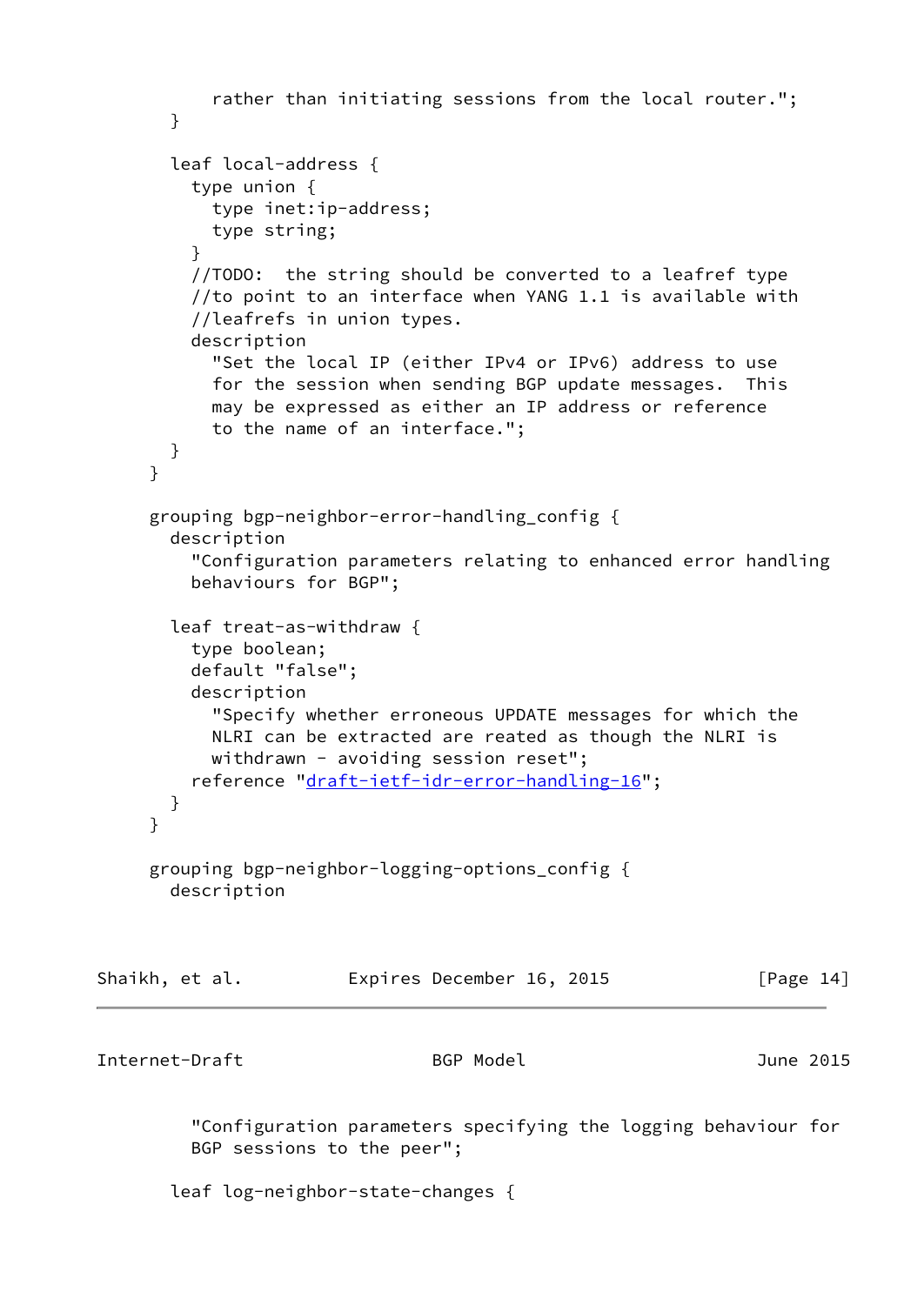```
 type boolean;
     default "true";
     description
       "Configure logging of peer state changes. Default is
       to enable logging of peer state changes.";
  }
 }
 grouping bgp-neighbor-multihop_config {
   description
     "Configuration parameters specifying the multihop behaviour for
     BGP sessions to the peer";
   leaf enabled {
     type boolean;
     default "false";
     description
       "When enabled the referenced group or neighbors are permitted
       to be indirectly connected - including cases where the TTL
       can be decremented between the BGP peers";
   }
   leaf multihop-ttl {
     type uint8;
     description
       "Time-to-live value to use when packets are sent to the
       referenced group or neighbors and ebgp-multihop is enabled";
   }
 }
 grouping bgp-neighbor-route-reflector_config {
   description
     "Configuration parameters determining whether the behaviour of
     the local system when acting as a route-reflector";
   leaf route-reflector-cluster-id {
     type bgp-types:rr-cluster-id-type;
     description
       "route-reflector cluster id to use when local router is
       configured as a route reflector. Commonly set at the group
       level, but allows a different cluster
       id to be set for each neighbor.";
   }
```
Shaikh, et al. **Expires December 16, 2015** [Page 15]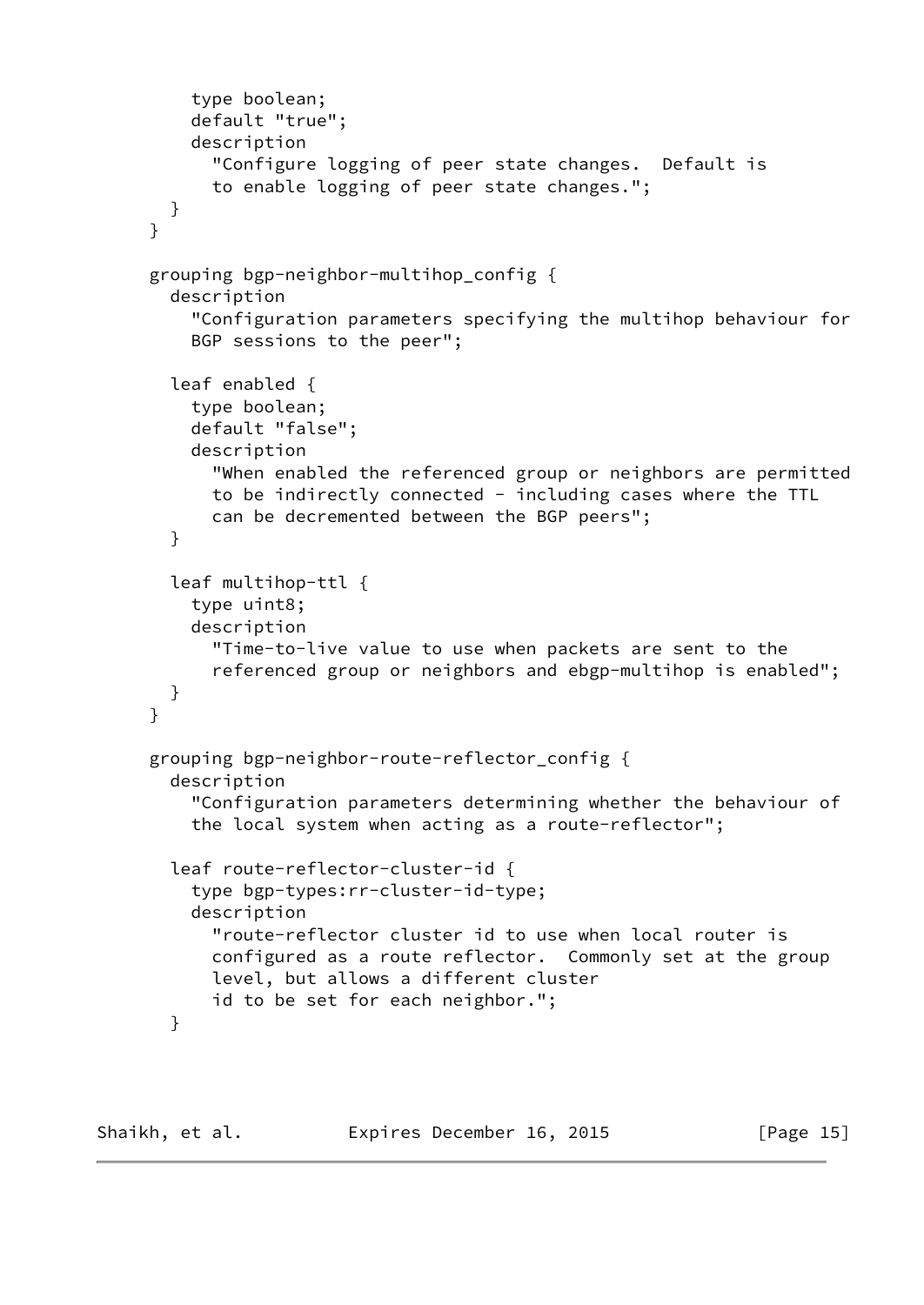```
 leaf route-reflector-client {
     type boolean;
     default "false";
     description
       "Configure the neighbor as a route reflector client.";
  }
 }
 grouping bgp-neighbor-as-path-options_config {
   description
     "Configuration parameters allowing manipulation of the AS_PATH
     attribute";
   leaf allow-own-as {
     type uint8;
     default 0;
     description
       "Specify the number of occurrences of the local BGP speaker's
       AS that can occur within the AS_PATH before it is rejected.";
   }
   leaf replace-peer-as {
     type boolean;
     default "false";
     description
       "Replace occurrences of the peer's AS in the AS_PATH
       with the local autonomous system number";
   }
 }
 grouping bgp-neighbor-add-paths_config {
   description
     "Configuration parameters specfying whether the local system
    will send or receive multiple paths using ADD PATHS";
   leaf receive {
     type boolean;
     default false;
     description
       "Enable ability to receive multiple path advertisements
       for an NLRI from the neighbor or group";
   }
   leaf send-max {
     type uint8;
     description
       "The maximum number of paths to advertise to neighbors
```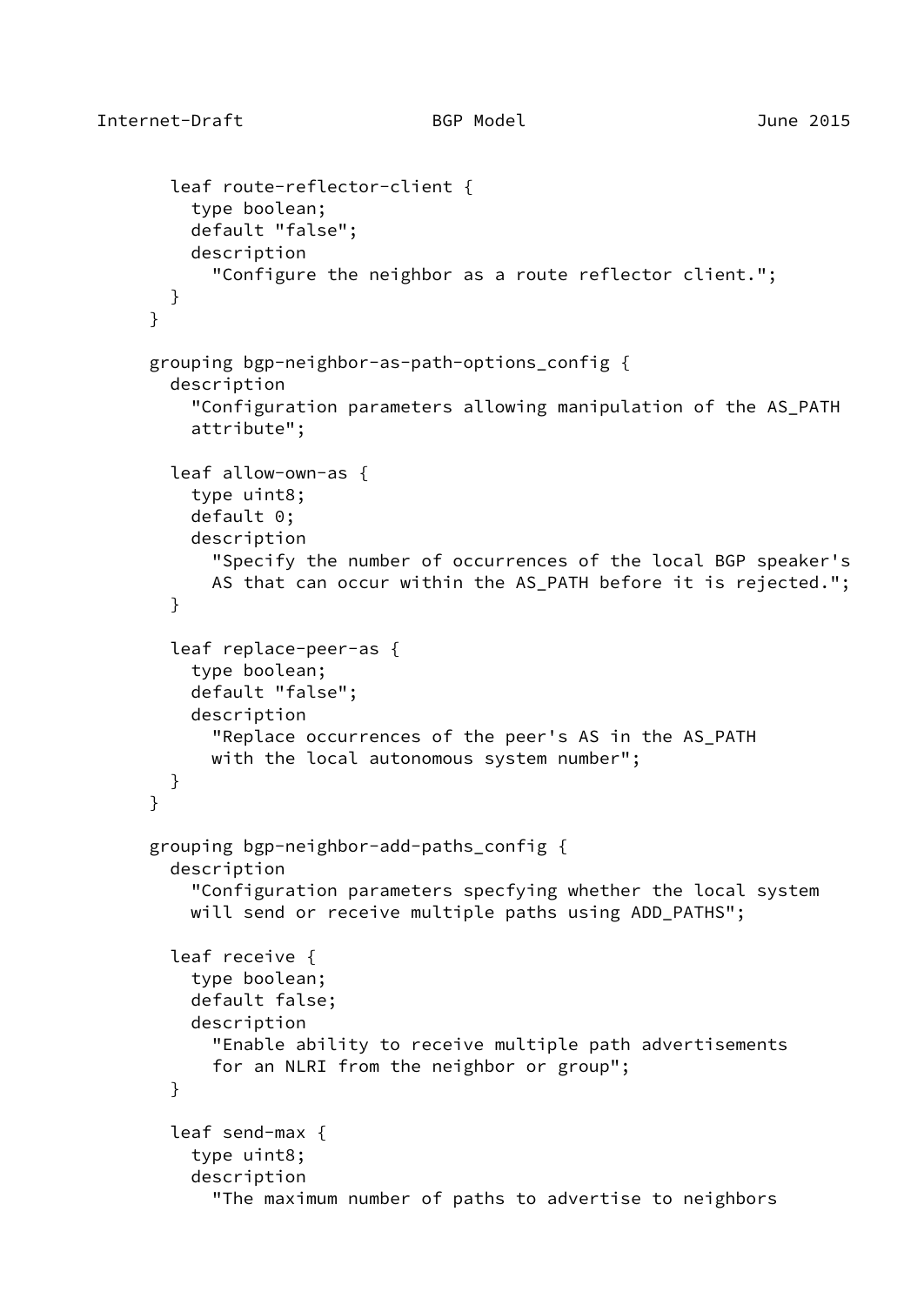| Shaikh, et al. |                                                                                                                                                       |                        | Expires December 16, 2015                                                                                                                                               | [Page 16]                                                                                                                      |
|----------------|-------------------------------------------------------------------------------------------------------------------------------------------------------|------------------------|-------------------------------------------------------------------------------------------------------------------------------------------------------------------------|--------------------------------------------------------------------------------------------------------------------------------|
| Internet-Draft |                                                                                                                                                       |                        | BGP Model                                                                                                                                                               | June 2015                                                                                                                      |
| }              | $\}$                                                                                                                                                  |                        |                                                                                                                                                                         |                                                                                                                                |
|                | grouping bgp-neighbor-peer-group_config {<br>description<br>inherit its configuration";                                                               |                        |                                                                                                                                                                         | "Configuration parameters indicating whether the specified peer<br>is to be considered as part of a peer-group - and therefore |
|                | leaf peer-group {<br>type leafref $\{$<br>ł<br>description                                                                                            | require-instance true; | // we are at /bgp/neighbors/neighbor/<br>path "/bgp/peer-groups/peer-group/peer-group-name";<br>"The peer-group with which this neighbor is associated";                |                                                                                                                                |
| }              | }                                                                                                                                                     |                        |                                                                                                                                                                         |                                                                                                                                |
|                | grouping bgp-graceful-restart {<br>description                                                                                                        |                        | "Configures BGP graceful restart, which is a negotiated<br>option that indicates that a BGP speaker is able to retain<br>forwarding state when a BGP session restarts"; |                                                                                                                                |
|                | reference "RFC 4724: Graceful Restart Mechanism for BGP";<br>container graceful-restart {<br>description<br>container config $\{$<br>description<br>ł |                        | uses bgp-neighbor-graceful-restart_config;                                                                                                                              | "Parameters relating the graceful restart mechanism for BGP";<br>"Configuration parameters relating to graceful-restart";      |
|                | container state {<br>config false;<br>description                                                                                                     |                        | "State information associated with graceful-restart";<br>uses bgp-neighbor-graceful-restart_config;                                                                     |                                                                                                                                |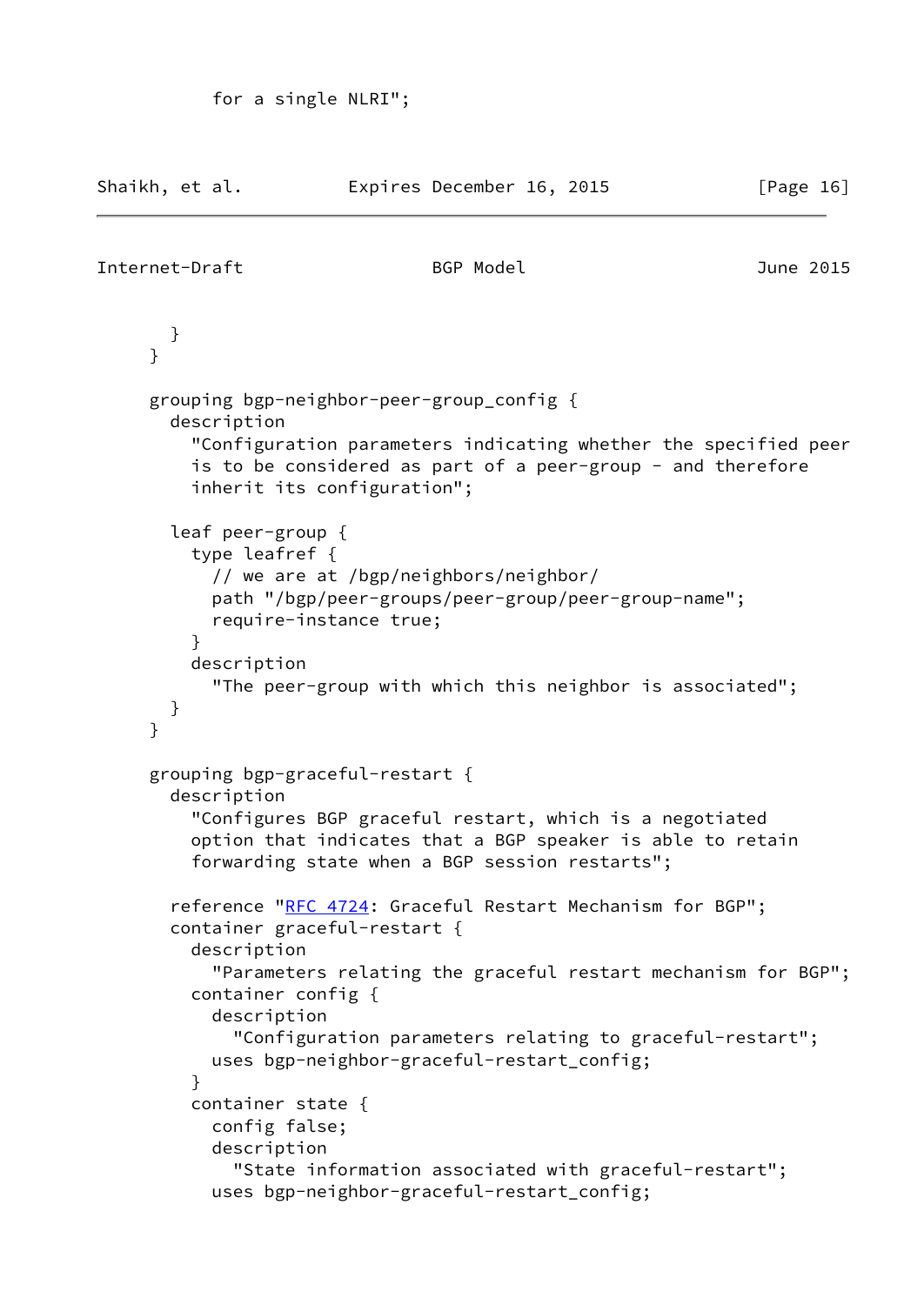```
 }
  }
 }
 grouping bgp-neighbor-graceful-restart_config {
   description
     "Configuration parameters relating to BGP graceful restart.";
```

```
Shaikh, et al. Expires December 16, 2015 [Page 17]
```

```
Internet-Draft BGP Model June 2015
       leaf enabled {
         type boolean;
         description
           "Enable or disable the graceful-restart capability.";
       }
       leaf restart-time {
         type uint16 {
           range 0..4096;
 }
         description
           "Estimated time (in seconds) for the local BGP speaker to
           restart a session. This value is advertise in the graceful
           restart BGP capability. This is a 12-bit value, referred to
          RFC4724 RFC4724, the suggested
           default value is <= the hold-time value.";
       }
       leaf stale-routes-time {
         type decimal64 {
           fraction-digits 2;
 }
         description
           "An upper-bound on the time thate stale routes will be
           retained by a router after a session is restarted. If an
           End-of-RIB (EOR) marker is received prior to this timer
          expiring stale-routes will be flushed upon its receipt - if
           no EOR is received, then when this timer expires stale paths
           will be purged. This timer is referred to as the
          RFC4724";
       }
       leaf helper-only {
```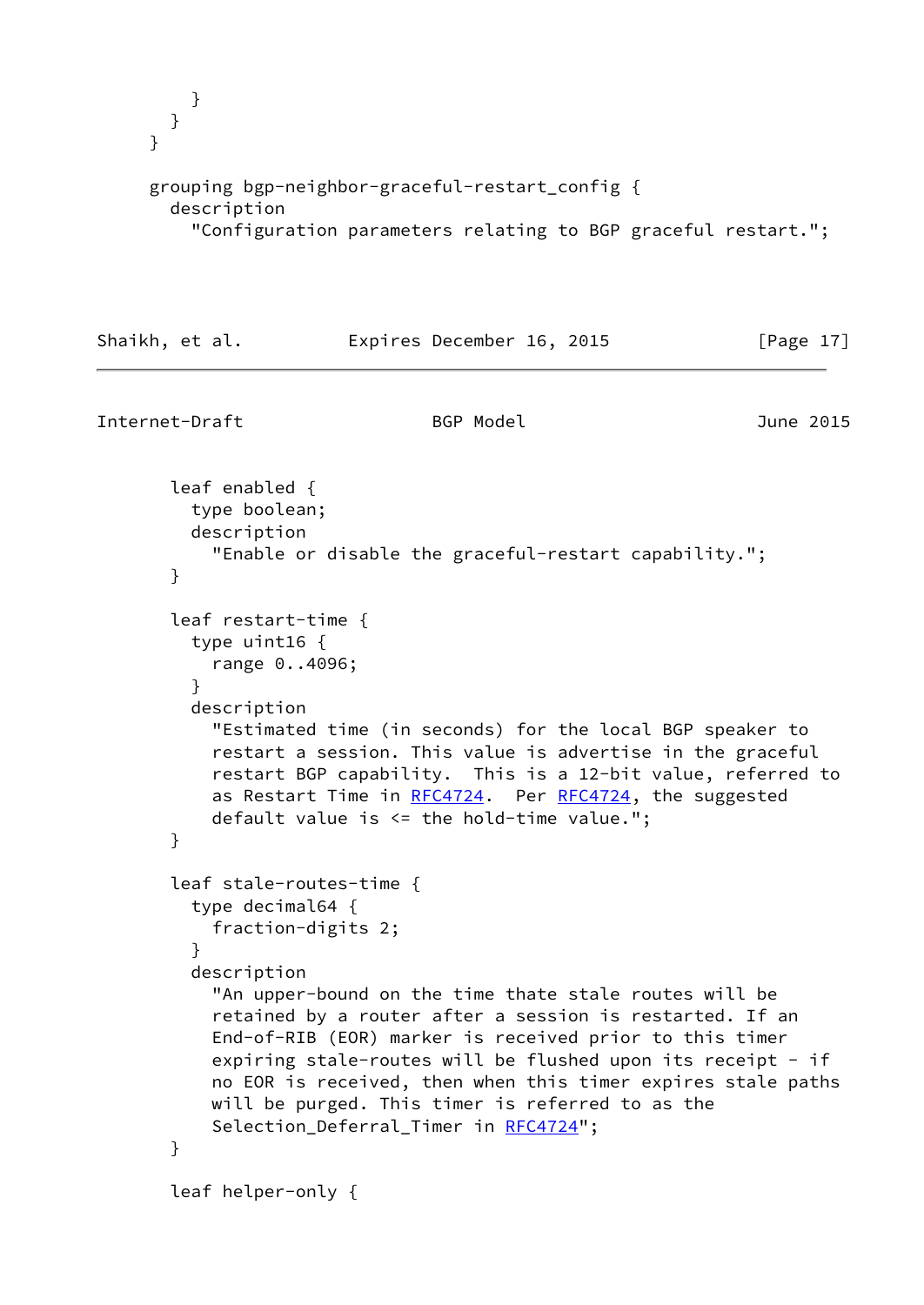```
 type boolean;
         description
           "Enable graceful-restart in helper mode only. When this
           leaf is set, the local system does not retain forwarding
           its own state during a restart, but supports procedures
           RFC4724.";
       }
     }
     // ************************************************************
    // * configuration context containers * *
     // ************************************************************
     grouping bgp-global-base {
       description
Shaikh, et al. Expires December 16, 2015 [Page 18]
Internet-Draft BGP Model June 2015
         "Global configuration parameters for the BGP router";
       container config {
         description
           "Configuration parameters relating to the global BGP router";
         uses bgp-global_config;
       }
       container state {
         config false;
         description
           "State information relating to the global BGP router";
         uses bgp-global_config;
         uses bgp-op:bgp-global_state;
       }
       uses bgp-mp:bgp-route-selection-options;
       container default-route-distance {
         description
           "Administrative distance (or preference) assigned to
           routes received from different sources
           (external, internal, and local).";
         container config {
           description
             "Configuration parameters relating to the default route
```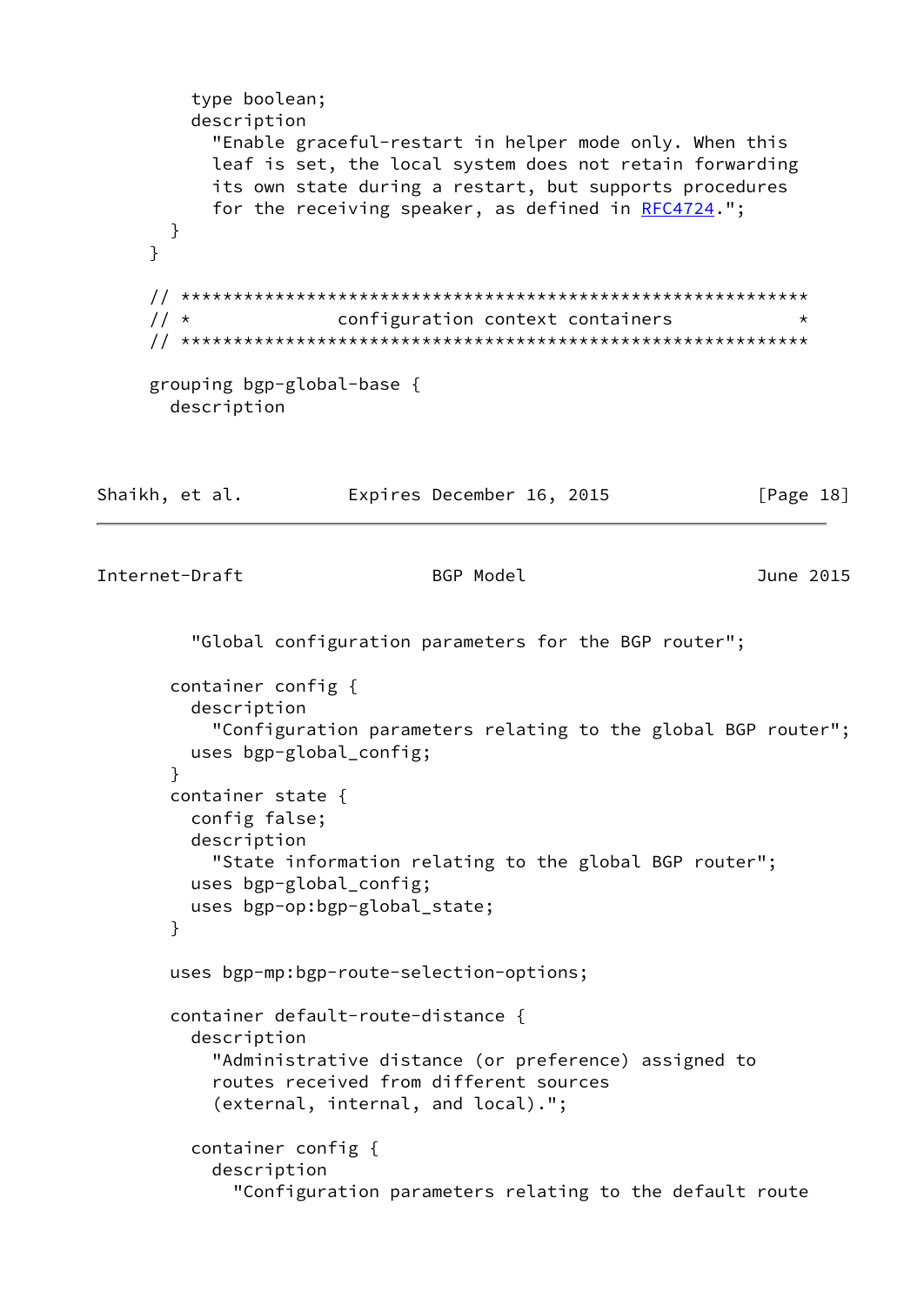```
 distance";
           uses bgp-default-route-distance_config;
         }
         container state {
           config false;
           description
              "State information relating to the default route distance";
           uses bgp-default-route-distance_config;
         }
       }
       container confederation {
         description
            "Parameters indicating whether the local system acts as part
           of a BGP confederation";
         container config {
           description
              "Configuration parameters relating to BGP confederations";
           uses bgp-confederation_config;
         }
         container state {
Shaikh, et al. Expires December 16, 2015 [Page 19]
Internet-Draft BGP Model June 2015
           config false;
           description
              "State information relating to the BGP confederations";
           uses bgp-confederation_config;
         }
       }
       uses bgp-mp:bgp-use-multiple-paths;
       uses bgp-graceful-restart;
       container afi-safis {
         description
            "Address family specific configuration";
         uses bgp-mp:bgp-common-afi-safi-list;
       }
     }
     grouping bgp-neighbors {
```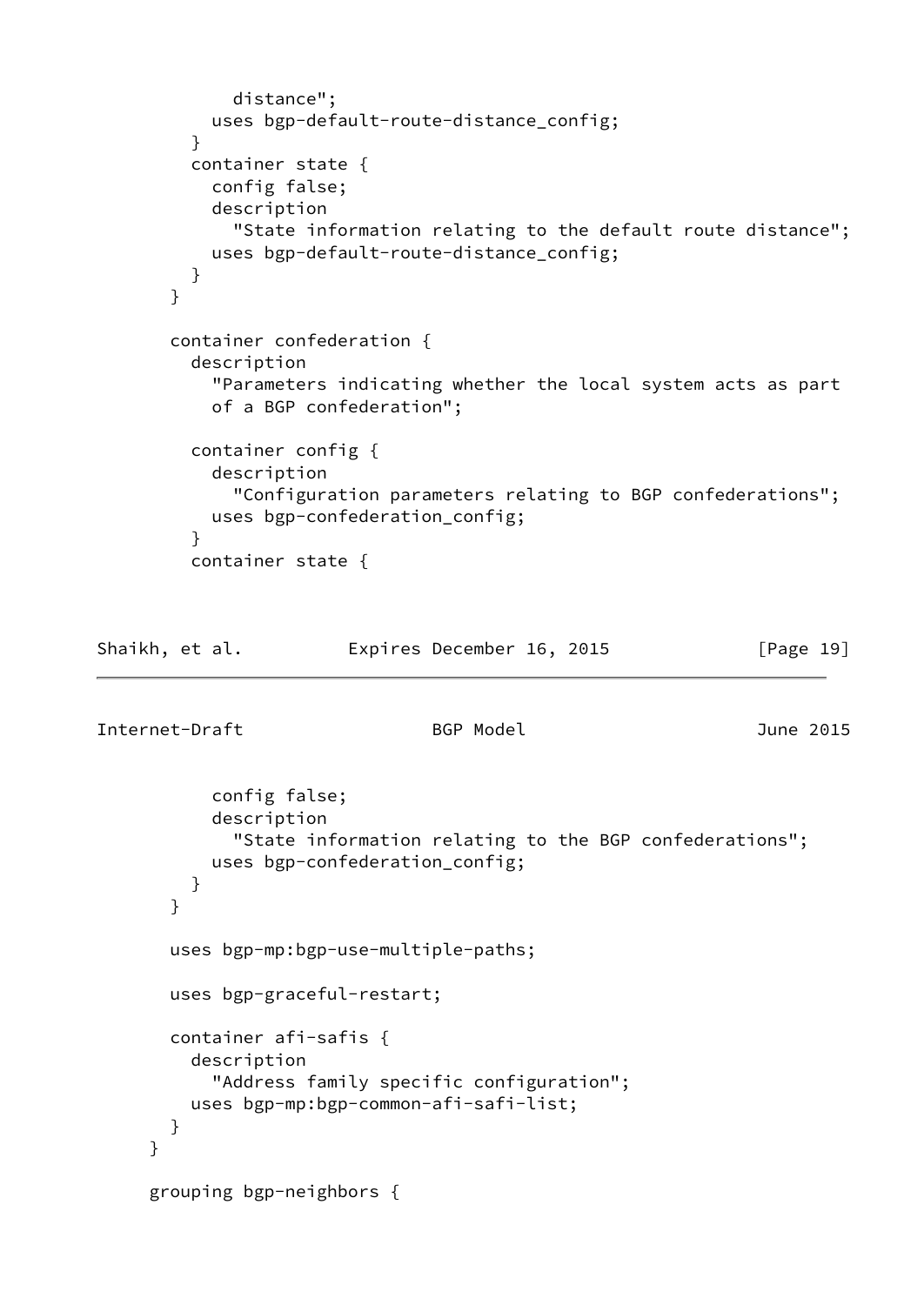```
 description
         "BGP neighbors configured on the local system";
       list neighbor {
         key "neighbor-address";
         description
           "List of BGP neighbors configured on the local system,
           uniquely identified by peer IPv[46] address";
         leaf neighbor-address {
           type leafref {
             path "../config/neighbor-address";
 }
           description
             "Reference to the address of the BGP neighbor used as
             a key in the neighbor list";
         }
         uses bgp-neighbor-group;
       }
     }
     grouping bgp-peer-group {
       description
         "BGP peer-groups configured on the local system";
       list peer-group {
         key "peer-group-name";
         description
           "List of BGP peer-groups configured on the local system -
           uniquely identified by peer-group name";
Shaikh, et al. Expires December 16, 2015 [Page 20]
Internet-Draft BGP Model June 2015
       leaf peer-group-name {
         type leafref {
           path "../config/peer-group-name";
 }
         description
           "Reference to the name of the BGP peer-group used as a
           key in the peer-group list";
         }
         uses bgp-neighbor-group;
       }
     }
```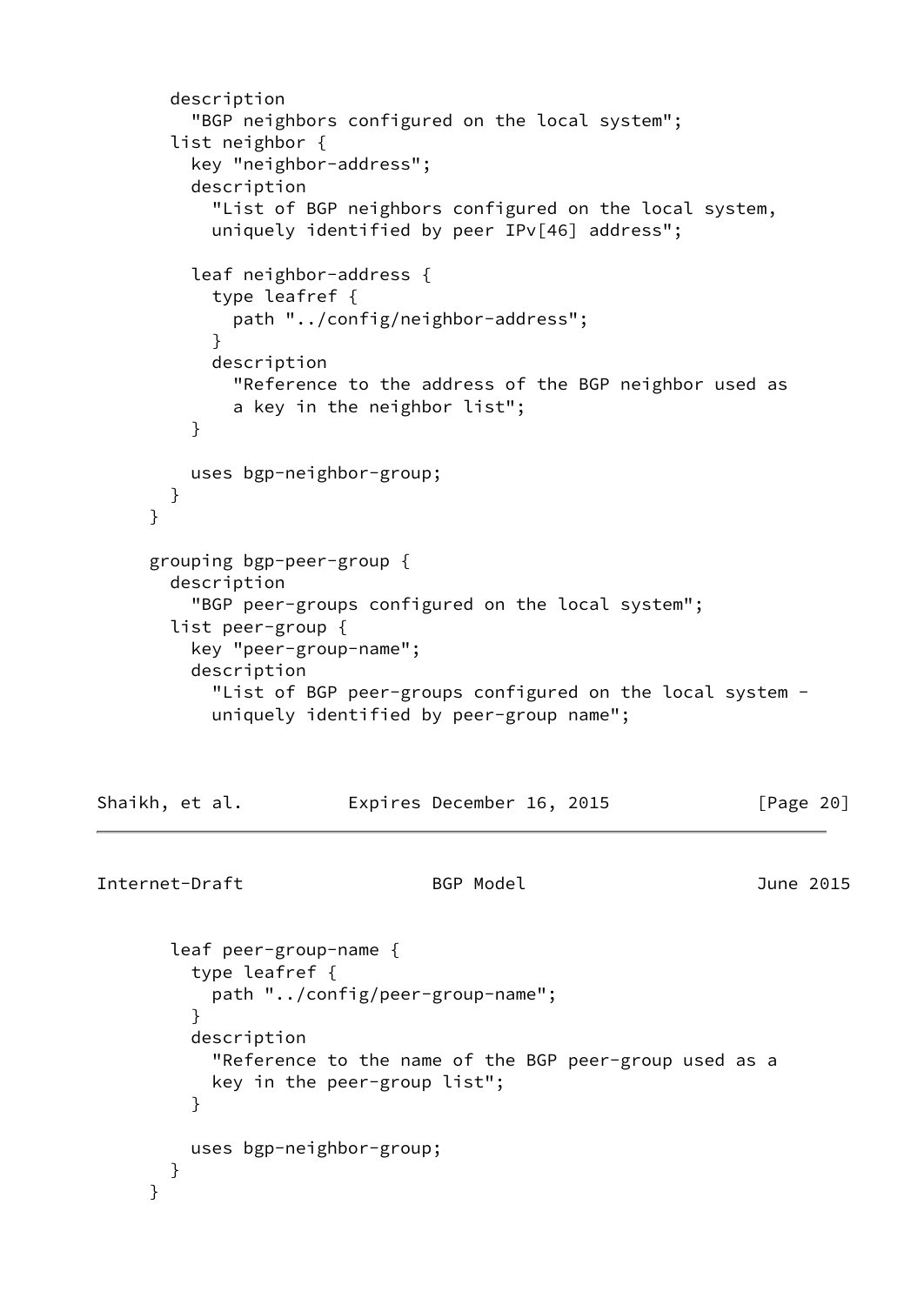```
 grouping bgp-neighbor-group {
        description
          "Parameters related to a BGP neighbor or group";
        container config {
          description
            "Configuration parameters relating to the BGP neighbor or
            group";
          uses bgp-neighbor_config;
        }
        container state {
          config false;
          description
            "State information relating to the BGP neighbor or group";
          uses bgp-neighbor_config;
        }
        container timers {
          description
            "Timers related to a BGP neighbor or group";
          container config {
            description
              "Configuration parameters relating to timers used for the
              BGP neighbor or group";
            uses bgp-neighbor-timers_config;
          }
          container state {
            config false;
            description
              "State information relating to the timers used for the BGP
              neighbor or group";
            uses bgp-neighbor-timers_config;
          }
        }
Shaikh, et al.         Expires December 16, 2015         [Page 21]
Internet-Draft BGP Model June 2015
        container transport {
```
 description "Transport session parameters for the BGP neighbor or group"; container config { description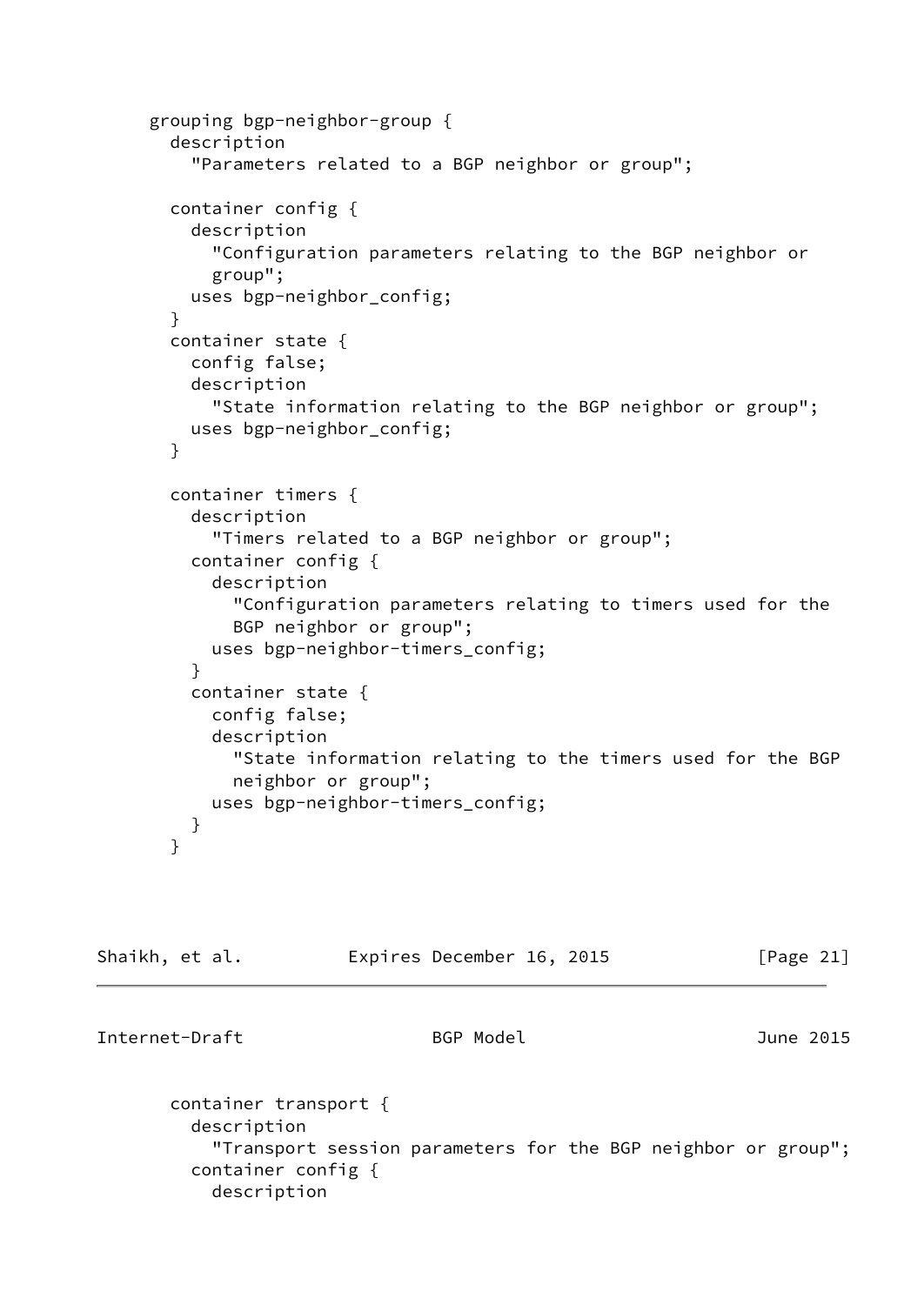```
 "Configuration parameters relating to the transport
              session(s) used for the BGP neighbor or group";
           uses bgp-neighbor-transport config;
 }
          container state {
            config false;
            description
              "State information relating to the transport session(s)
              used for the BGP neighbor or group";
           uses bgp-neighbor-transport_config;
 }
       }
       container error-handling {
          description
            "Error handling parameters used for the BGP neighbor or
            group";
          container config {
            description
              "Configuration parameters enabling or modifying the
              behavior or enhanced error handling mechanisms for the BGP
              neighbor or group";
           uses bgp-neighbor-error-handling_config;
 }
          container state {
            config false;
            description
              "State information relating to enhanced error handling
              mechanisms for the BGP neighbor or group";
           uses bgp-neighbor-error-handling_config;
          }
       }
       container logging-options {
          description
            "Logging options for events related to the BGP neighbor or
            group";
          container config {
            description
              "Configuration parameters enabling or modifying logging
              for events relating to the BGP neighbor or group";
           uses bgp-neighbor-logging-options_config;
 }
```
Shaikh, et al. **Expires December 16, 2015** [Page 22]

Internet-Draft BGP Model June 2015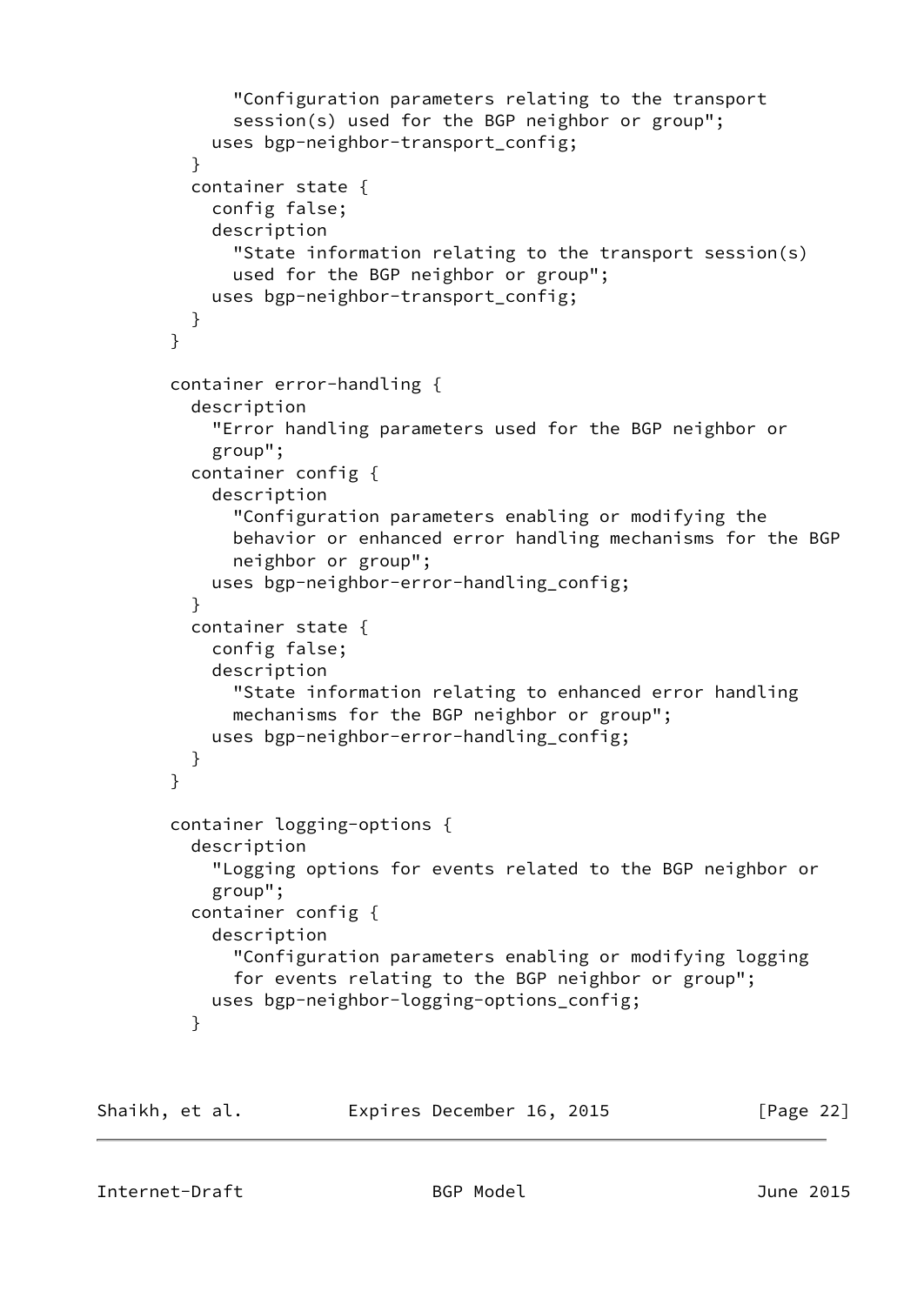```
 container state {
            config false;
            description
              "State information relating to logging for the BGP neighbor
              or group";
            uses bgp-neighbor-logging-options_config;
          }
        }
        container ebgp-multihop {
          description
            "eBGP multi-hop parameters for the BGP neighbor or group";
          container config {
            description
              "Configuration parameters relating to eBGP multihop for the
              BGP neighbor or group";
            uses bgp-neighbor-multihop_config;
 }
          container state {
            config false;
            description
              "State information for eBGP multihop, for the BGP neighbor
              or group";
            uses bgp-neighbor-multihop_config;
          }
        }
        container route-reflector {
          description
            "Route reflector parameters for the BGP neighbor or group";
          container config {
            description
              "Configuraton parameters relating to route reflection
              for the BGP neighbor or group";
            uses bgp-neighbor-route-reflector_config;
 }
          container state {
            config false;
            description
              "State information relating to route reflection for the
              BGP neighbor or group";
            uses bgp-neighbor-route-reflector_config;
 }
        }
        container as-path-options {
          description
            "AS_PATH manipulation parameters for the BGP neighbor or
```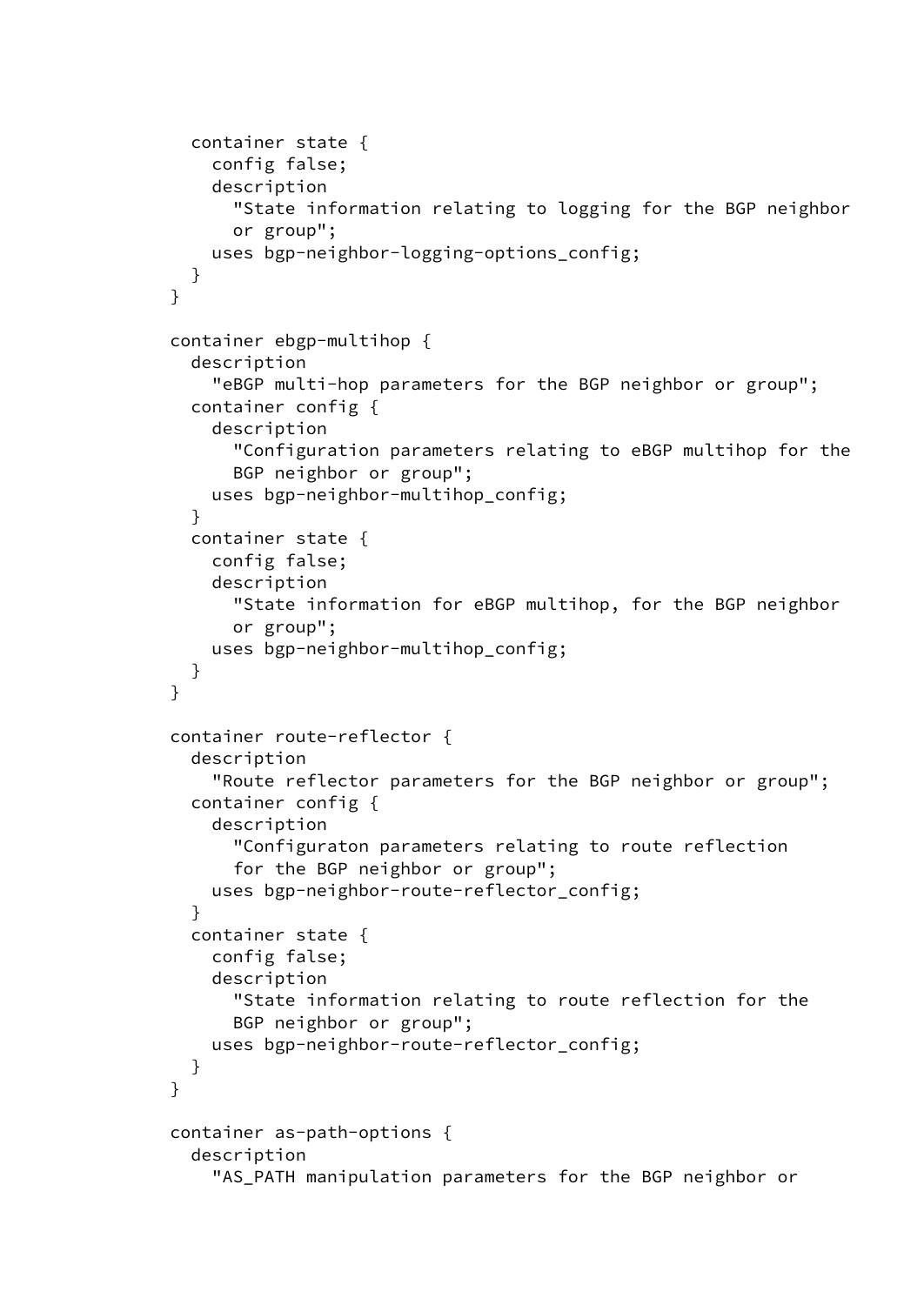```
Internet-Draft BGP Model June 2015
```

```
 group";
          container config {
            description
              "Configuration parameters relating to AS_PATH manipulation
              for the BGP peer or group";
            uses bgp-neighbor-as-path-options_config;
 }
          container state {
            config false;
            description
              "State information relating to the AS_PATH manipulation
              mechanisms for the BGP peer or group";
            uses bgp-neighbor-as-path-options_config;
          }
        }
        container add-paths {
          description
            "Parameters relating to the advertisement and receipt of
            multiple paths for a single NLRI (add-paths)";
          container config {
            description
              "Configuration parameters relating to ADD_PATHS";
            uses bgp-neighbor-add-paths_config;
 }
          container state {
            config false;
            description
              "State information associated with ADD_PATHS";
            uses bgp-neighbor-add-paths_config;
          }
        }
        container afi-safis {
          description
            "Per-address-family configuration parameters associated with
            the neighbor or group";
          uses bgp-mp:bgp-common-afi-safi-list;
        }
        uses bgp-graceful-restart;
```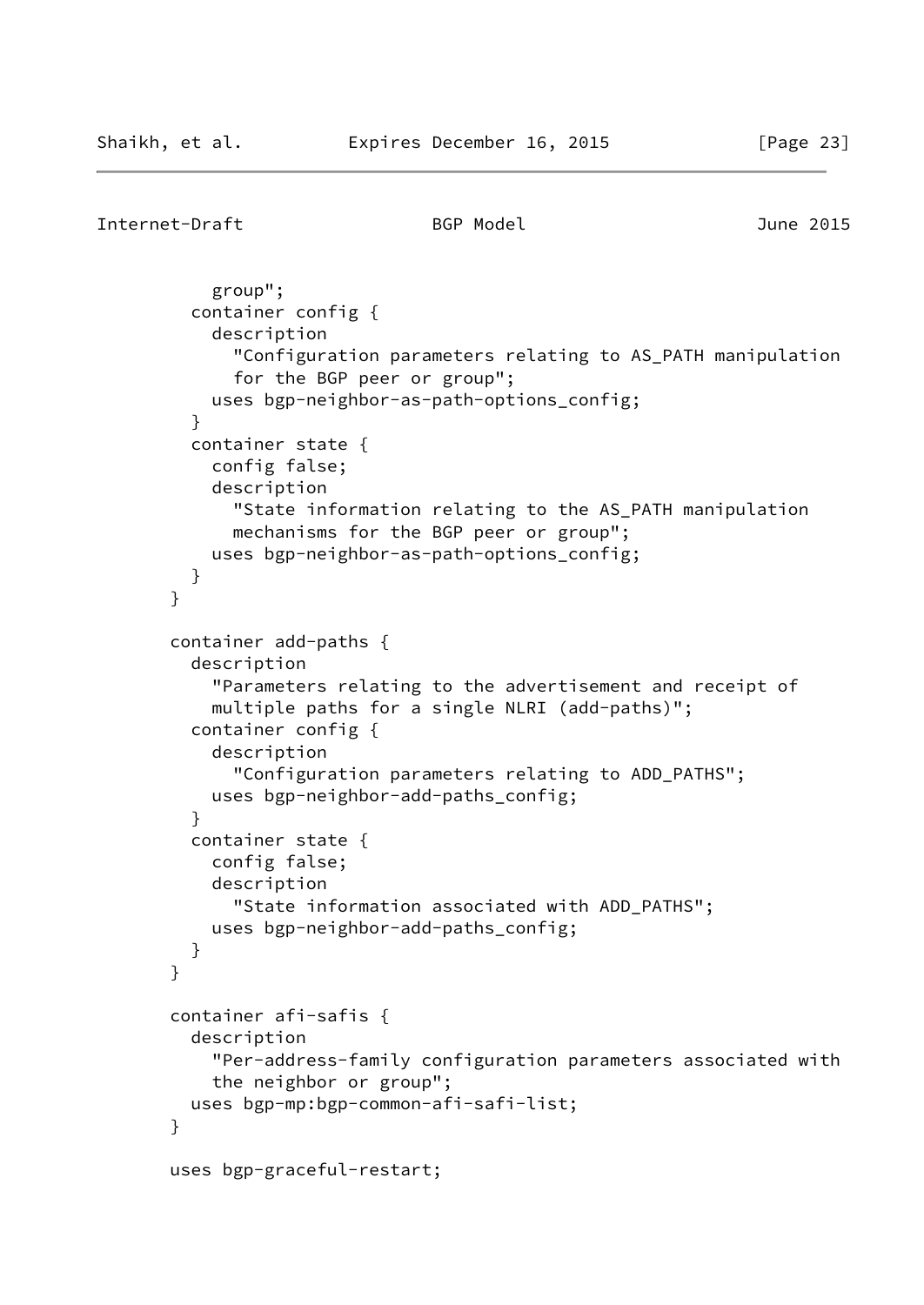```
 uses rpol:apply-policy-group;
     }
     grouping bgp-neighbor-neighbor-address_config {
       description
          "Configuration options relating to the BGP neighbor address";
Shaikh, et al. Expires December 16, 2015 [Page 24]
Internet-Draft BGP Model June 2015
       leaf neighbor-address {
           type inet:ip-address;
           description
              "Address of the BGP peer, either in IPv4 or IPv6";
       }
      }
     grouping bgp-peer-group-peer-group-name_config {
       description
          "Configuration options relating to the BGP peer-group name";
       leaf peer-group-name {
         type string;
         description
            "Name of the BGP peer-group";
       }
     }
      // add peer-group pointer only for the neighbor list
      augment /bgp/neighbors/neighbor/config {
       description
          "Augmentation to allow association of a neighbor with a
         peer-group";
       uses bgp-neighbor-peer-group_config;
     }
      augment /bgp/neighbors/neighbor/state {
       description
          "Augmentation to reflect the association of a neighbor with a
         peer-group";
       uses bgp-neighbor-peer-group_config;
     }
      augment /bgp/peer-groups/peer-group {
       description
```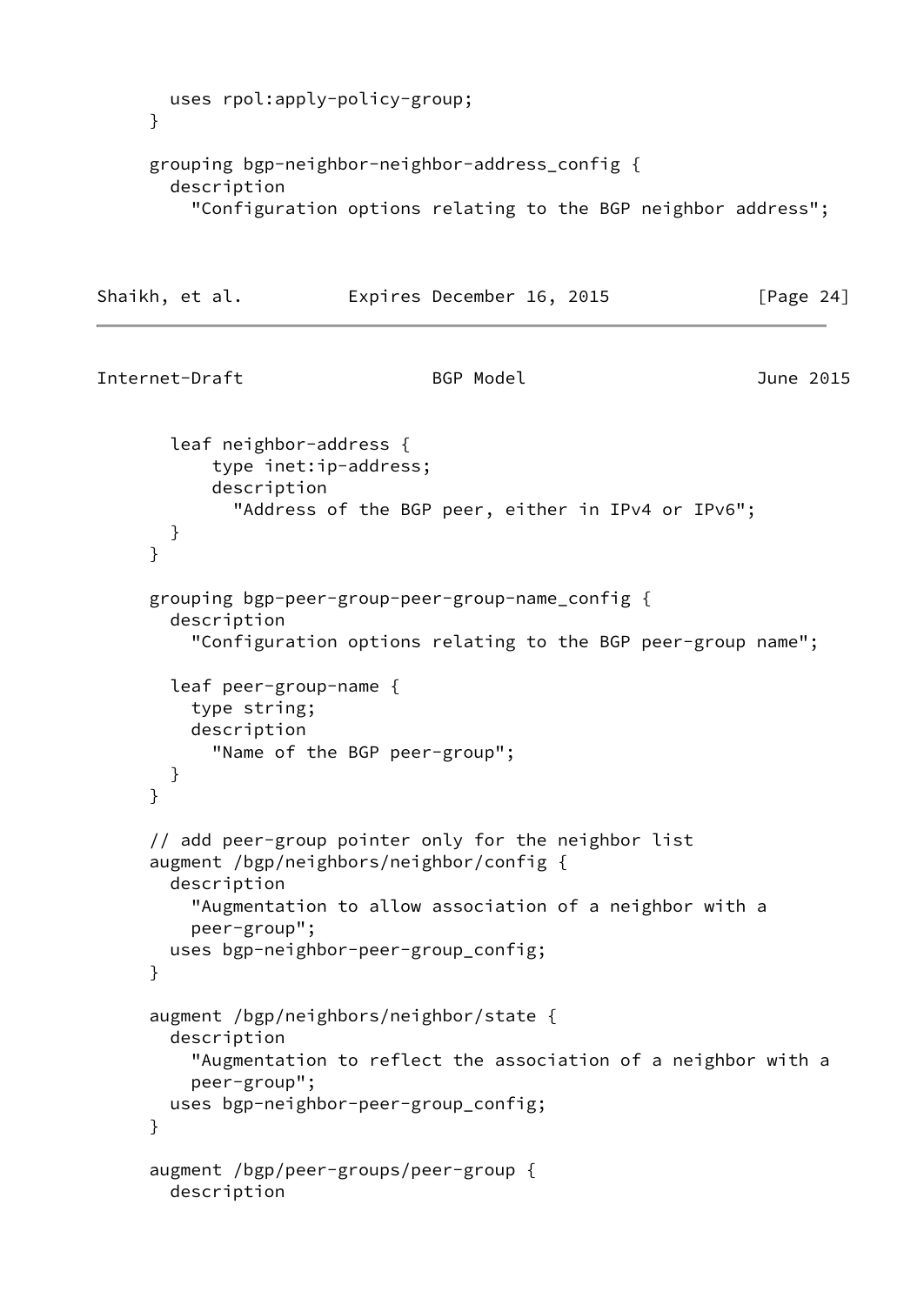```
 "Augmentation to add multipath configuration to a peer-group";
        uses bgp-mp:bgp-use-multiple-paths;
     }
     augment /bgp/neighbors/neighbor {
        description
          "Augmentation to add the multipath configuration to a
          neighbor";
        uses bgp-mp:bgp-use-multiple-paths-neighbor;
     }
     augment /bgp/peer-groups/peer-group/afi-safis/afi-safi {
        description
Shaikh, et al.             Expires December 16, 2015             [Page 25]
Internet-Draft BGP Model June 2015
          "Augmentation to add multipath configuration to a peer-group
          on a per-AFI-SAFI basis";
        uses bgp-mp:bgp-use-multiple-paths;
     }
      augment /bgp/neighbors/neighbor/afi-safis/afi-safi {
        description
          "Augmentation to add multipath configuration to a neighbor
          on a per-AFI-SAFI basis";
       uses bgp-mp:bgp-use-multiple-paths-neighbor;
     }
      augment /bgp/global/afi-safis/afi-safi {
        description
          "Augmentation to add global instance specific AFI-SAFI
          configuration information";
        uses bgp-mp:bgp-global-afi-safi;
        uses bgp-mp:bgp-use-multiple-paths;
     }
      augment /bgp/peer-groups/peer-group/afi-safis/afi-safi {
        description
          "Augmentation that adds peer-group instance specific
          AFI-SAFI configuration information";
        uses bgp-mp:bgp-group-afi-safi;
     }
      augment /bgp/neighbors/neighbor/config {
```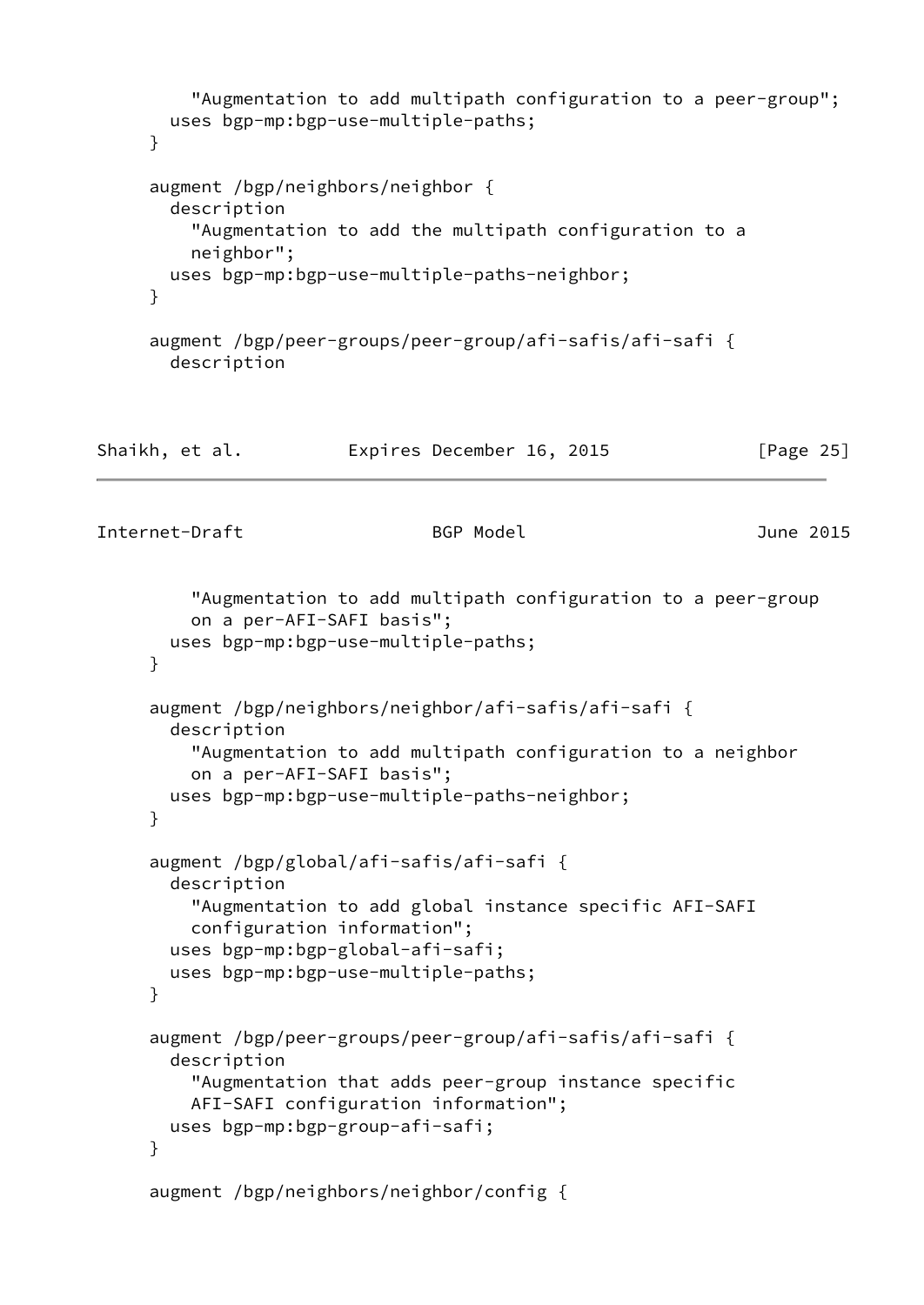```
 description
     "Augmentation adding the neighbor address to the
     neighbor configuration container";
   uses bgp-neighbor-neighbor-address_config;
 }
 augment /bgp/neighbors/neighbor/state {
   description
     "Augmentation adding the neighbor address to the
     neighbor state container";
   uses bgp-neighbor-neighbor-address_config;
 }
 augment /bgp/peer-groups/peer-group/config {
   description
     "Augmentation adding the peer-group name to the
     peer-group configuration container";
   uses bgp-peer-group-peer-group-name_config;
 }
```

```
Shaikh, et al. Expires December 16, 2015 [Page 26]
```

```
Internet-Draft BGP Model June 2015
```

```
 augment /bgp/peer-groups/peer-group/state {
  description
     "Augmentation adding the peer-group name to the
     peer-group state container";
  uses bgp-peer-group-peer-group-name_config;
 }
 // ************************************************************
// * Augmentations to add state
// \star (rjs: cleaner to have these in the base module to avoid \star// needing to specify which module - e.g. augment of * // /bgp:bgp/bgp:neighbors/bgp:neighbor...) *
 // ************************************************************
 augment /bgp/neighbors/neighbor/state {
  description
     "Augmentation to add operational state related to a particular
     BGP neighbor";
  uses bgp-op:bgp-neighbor_state;
 }
 augment /bgp/neighbors/bgp:neighbor/state {
```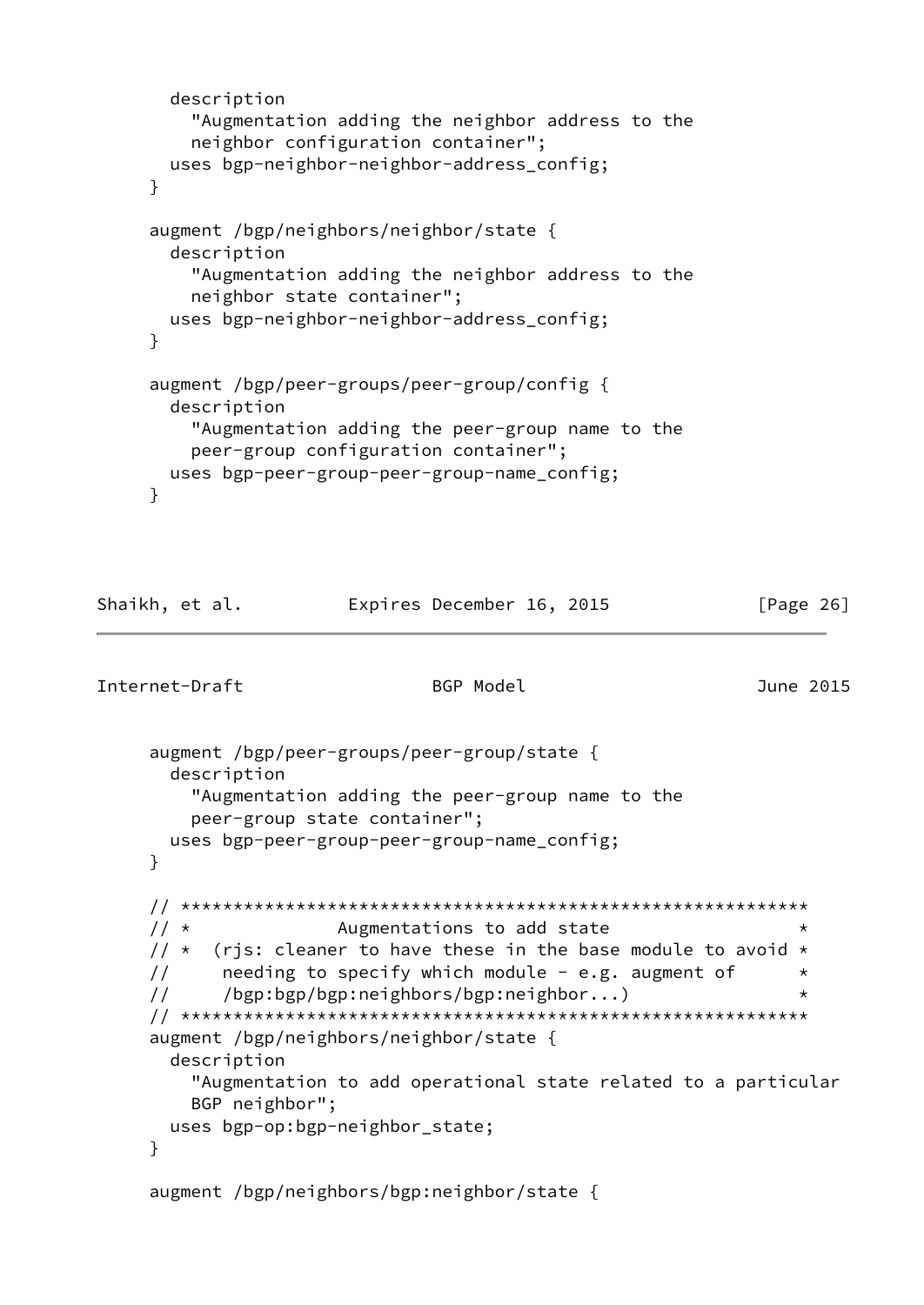```
 description
         "Augmentation to add operational state related to a particular
         BGP neighbor";
       container messages {
         description
           "Counters for BGP messages sent and received from the
           neighbor";
         container sent {
           description
             "Counters relating to BGP messages sent to the neighbor";
           uses bgp-op:bgp-neighbor-message-counters-sent_state;
 }
         container received {
           description
             "Counters for BGP messages received from the neighbor";
           uses bgp-op:bgp-neighbor-message-counters-received_state;
 }
       }
       container queues {
         description
           "Counters related to queued messages associated with the
           BGP neighbor";
         uses bgp-op:bgp-neighbor-queue-counters_state;
       }
Shaikh, et al. Expires December 16, 2015 [Page 27]
Internet-Draft BGP Model June 2015
     }
     augment /bgp:bgp/bgp:neighbors/neighbor/timers/state {
```

```
 description
```
 "Augmentation to add the operational state of timers associated with the BGP neighbor";

```
 uses bgp-op:bgp-neighbor-timers_state;
```
}

```
 augment /bgp/neighbors/neighbor/transport/state {
  description
     "Augmentation to add the operational state of the transport
     session associated with the BGP neighbor";
  uses bgp-op:bgp-neighbor-transport_state;
```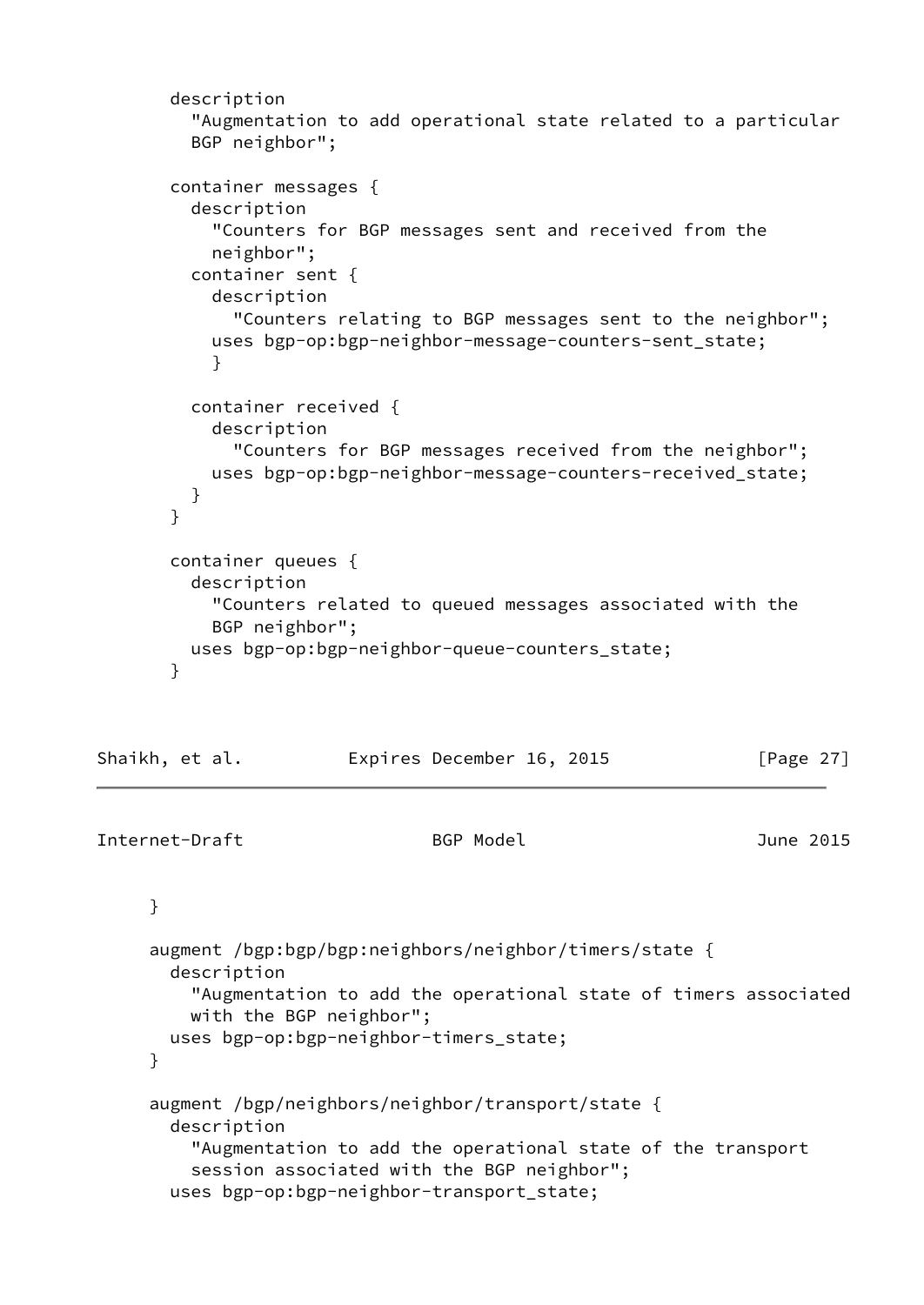```
 augment /bgp/neighbors/neighbor/error-handling/state {
       description
          "Augmentation to add the operational state of the error
          handling associated with the BGP neighbor";
       uses bgp-op:bgp-neighbor-error-handling_state;
     }
      augment /bgp/neighbors/neighbor/graceful-restart/state {
       description
          "Augmentation to add the operational state of graceful-restart
          associated with a BGP neighbor";
       uses bgp-op:bgp-afi-safi-graceful-restart_state;
      }
      augment /bgp/peer-groups/peer-group/state {
       description
          "Augmentation to add the operational state and counters
          relating to a BGP peer-group";
       uses bgp-op:bgp-peer-group_state;
     }
     augment /bgp/global/afi-safis/afi-safi/state {
       description
          "Augmentation to add operational state and counters
          on a per-AFI-SAFI basis to the global BGP router";
       uses bgp-op:bgp-global-afi-safi_state;
     }
    augment /bgp/neighbors/neighbor/afi-safis/afi-safi/state {
       description
          "Augmentation to add per-AFI-SAFI operational state
          and counters to the BGP neighbor";
Shaikh, et al.             Expires December 16, 2015             [Page 28]
Internet-Draft BGP Model June 2015
       uses bgp-op:bgp-neighbor-afi-safi_state;
     }
      augment "/bgp/neighbors/neighbor/afi-safis/afi-safi/" +
        "graceful-restart/state" {
       description
          "Augmentation to add per-AFI-SAFI operational state for BGP
```
}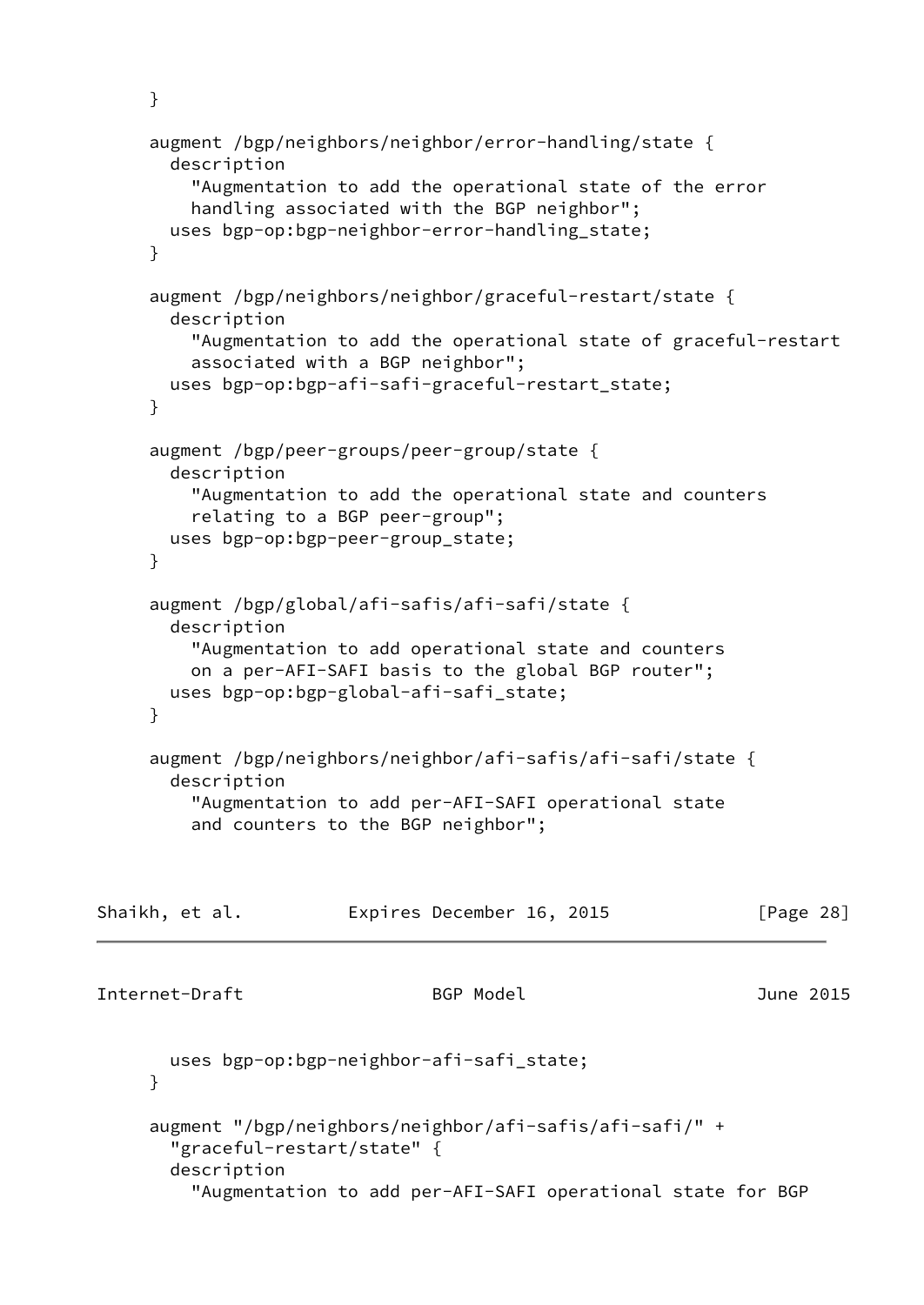```
 graceful-restart";
        uses bgp-op:bgp-neighbor-afi-safi-graceful-restart_state;
      }
      // ************************************************************
     1/ * The module structure containers
      // ************************************************************
      container bgp {
        presence "Container for BGP protocol hierarchy";
        description
          "Top-level configuration and state for the BGP router";
        container global {
          description
            "Global configuration for the BGP router";
           uses bgp-global-base;
            uses rpol:apply-policy-group;
        }
        container neighbors {
          description
            "Configuration for BGP neighbors";
          uses bgp-neighbors;
        }
        container peer-groups {
          description
            "Configuration for BGP peer-groups";
          uses bgp-peer-group;
        }
      }
    }
    <CODE ENDS>
5.2. BGP base types
    <CODE BEGINS> file bgp-types.yang
    module bgp-types {
        yang-version "1";
Shaikh, et al. Expires December 16, 2015 [Page 29]
```
<span id="page-32-0"></span>Internet-Draft BGP Model June 2015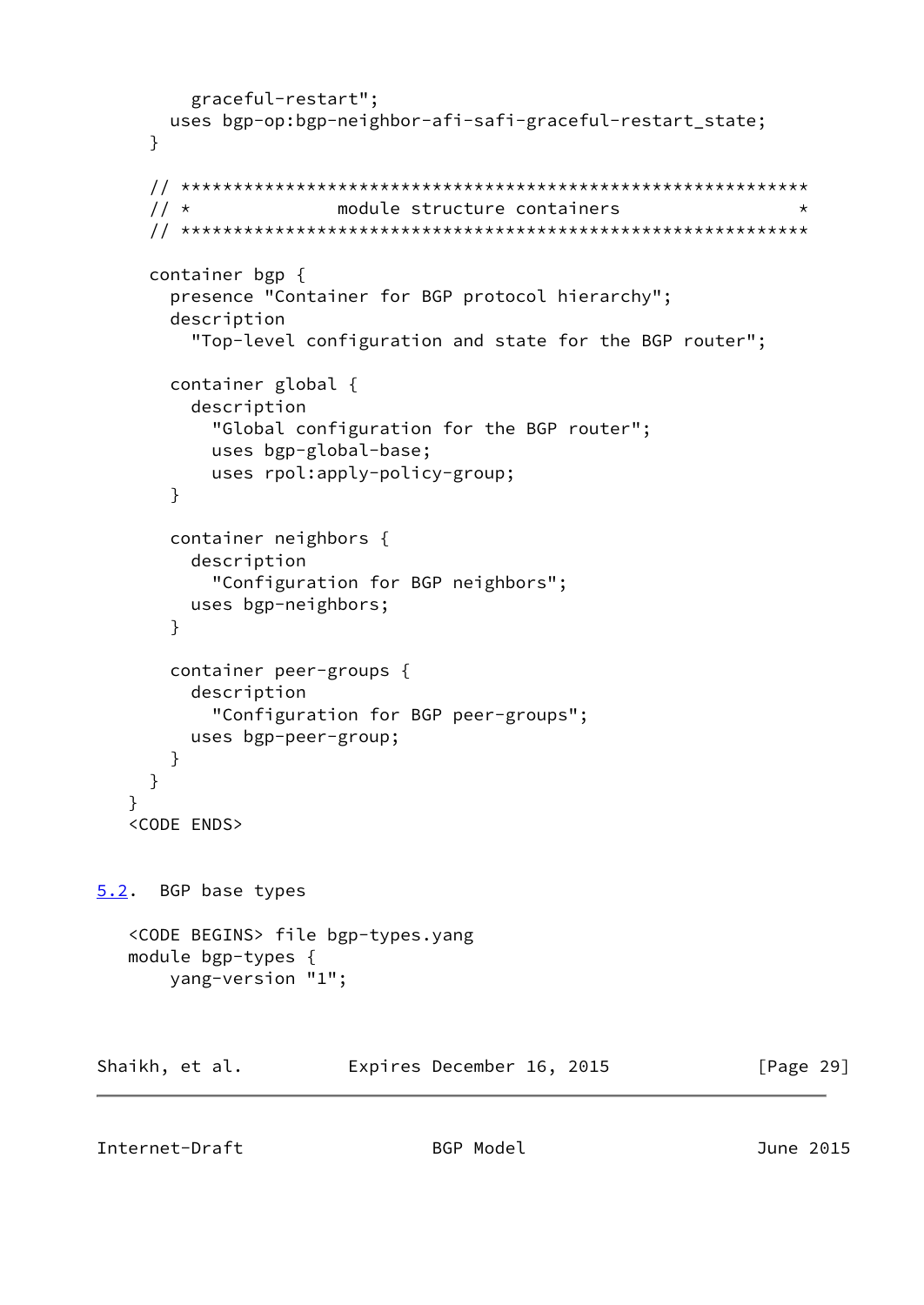```
 namespace "http://openconfig.net/yang/bgp-types";
   prefix "bgp-types";
   import ietf-inet-types { prefix inet; }
   // meta
   organization
   "OpenConfig working group";
 contact
   "OpenConfig working group
   netopenconfig@googlegroups.com";
 description
   "This module contains general data definitions for use in BGP
   policy. It can be imported by modules that make use of BGP
   attributes";
 revision "2015-05-15" {
   description "Initial revision";
   reference "TBD";
 }
 identity bgp-capability {
   description "Base identity for a BGP capability";
 }
 identity MPBGP {
   base "bgp-capability";
   description
     "Multi-protocol extensions to BGP";
   reference "RFC2858";
 }
 identity ROUTE-REFRESH {
   base "bgp-capability";
   description
     "The BGP route-refresh functionality";
  RFC2918";
 }
 identity ASN32 {
   base "bgp-capability";
   description
     "4-byte (32-bit) AS number functionality";
   reference "RFC6793";
```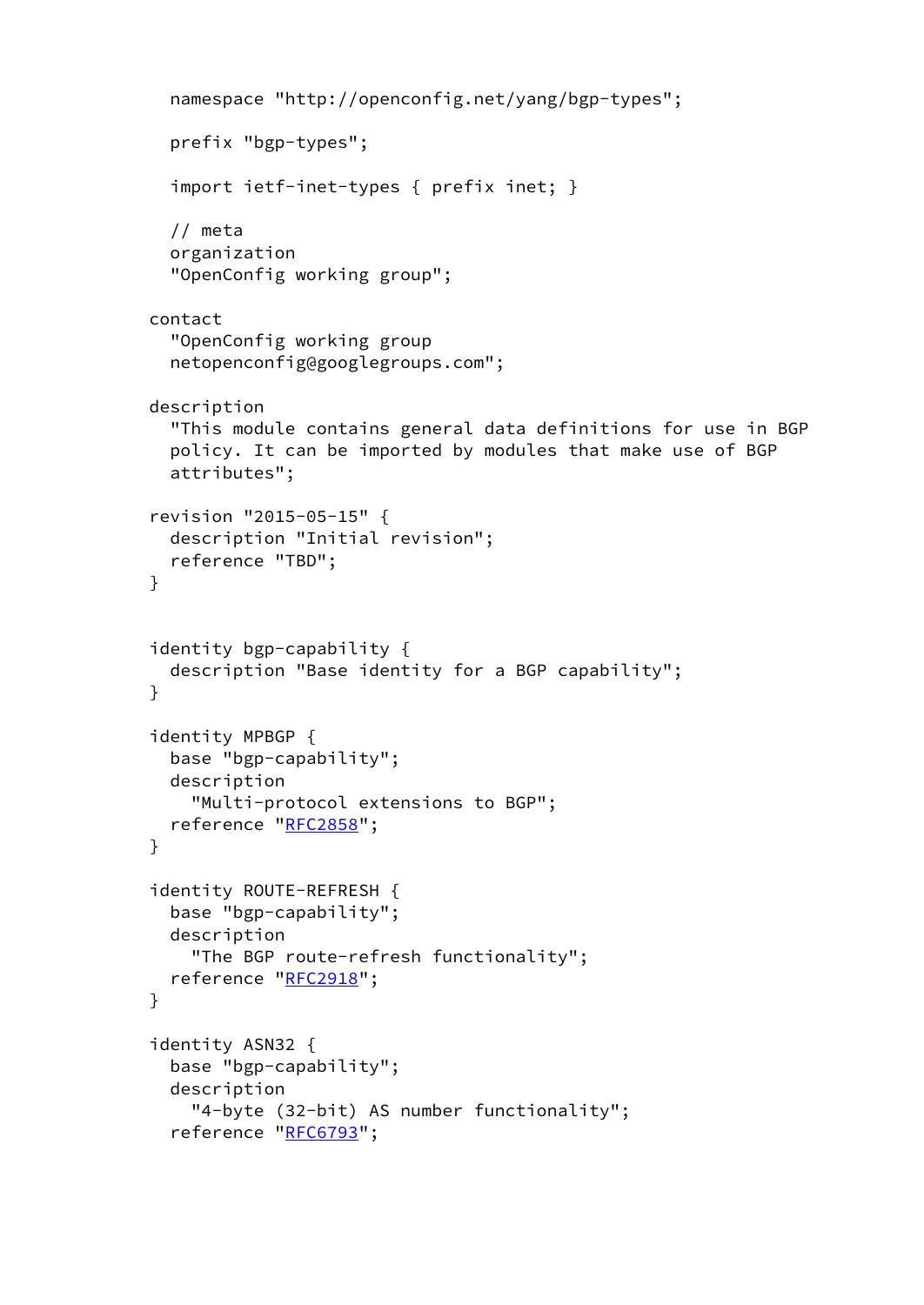```
Internet-Draft BGP Model June 2015
     }
     identity GRACEFUL-RESTART {
       base "bgp-capability";
       description
          "Graceful restart functionality";
       reference "RFC4724";
     }
     identity ADD-PATHS {
       base "bgp-capability";
       description
         "BGP add-paths";
       reference "draft-ietf-idr-add-paths";
     }
     identity afi-safi-type {
       description
          "Base identity type for AFI,SAFI tuples for BGP-4";
      RFC4760 - multiprotocol extensions for BGP-4";
     }
      identity ipv4-unicast {
       base afi-safi-type;
       description
         "IPv4 unicast (AFI,SAFI = 1,1)";
       reference "RFC4760";
     }
     identity ipv6-unicast {
       base afi-safi-type;
       description
          "IPv6 unicast (AFI,SAFI = 2,1)";
      RFC4760";
     }
     identity ipv4-labelled-unicast {
       base afi-safi-type;
       description
          "Labelled IPv4 unicast (AFI,SAFI = 1,4)";
       reference "RFC3107";
     }
```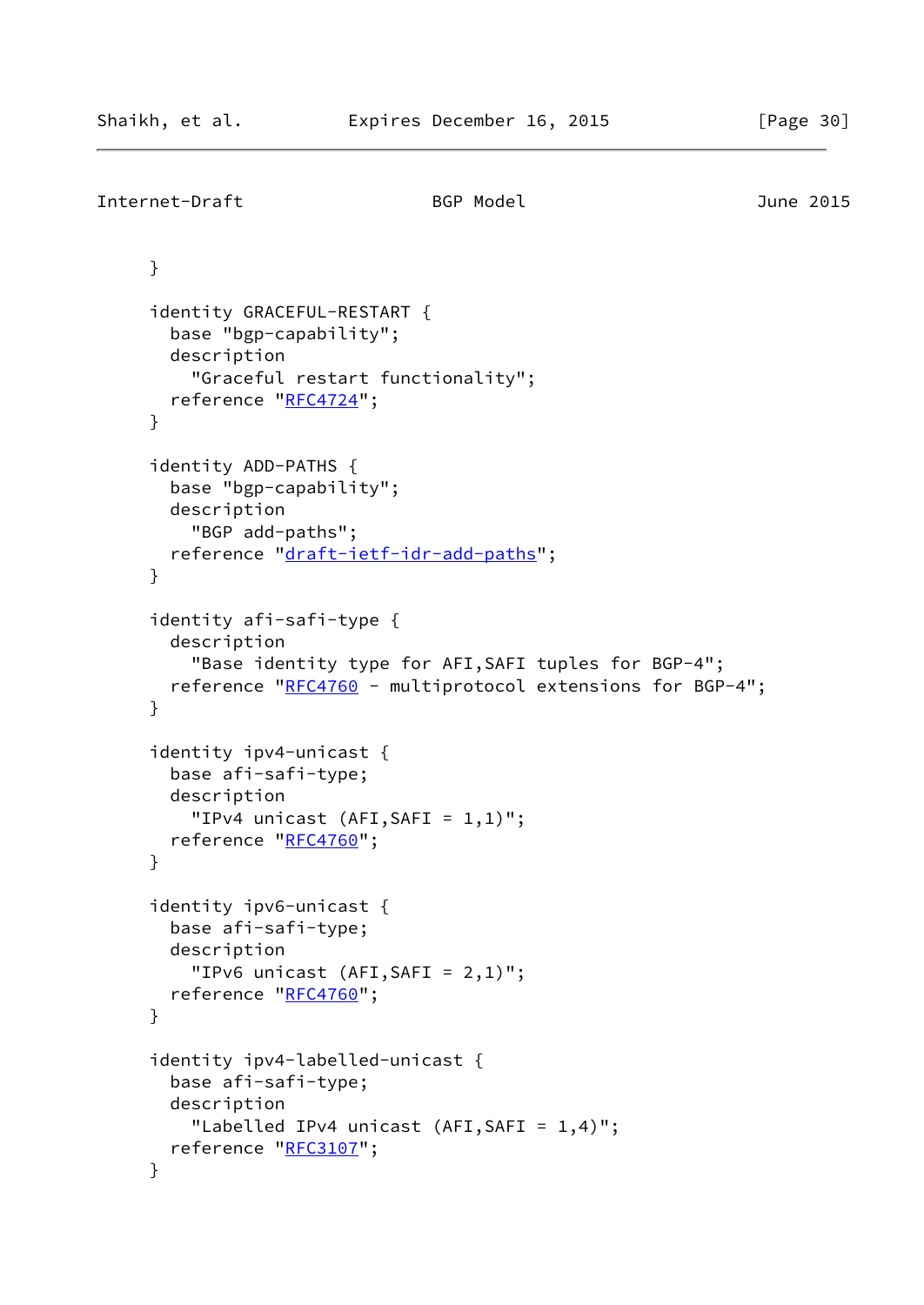```
 identity ipv6-labelled-unicast {
       base afi-safi-type;
       description
         "Labelled IPv6 unicast (AFI,SAFI = 2,4)";
      RFC3107";
Shaikh, et al. Expires December 16, 2015 [Page 31]
Internet-Draft BGP Model June 2015
     }
     identity l3vpn-ipv4-unicast {
       base afi-safi-type;
       description
         "Unicast IPv4 MPLS L3VPN (AFI,SAFI = 1,128)";
       reference "RFC4364";
     }
     identity l3vpn-ipv6-unicast {
       base afi-safi-type;
       description
         "Unicast IPv6 MPLS L3VPN (AFI,SAFI = 2,128)";
      RFC4659";
     }
     identity l3vpn-ipv4-multicast {
       base afi-safi-type;
       description
         "Multicast IPv4 MPLS L3VPN (AFI,SAFI = 1,129)";
       reference "RFC6514";
     }
     identity l3vpn-ipv6-multicast {
       base afi-safi-type;
       description
         "Multicast IPv6 MPLS L3VPN (AFI,SAFI = 2,129)";
      RFC6514";
     }
     identity l2vpn-vpls {
       base afi-safi-type;
       description
         "BGP-signalled VPLS (AFI,SAFI = 25,65)";
      RFC4761";
     }
```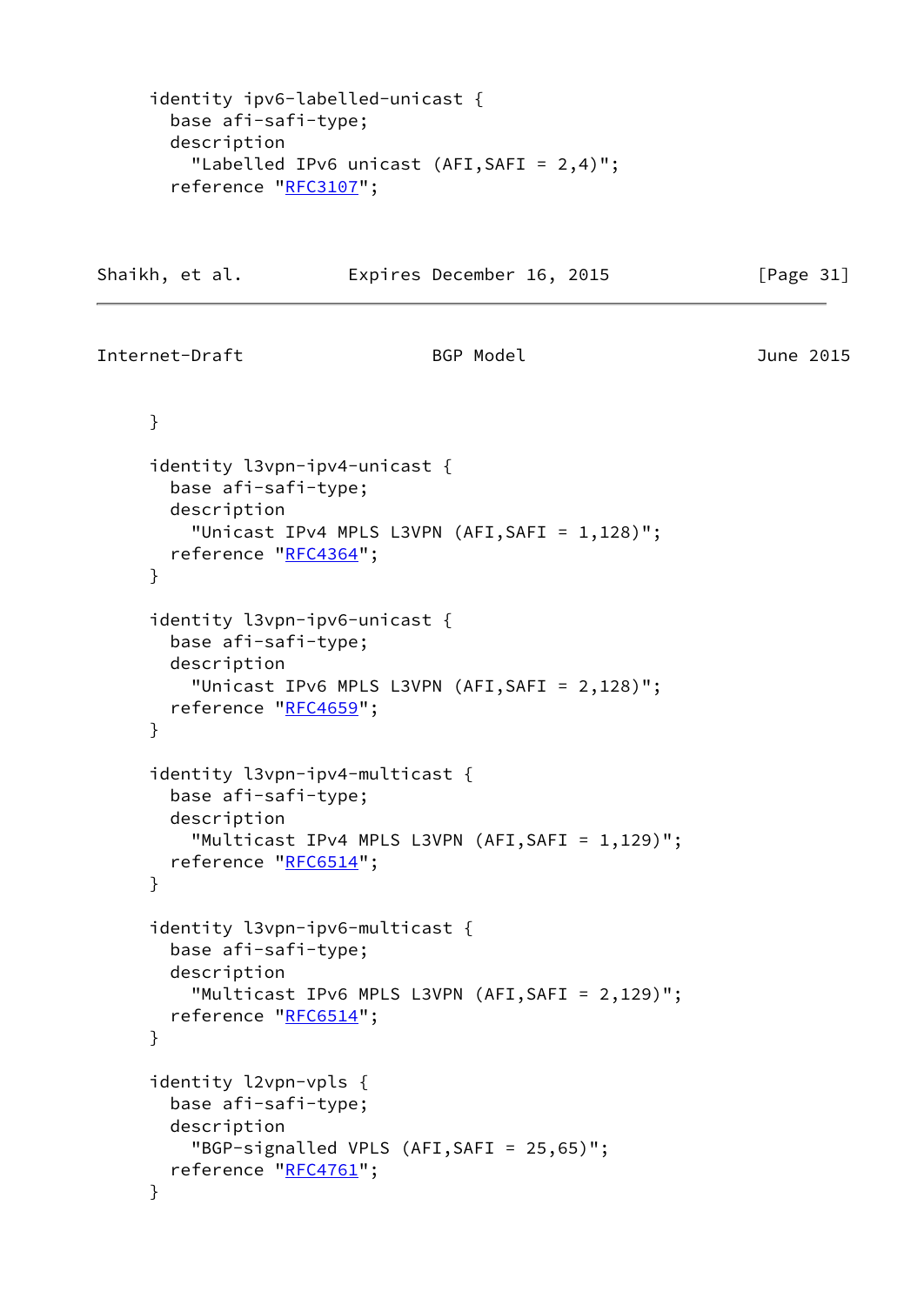```
 identity l2vpn-evpn {
       base afi-safi-type;
       description
          "BGP MPLS Based Ethernet VPN (AFI,SAFI = 25,70)";
     }
      identity bgp-well-known-std-community {
       description
          "Reserved communities within the standard community space
         RFC1997. These communities must fall within the
         range 0x00000000 to 0xFFFFFFFF";
Shaikh, et al.             Expires December 16, 2015             [Page 32]
Internet-Draft BGP Model June 2015
      RFC1997";
     }
     identity NO_EXPORT {
       base bgp-well-known-std-community;
       description
          "Do not export NLRI received carrying this community outside
          the bounds of this autonomous system, or this confederation if
          the local autonomous system is a confederation member AS. This
          community has a value of 0xFFFFFF01.";
       reference "RFC1997";
     }
      identity NO_ADVERTISE {
       base bgp-well-known-std-community;
       description
          "All NLRI received carrying this community must not be
         advertised to other BGP peers. This community has a value of
         0xFFFFFF02.";
       reference "RFC1997";
      }
      identity NO_EXPORT_SUBCONFED {
       base bgp-well-known-std-community;
       description
          "All NLRI received carrying this community must not be
        advertised to external BGP peers - including over confederation
          sub-AS boundaries. This community has a value of 0xFFFFFF03.";
       RFC1997";
```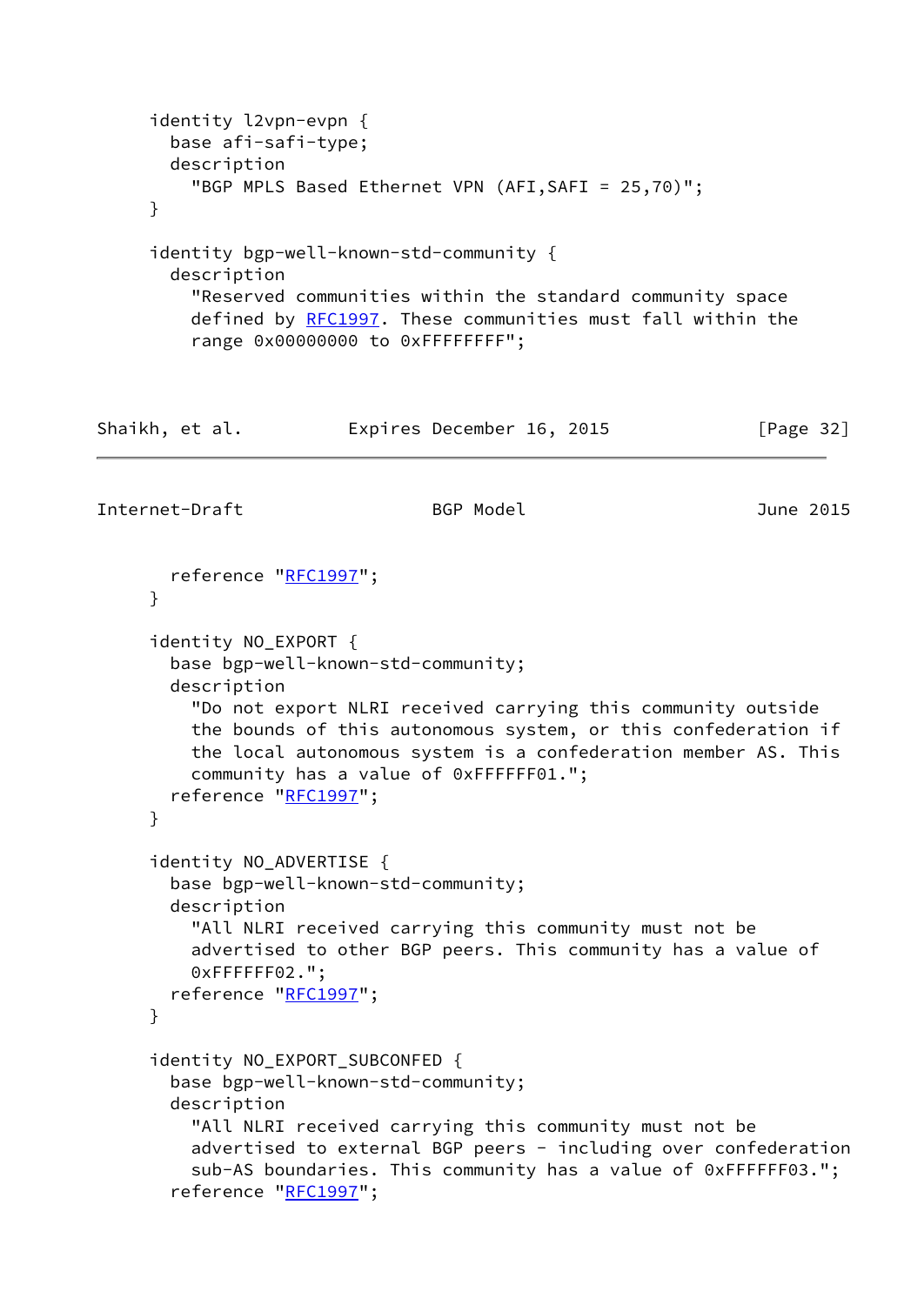```
 }
     identity NOPEER {
       base bgp-well-known-std-community;
       description
          "An autonomous system receiving NLRI tagged with this community
          is advised not to readvertise the NLRI to external bi-lateral
          peer autonomous systems. An AS may also filter received NLRI
          from bilateral peer sessions when they are tagged with this
          community value";
       reference "RFC3765";
     }
     identity INTERNET {
       base bgp-well-known-std-community;
       description
          "A community used by some implementations with the value 0:0
         which represents all possible community values.";
     }
Shaikh, et al. Expires December 16, 2015 [Page 33]
Internet-Draft BGP Model June 2015
      typedef bgp-session-direction {
        type enumeration {
         enum INBOUND {
           description
              "Refers to all NLRI received from the BGP peer";
 }
         enum OUTBOUND {
           description
              "Refers to all NLRI advertised to the BGP peer";
          }
       }
       description
          "Type to describe the direction of NLRI transmission";
     }
      typedef bgp-well-known-community-type {
       type identityref {
         base bgp-well-known-std-community;
       }
       description
          "Type definition for well-known IETF community attribute
          values";
```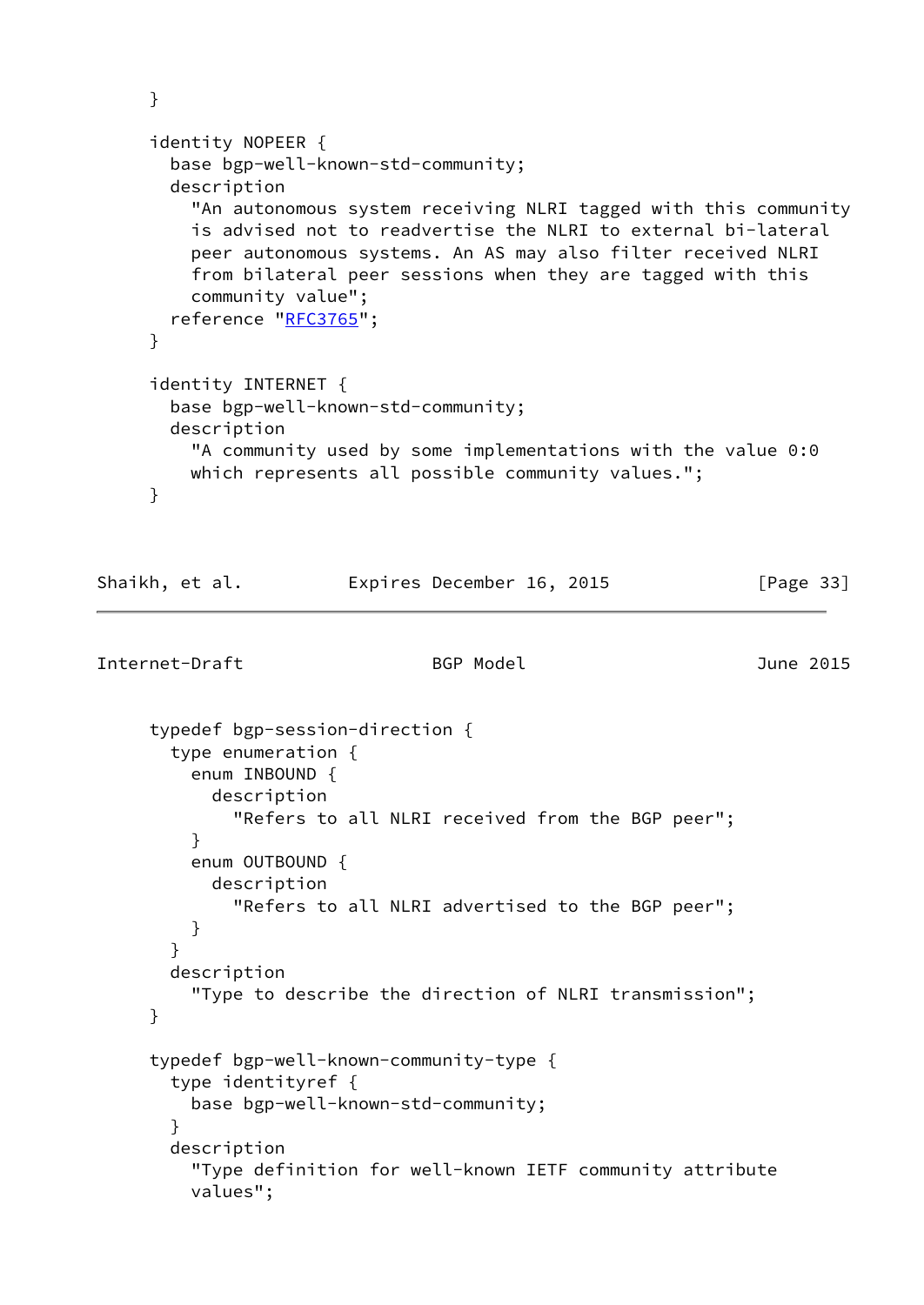```
 reference
         "IANA Border Gateway Protocol (BGP) Well Known Communities";
     }
     typedef bgp-std-community-type {
       // TODO: further refine restrictions and allowed patterns
       // 4-octet value:
       // <as number> 2 octets
       // <community value> 2 octets
       type union {
         type uint32 {
         RFC 1997, 0x00000000 - 0x0000FFFF and 0xFFFF0000 -
         // 0xFFFFFFFF are reserved
           range "65536..4294901759"; // 0x00010000..0xFFFEFFFF
 }
         type string {
           pattern '([0-9]+:[0-9]+)';
 }
       }
       description
         "Type definition for standard commmunity attributes";
       reference "RFC 1997 - BGP Communities Attribute";
     }
     typedef bgp-ext-community-type {
Shaikh, et al. Expires December 16, 2015 [Page 34]
Internet-Draft BGP Model June 2015
       // TODO: needs more work to make this more precise given the
       // variability of extended community attribute specifications
       // 8-octet value:
       // <type> 2 octects
       // <value> 6 octets
       type string {
         pattern '([0-9\.]+(:[0-9]+)?:[0-9]+)';
       }
       description
         "Type definition for extended community attributes";
      RFC 4360 - BGP Extended Communities Attribute";
     }
     typedef bgp-community-regexp-type {
       // TODO: needs more work to decide what format these regexps can
```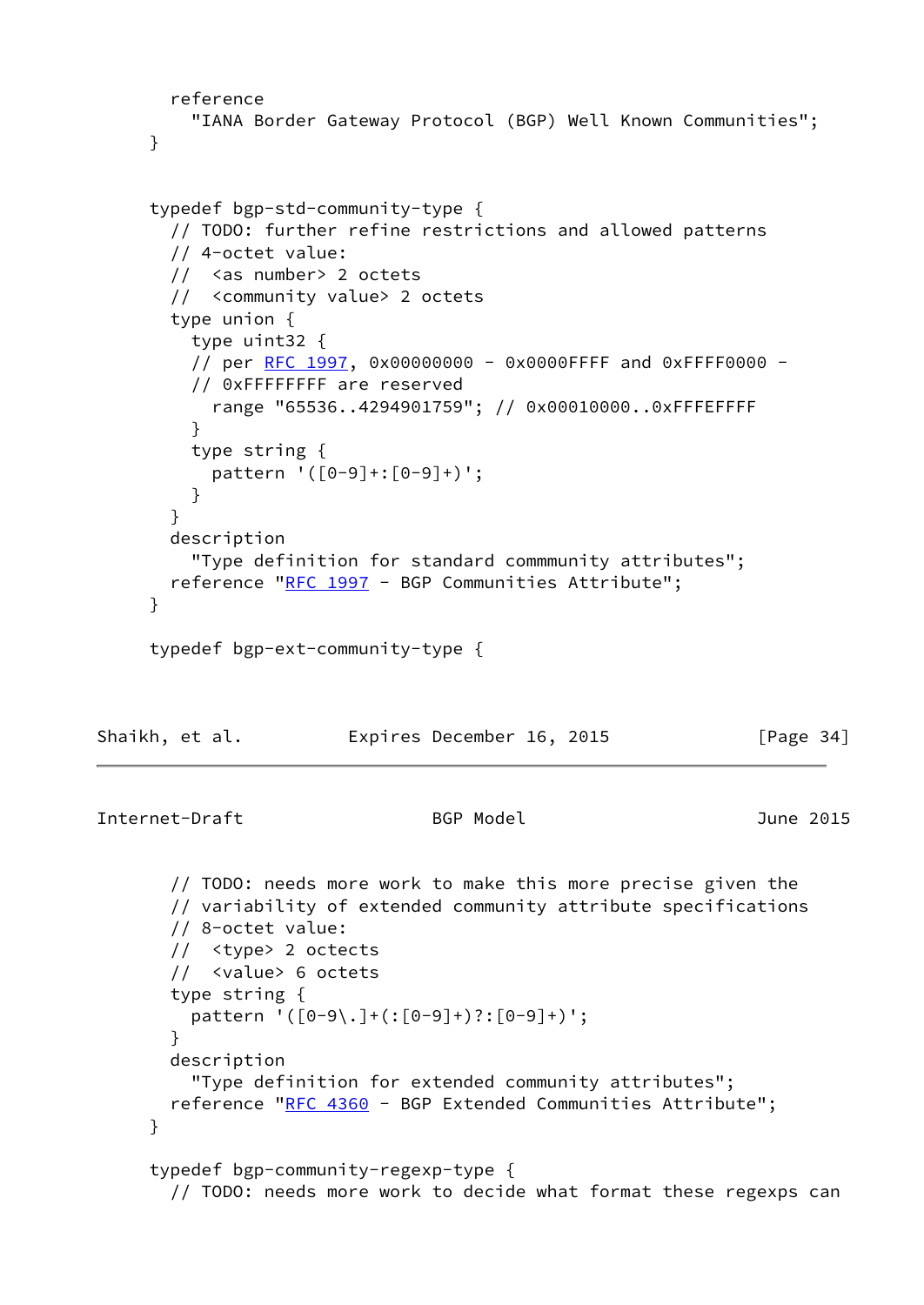```
 // take.
       type string;
       description
         "Type definition for communities specified as regular
         expression patterns";
     }
     typedef bgp-origin-attr-type {
       type enumeration {
         enum IGP {
           description "Origin of the NLRI is internal";
         }
         enum EGP {
           description "Origin of the NLRI is EGP";
         }
         enum INCOMPLETE {
           description "Origin of the NLRI is neither IGP or EGP";
         }
       }
       description
         "Type definition for standard BGP origin attribute";
      RFC 4271 - A Border Gateway Protocol 4 (BGP-4),
         Sec 4.3";
     }
     typedef peer-type {
       type enumeration {
         enum INTERNAL {
           description "internal (iBGP) peer";
 }
         enum EXTERNAL {
           description "external (eBGP) peer";
         }
Shaikh, et al. Expires December 16, 2015 [Page 35]
Internet-Draft BGP Model June 2015
       }
       description
         "labels a peer or peer group as explicitly internal or
         external";
     }
     typedef remove-private-as-option {
```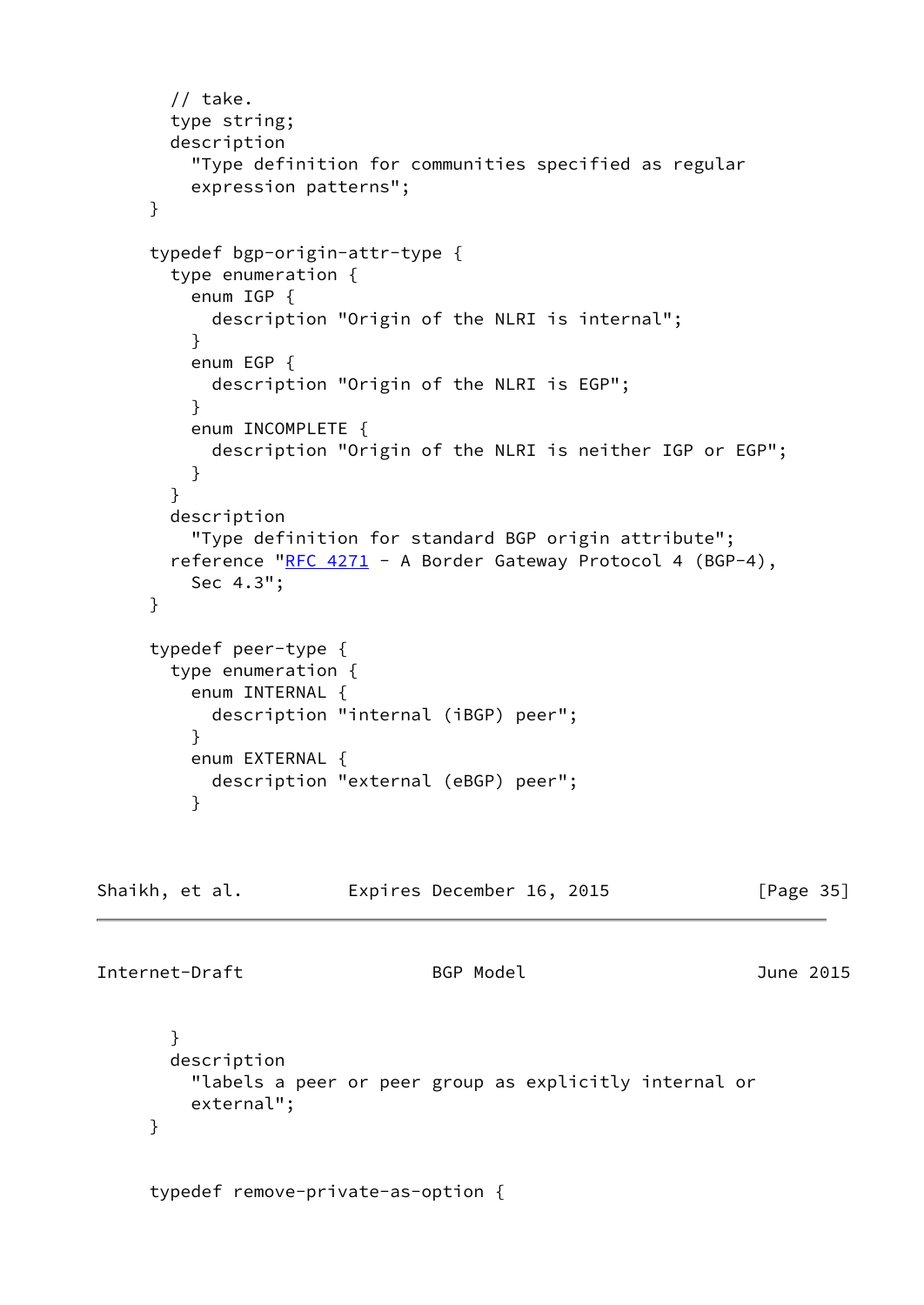```
 type enumeration {
          enum ALL {
            description "remove all private ASes in the path";
 }
          enum REPLACE {
            description "replace private ASes with local AS";
 }
        }
        description
          "set of options for configuring how private AS path numbers
          are removed from advertisements";
      }
      typedef percentage {
        type uint8 {
         range "0..100";
        }
        description
          "Integer indicating a percentage value";
      }
      typedef rr-cluster-id-type {
        type union {
         type uint32;
         type inet:ipv4-address;
        }
        description
          "union type for route reflector cluster ids:
          option 1: 4-byte number
          option 2: IP address";
      }
      typedef community-type {
        type enumeration {
          enum STANDARD {
            description "send only standard communities";
          }
          enum EXTENDED {
            description "send only extended communities";
 }
Shaikh, et al. Expires December 16, 2015 [Page 36]
```
Internet-Draft BGP Model June 2015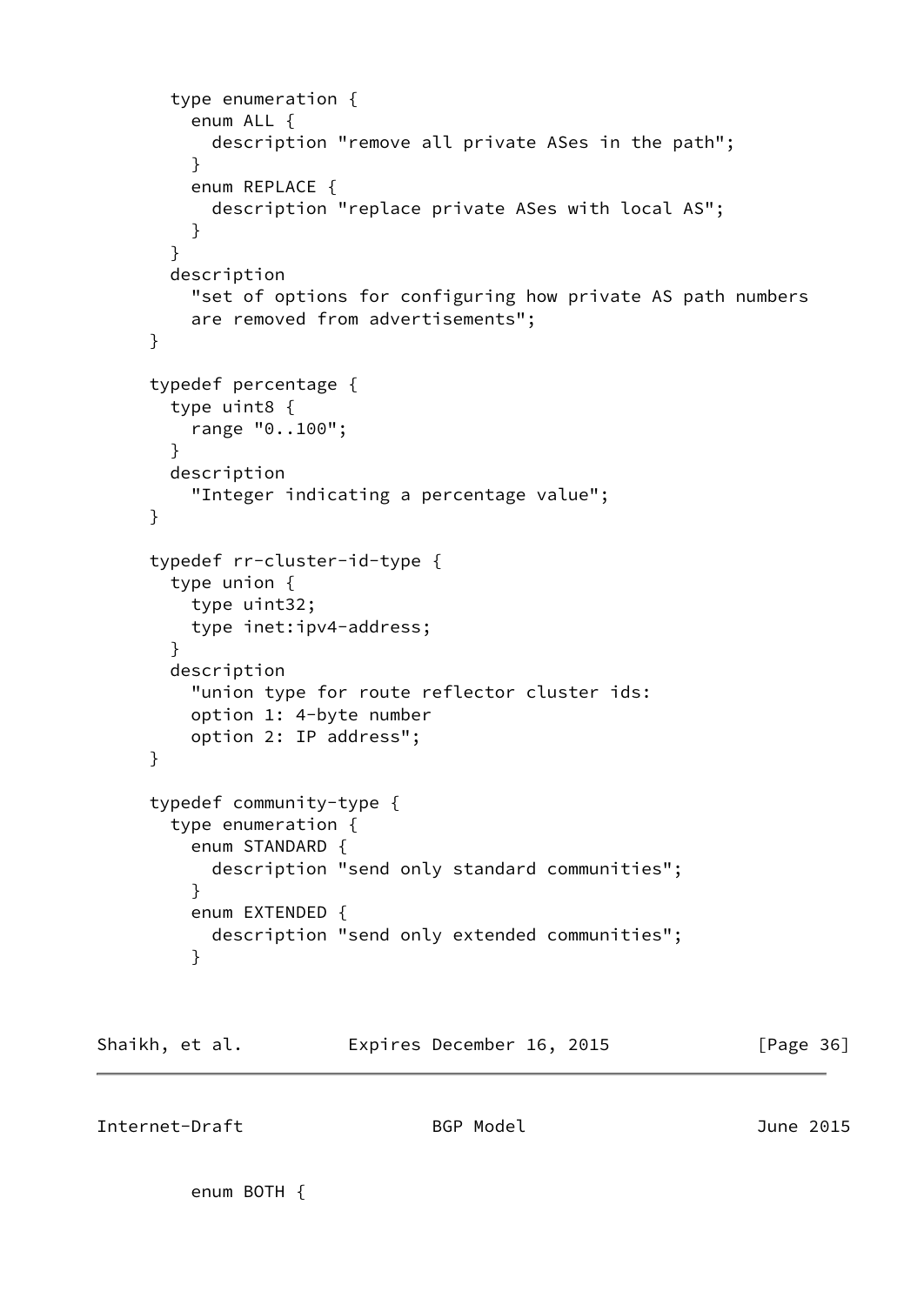```
 description "send both standard and extended communities";
         }
         enum NONE {
           description "do not send any community attribute";
         }
       }
       description
         "type describing variations of community attributes:
        [rfc1997]
        [rfc4360]
         BOTH: both standard and extended community";
     }
    }
    <CODE ENDS>
5.3. BGP policy items
    <CODE BEGINS> file bgp-policy.yang
   module bgp-policy {
     yang-version "1";
     // namespace
     namespace "http://openconfig.net/yang/bgp-policy";
     prefix "bgp-pol";
     // import some basic types
      import ietf-inet-types { prefix inet; }
      import routing-policy {prefix rpol; }
      import policy-types { prefix pt; }
      import bgp-types { prefix bgp-types; }
     // meta
     organization
       "OpenConfig working group";
     contact
       "OpenConfig working group
       netopenconfig@googlegroups.com";
     description
```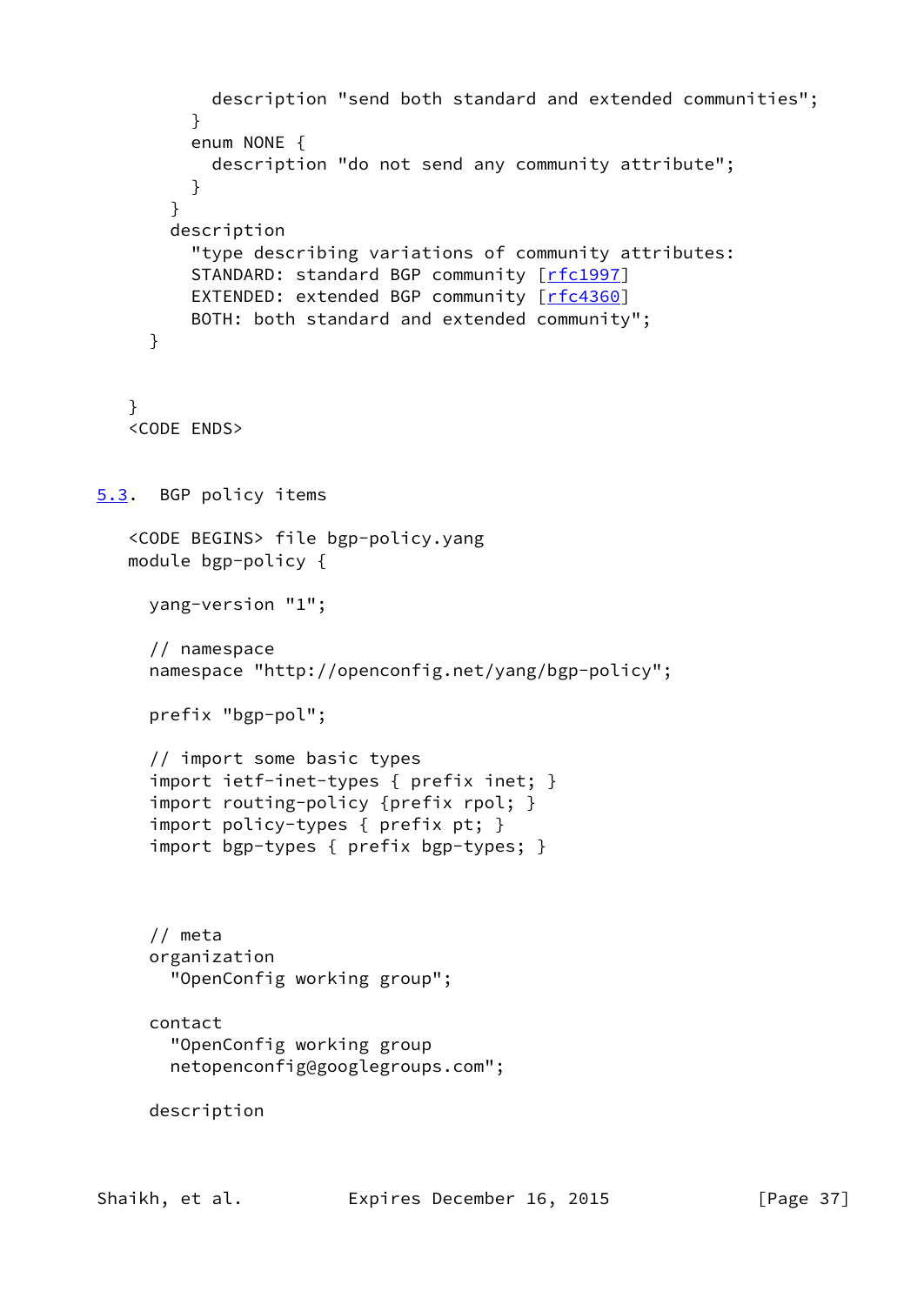```
Internet-Draft BGP Model June 2015
        "This module contains data definitions for BGP routing policy.
       It augments the base routing-policy module with BGP-specific
       options for conditions and actions.";
      revision "2015-05-15" {
       description
          "Updated model to augment base routing-policy module";
       reference "TBD";
     }
      // extension statements
      // feature statements
      // identity statements
      // typedef statements
      typedef bgp-as-path-prepend-repeat {
       type uint8;
       description
          "Option for the BGP as-prepend policy action. Prepends the
         local AS number repeated n times";
     }
      typedef bgp-set-community-option-type {
       type enumeration {
         enum ADD {
            description
              "add the specified communities to the existing
             community attribute";
 }
         enum REMOVE {
           description
              "remove the specified communities from the
             existing community attribute";
 }
         enum REPLACE {
           description
              "replace the existing community attribute with
              the specified communities. If an empty set is
              specified, this removes the community attribute
              from the route.";
 }
        }
       description
```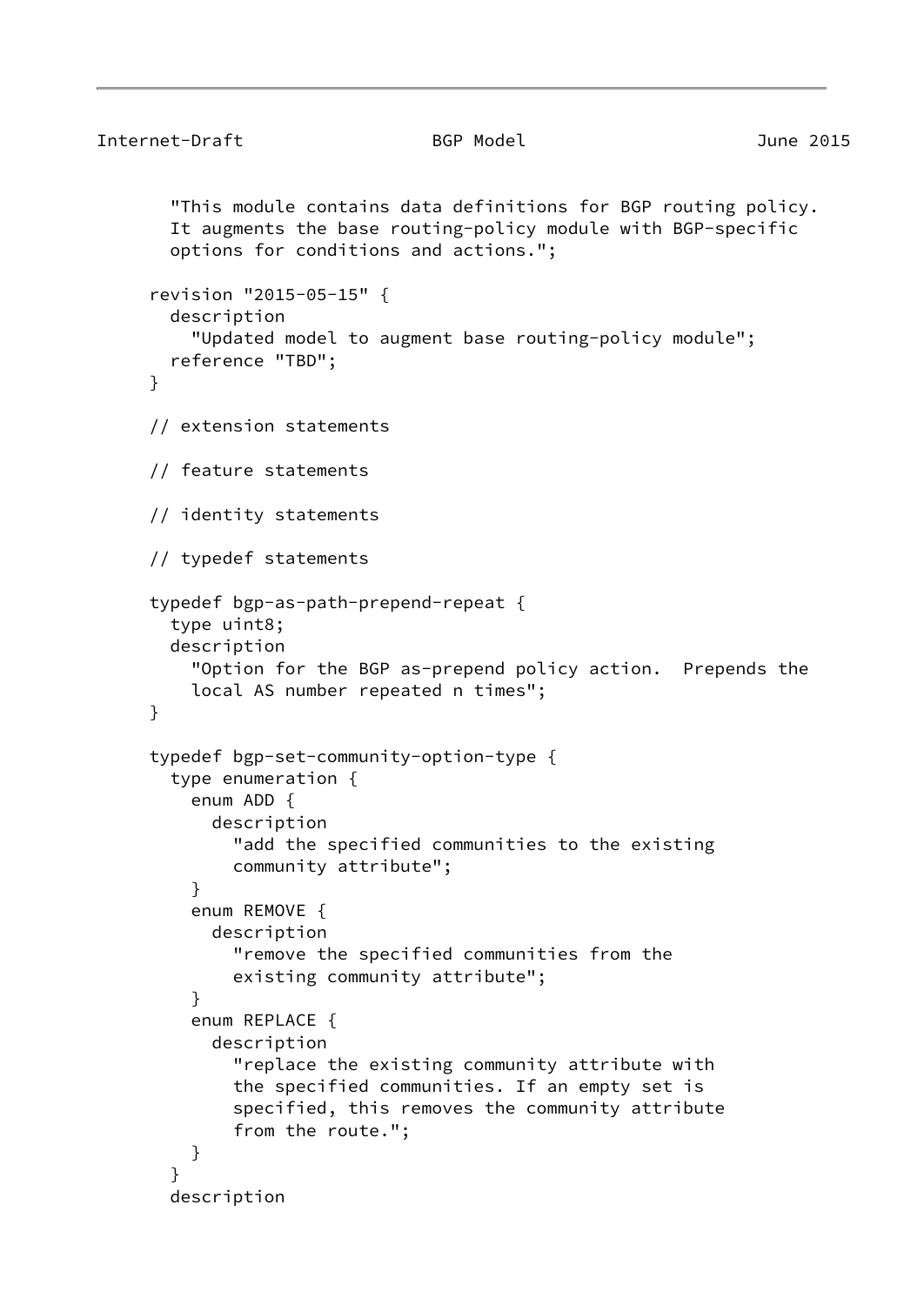"Type definition for options when setting the community attribute in a policy action";

```
Shaikh, et al. Expires December 16, 2015 [Page 38]
Internet-Draft BGP Model June 2015
     }
     typedef bgp-next-hop-type {
       type union {
         type inet:ip-address;
         type enumeration {
           enum SELF {
             description "special designation for local router's own
             address, i.e., next-hop-self";
 }
         }
       }
       description
         "type definition for specifying next-hop in policy actions";
     }
     typedef bgp-set-med-type {
       type union {
         type uint32;
         type string {
           pattern "^[+-][0-9]+";
 }
         type enumeration {
           enum IGP {
             description "set the MED value to the IGP cost toward the
             next hop for the route";
           }
         }
       }
       description
         "Type definition for specifying how the BGP MED can
         be set in BGP policy actions. The three choices are to set
         the MED directly, increment/decrement using +/- notation,
         and setting it to the IGP cost (predefined value).";
     }
     // grouping statements
     grouping bgp-match-conditions {
```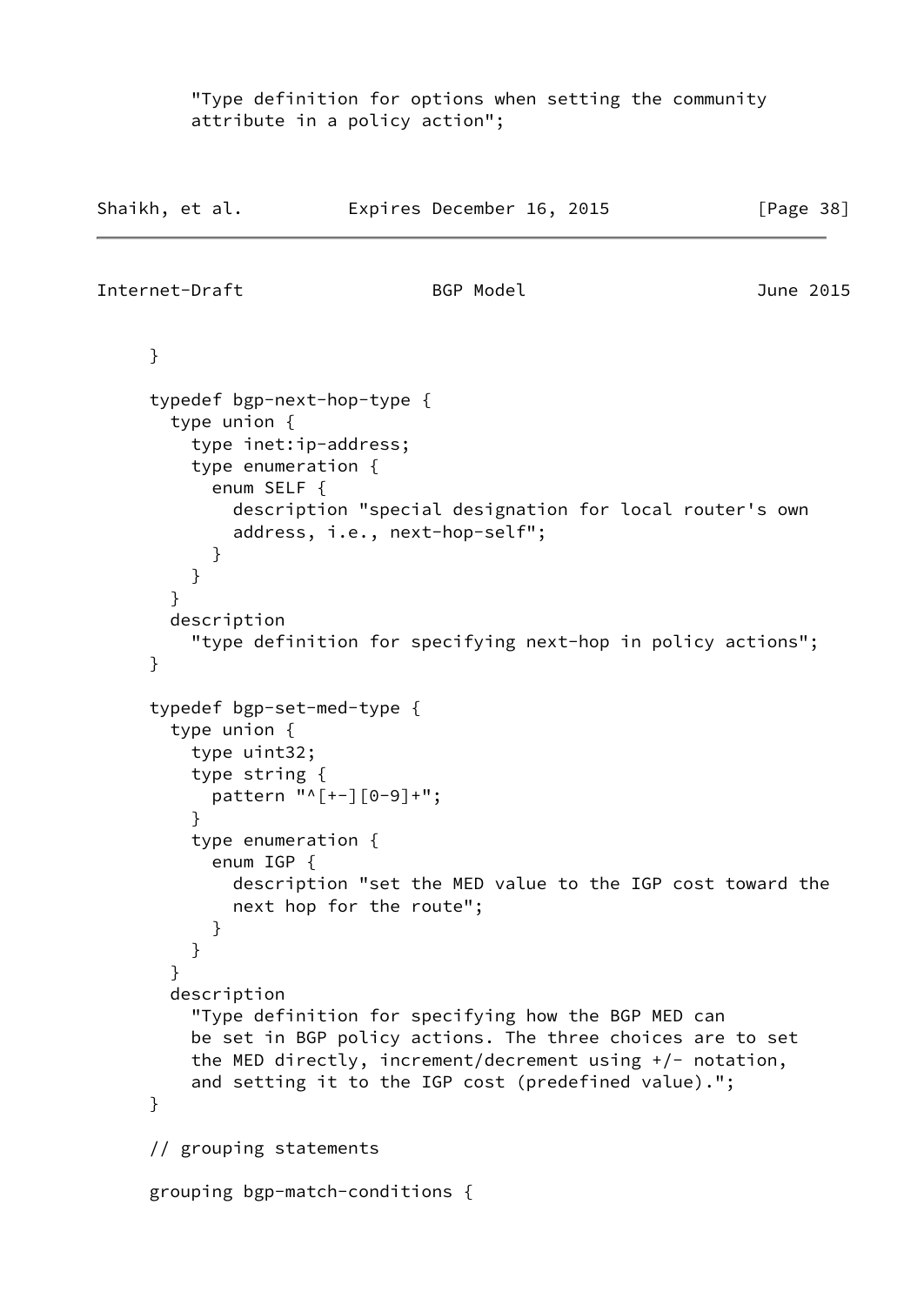```
 description
          "Condition statement definitions for checking membership in a
         defined set";
       container match-community-set {
         presence
           "The presence of this container indicates that the routes
           should match the referenced community-set";
Shaikh, et al. Expires December 16, 2015 [Page 39]
Internet-Draft BGP Model June 2015
         description
           "Match a referenced community-set according to the logic
           defined in the match-set-options leaf";
         leaf community-set {
           type leafref {
             path "/rpol:routing-policy/rpol:defined-sets/" +
               "bgp-pol:bgp-defined-sets/bgp-pol:community-sets/" +
               "bgp-pol:community-set/bgp-pol:community-set-name";
             require-instance true;
 }
           description
             "References a defined community set";
 }
         uses rpol:match-set-options-group;
       }
       container match-ext-community-set {
         presence
           "The presence of this container indicates that the routes
           should match the referenced extended community set";
         description
           "Match a referenced extended community-set according to the
           logic defined in the match-set-options leaf";
         leaf ext-community-set {
           type leafref {
             path "/rpol:routing-policy/rpol:defined-sets/" +
               "bgp-pol:bgp-defined-sets/bgp-pol:ext-community-sets/" +
               "bgp-pol:ext-community-set/" +
               "bgp-pol:ext-community-set-name";
```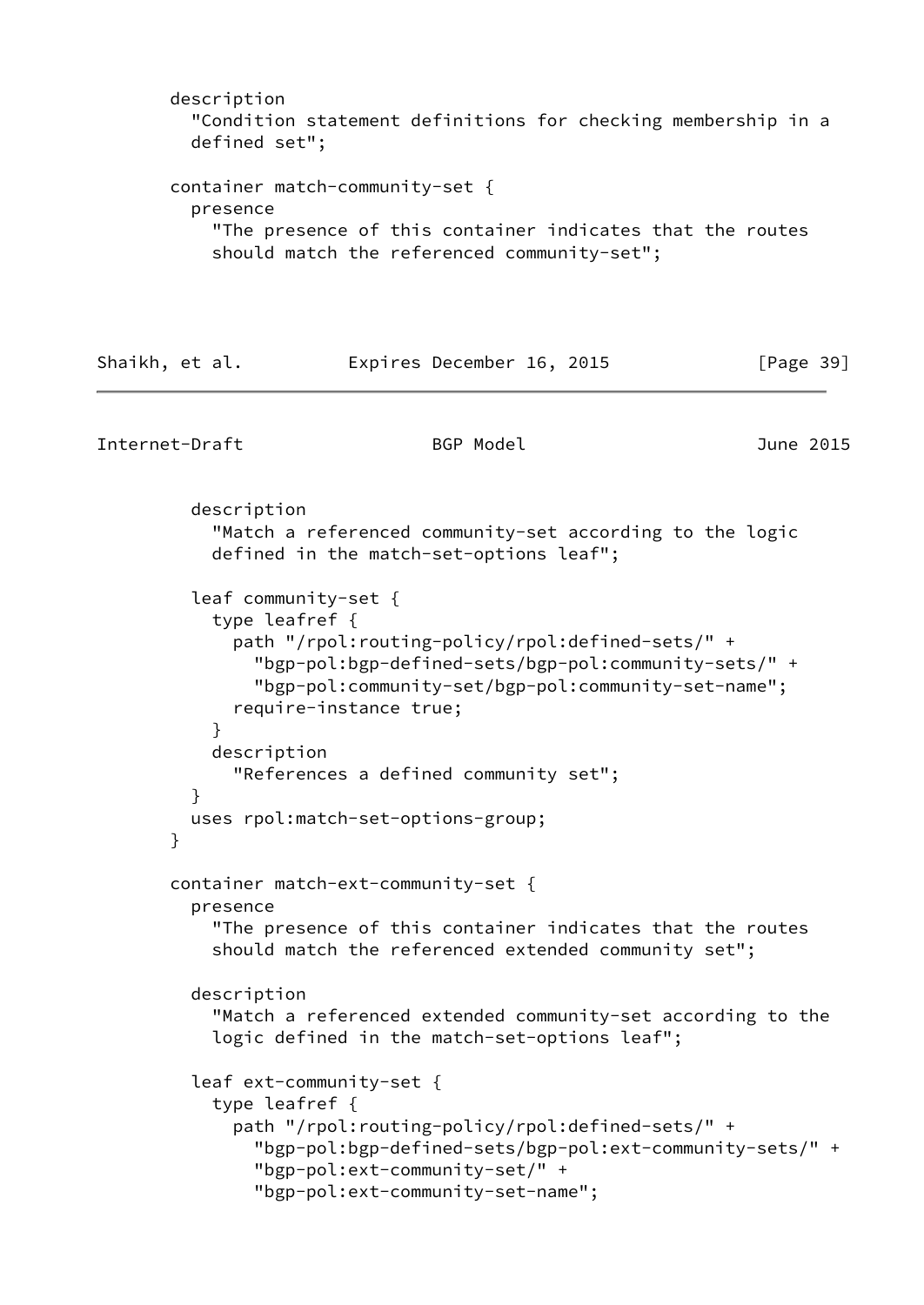```
 require-instance true;
 }
           description "References a defined extended community set";
 }
         uses rpol:match-set-options-group;
       }
       container match-as-path-set {
         presence
           "The presence of this container indicates that the route
           should match the referenced as-path set";
         description
           "Match a referenced as-path set according to the logic
           defined in the match-set-options leaf";
Shaikh, et al.           Expires December 16, 2015             [Page 40]
Internet-Draft BGP Model June 2015
         leaf as-path-set {
           type leafref {
             path "/rpol:routing-policy/rpol:defined-sets/" +
               "bgp-pol:bgp-defined-sets/bgp-pol:as-path-sets/" +
               "bgp-pol:as-path-set/bgp-pol:as-path-set-name";
             require-instance true;
 }
           description "References a defined AS path set";
 }
         uses rpol:match-set-options-group;
       }
     }
     grouping bgp-attribute-conditions {
       description
         "Condition statement definitions for comparing a BGP route
         attribute to a specified value";
       leaf med-eq {
         type uint32;
         description
           "Condition to check if the received MED value is equal to
           the specified value";
       }
```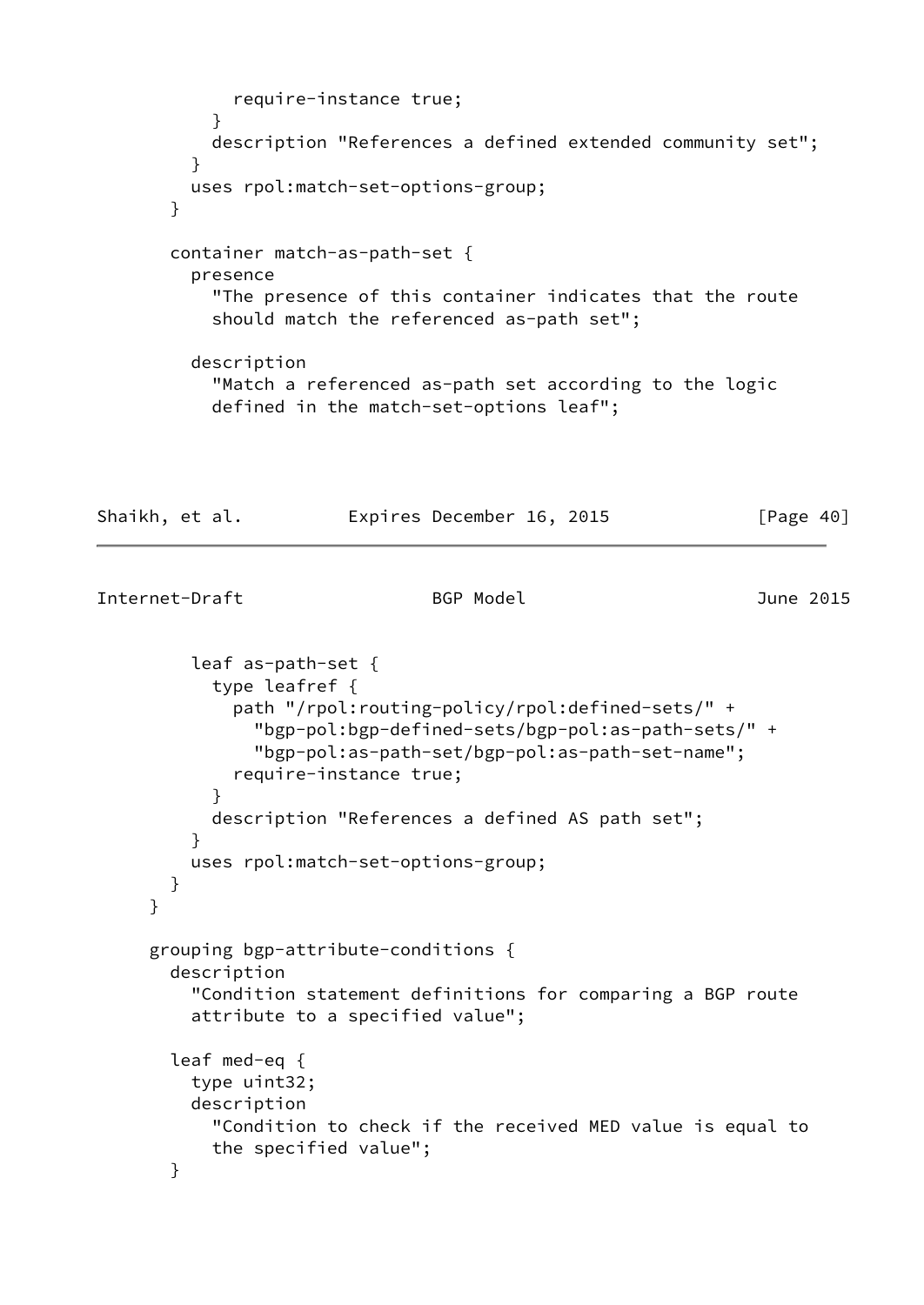```
 leaf origin-eq {
          type bgp-types:bgp-origin-attr-type;
         description
            "Condition to check if the route origin is equal to the
           specified value";
       }
       leaf-list next-hop-in {
         type inet:ip-address;
         description
            "List of next hop addresses to check for in the route
           update";
       }
       leaf local-pref-eq {
         type uint32;
          // TODO: add support for other comparisons if needed
         description
            "Condition to check if the local pref attribute is equal to
           the specified value";
       }
       container community-count {
Shaikh, et al. Expires December 16, 2015 [Page 41]
Internet-Draft BGP Model June 2015
          presence "node is present in the config data to indicate a
         community-count condition";
         description
            "Value and comparison operations for conditions based on the
           number of communities in the route update";
         uses pt:attribute-compare-operators;
       }
       container as-path-length {
          presence "node is present in the config data to indicate a
          as-path-length condition";
          description
            "Value and comparison operations for conditions based on the
```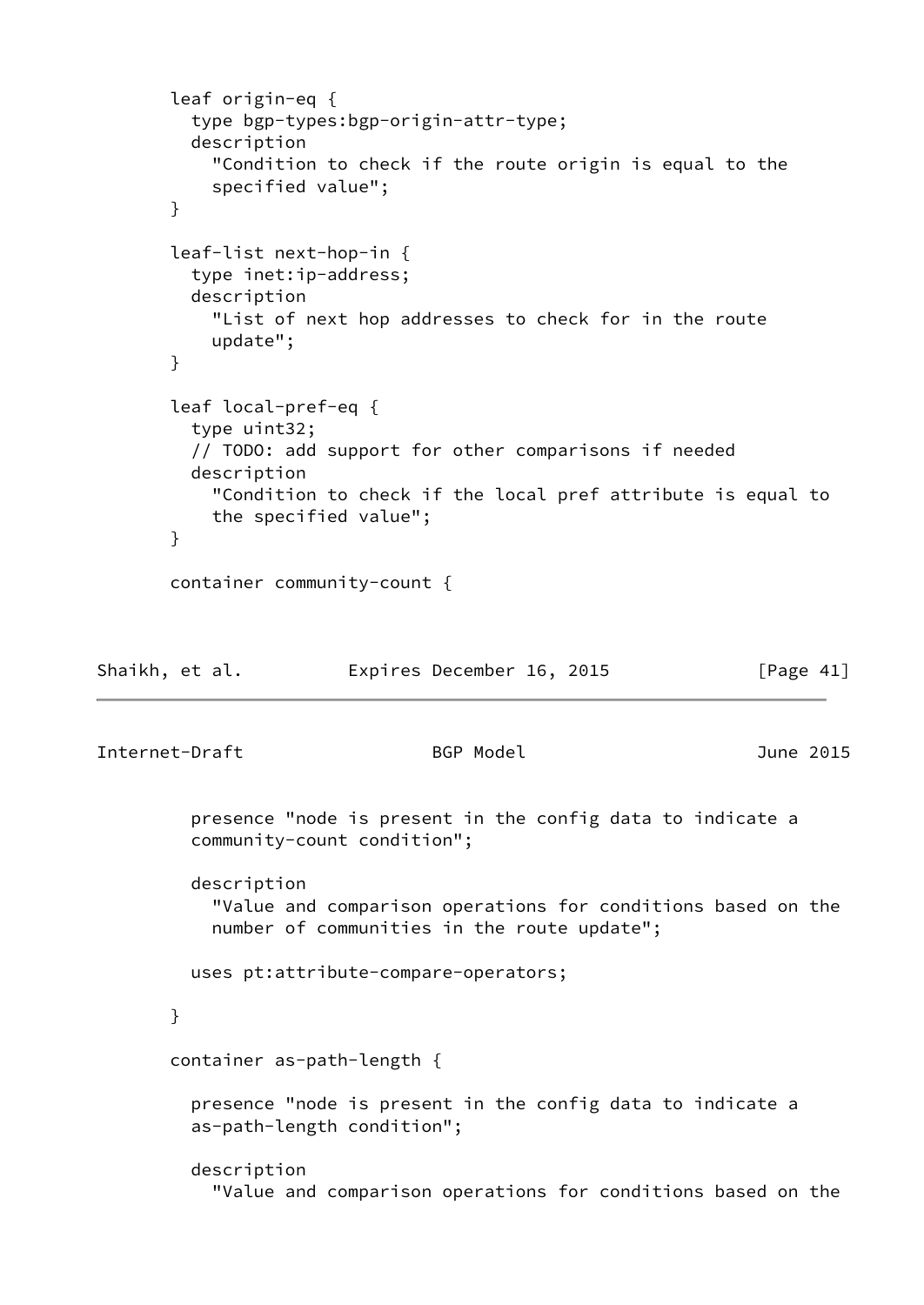```
 length of the AS path in the route update";
         uses pt:attribute-compare-operators;
       }
       leaf route-type {
         // TODO: verify extent of vendor support for this comparison
         type enumeration {
           enum INTERNAL {
             description "route type is internal";
 }
           enum EXTERNAL {
             description "route type is external";
 }
 }
         description
           "Condition to check the route type in the route update";
       }
     }
     // augment statements
     augment "/rpol:routing-policy/rpol:defined-sets" {
       description "adds BGP defined sets container to routing policy
       model";
       container bgp-defined-sets {
         description
           "BGP-related set definitions for policy match conditions";
Shaikh, et al. Expires December 16, 2015 [Page 42]
Internet-Draft BGP Model June 2015
         container community-sets {
           description
             "Enclosing container for community sets";
           list community-set {
             key community-set-name;
             description
                 "Definitions for community sets";
             leaf community-set-name {
               type string;
```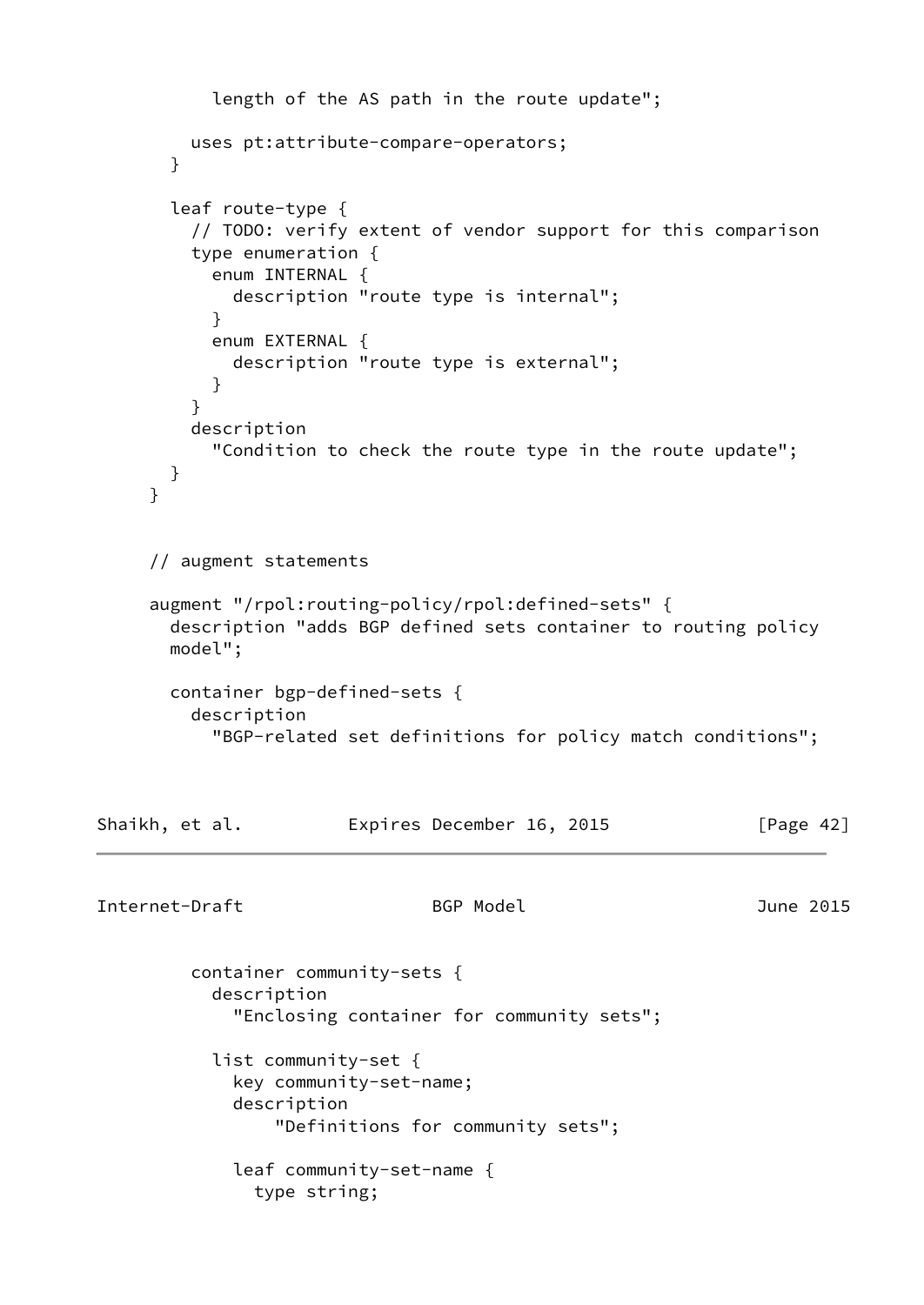```
 mandatory true;
              description
               "name / label of the community set - this is used to
                reference the set in match conditions";
 }
            leaf-list community-member {
              type union {
                type bgp-types:bgp-std-community-type;
                type bgp-types:bgp-community-regexp-type;
                type bgp-types:bgp-well-known-community-type;
 }
              description
                "members of the community set";
 }
 }
 }
         container ext-community-sets {
           description
             "Enclosing container for extended community sets";
           list ext-community-set {
            key ext-community-set-name;
            description
                "Definitions for extended community sets";
            leaf ext-community-set-name {
              type string;
              description
               "name / label of the extended community set - this is
                used to reference the set in match conditions";
 }
            leaf-list ext-community-member {
              type union {
                type bgp-types:bgp-ext-community-type;
Shaikh, et al. Expires December 16, 2015 [Page 43]
Internet-Draft BGP Model June 2015
                // TODO: is regexp support needed for extended
                // communities?
                type bgp-types:bgp-community-regexp-type;
 }
```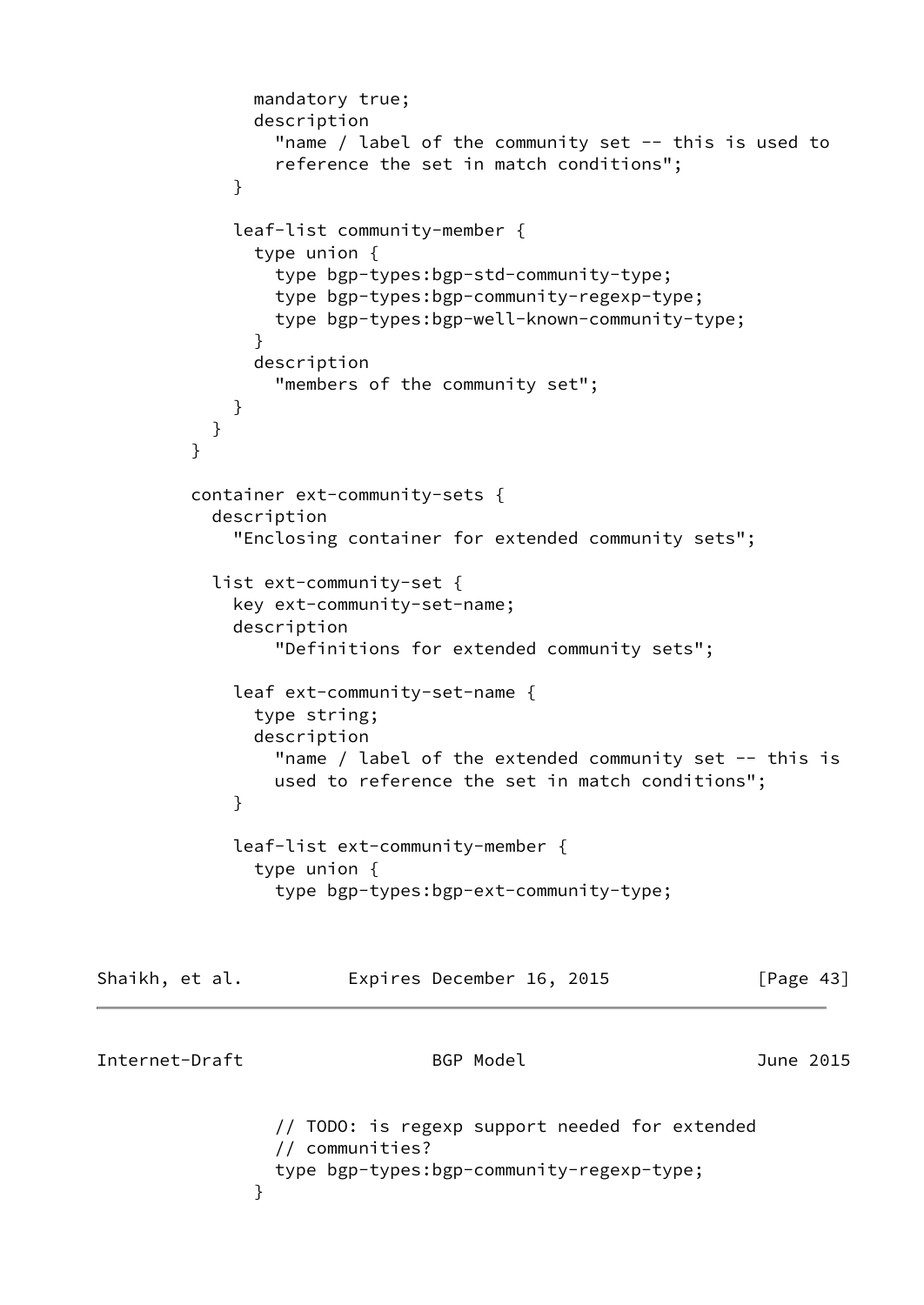```
 description
                    "members of the extended community set";
 }
 }
         }
         container as-path-sets {
           description
              "Enclosing container for AS path sets";
           list as-path-set {
             key as-path-set-name;
             description
                  "Definitions for AS path sets";
             leaf as-path-set-name {
               type string;
               description
                "name of the AS path set -- this is used to reference
                 the set in match conditions";
 }
             leaf-list as-path-set-member {
               // TODO: need to refine typedef for AS path expressions
               type string;
               description
                   "AS path expression -- list of ASes in the set";
 }
           }
         }
       }
     }
     augment "/rpol:routing-policy/rpol:policy-definitions/" +
       "rpol:policy-definition/rpol:statements/rpol:statement/" +
       "rpol:conditions" {
       description "BGP policy conditions added to routing policy
       module";
       container bgp-conditions {
         description "Policy conditions for matching
         BGP-specific defined sets or comparing BGP-specific
         attributes";
```
Shaikh, et al. **Expires December 16, 2015** [Page 44]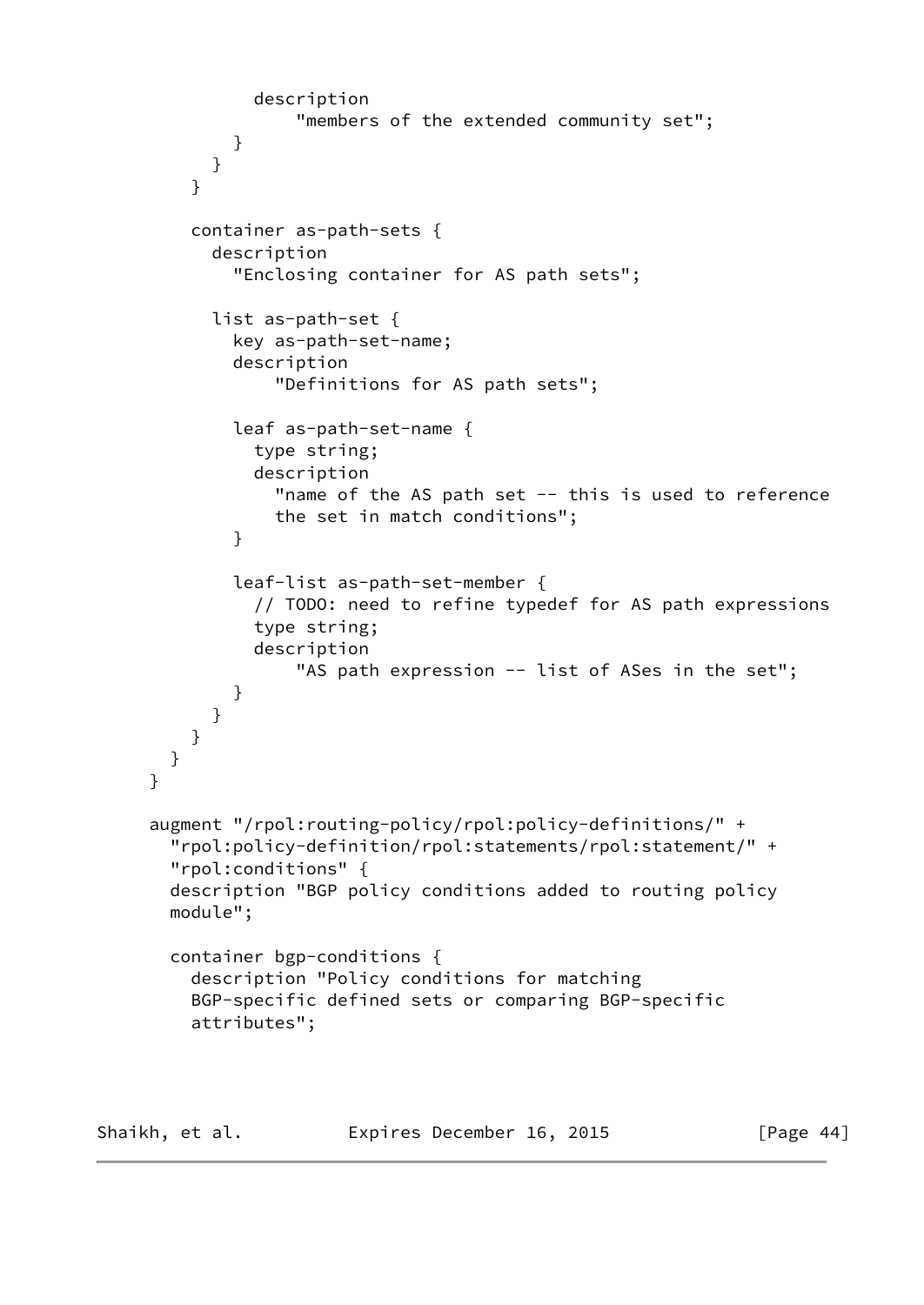```
 uses bgp-match-conditions;
          uses bgp-attribute-conditions;
       }
     }
      augment "/rpol:routing-policy/rpol:policy-definitions/" +
        "rpol:policy-definition/rpol:statements/rpol:statement/" +
        "rpol:actions" {
        description "BGP policy actions added to routing policy
        module";
        container bgp-actions {
          description
            "Definitions for policy action statements that
            change BGP-specific attributes of the route";
          container set-as-path-prepend {
            presence "node is present in the config data to use the AS
          prepend action";
            description
                "action to prepend local AS number to the AS-path a
            specified number of times";
            leaf repeat-n {
              type uint8;
              description "number of times to prepend the local AS
              number";
 }
 }
          container set-community {
            presence "node is present in the config data when
            set-community action is used";
            description
              "action to set the community attributes of the route, along
             with options to modify how the community is modified";
            choice set-community-method {
              description
                "Option to set communities using an inline list or
                reference to an existing defined set.";
              case inline {
                leaf-list communities {
                  type union {
                    type bgp-types:bgp-std-community-type;
```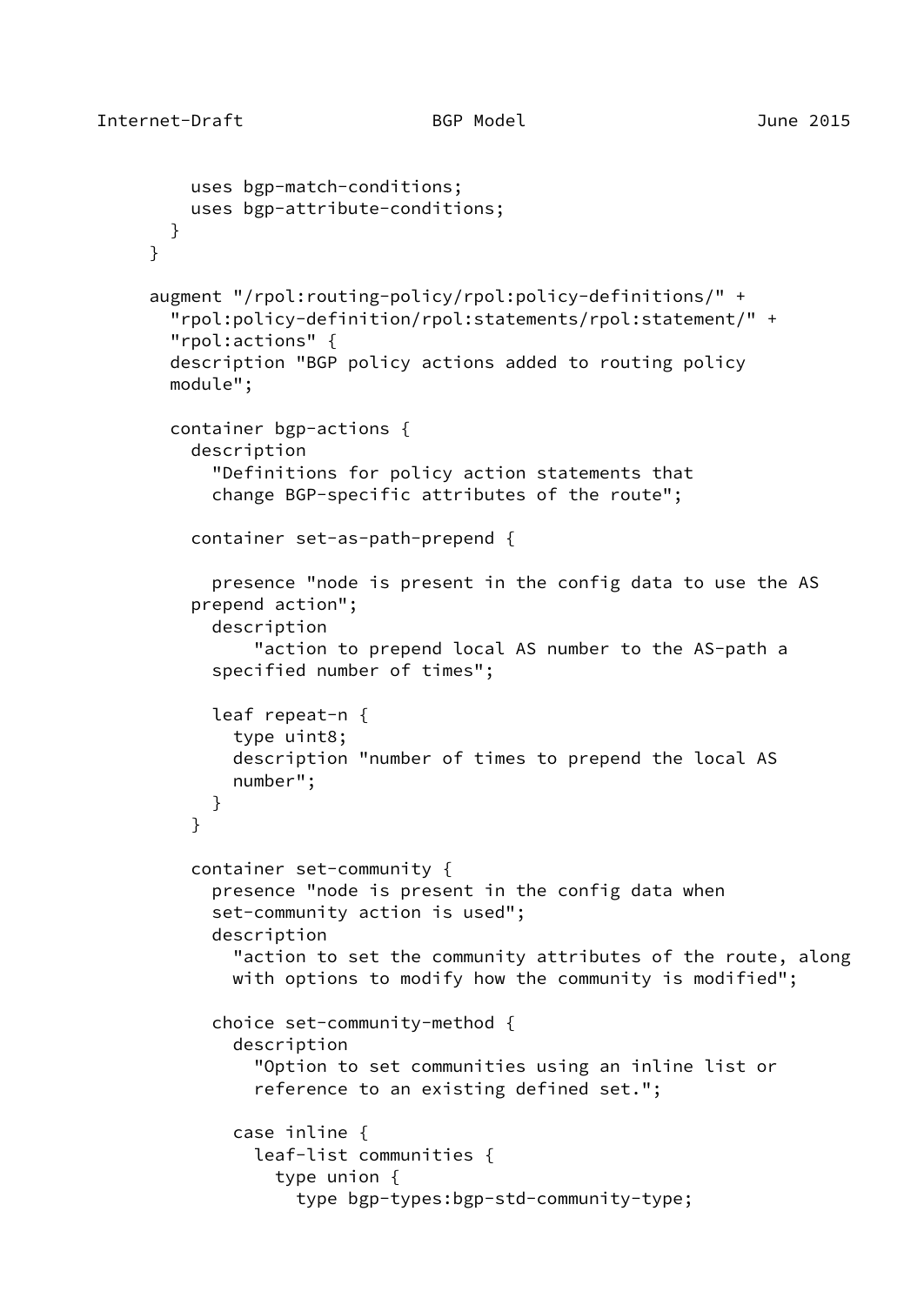```
Shaikh, et al. Expires December 16, 2015 [Page 45]
Internet-Draft BGP Model June 2015
 }
                description
                  "Set the community values for the update inline with
                 a list.";
 }
 }
            case reference {
              leaf community-set-ref {
                type leafref {
                  path "/rpol:routing-policy/rpol:defined-sets/" +
                   "bgp-pol:bgp-defined-sets/" +
                   "bgp-pol:community-sets/bgp-pol:community-set/" +
                   "bgp-pol:community-set-name";
                  require-instance true;
 }
                description
                  "References a defined community set by name";
 }
 }
 }
          leaf options {
            type bgp-set-community-option-type;
            description
              "Options for modifying the community attribute with
              the specified values. These options apply to both
              methods of setting the community attribute.";
 }
 }
         container set-ext-community {
          presence "node is present in the config data when
          set-community action is used";
          description
            "Action to set the extended community attributes of the
            route, along with options to modify how the community is
            modified";
          choice set-ext-community-method {
```

```
 description
```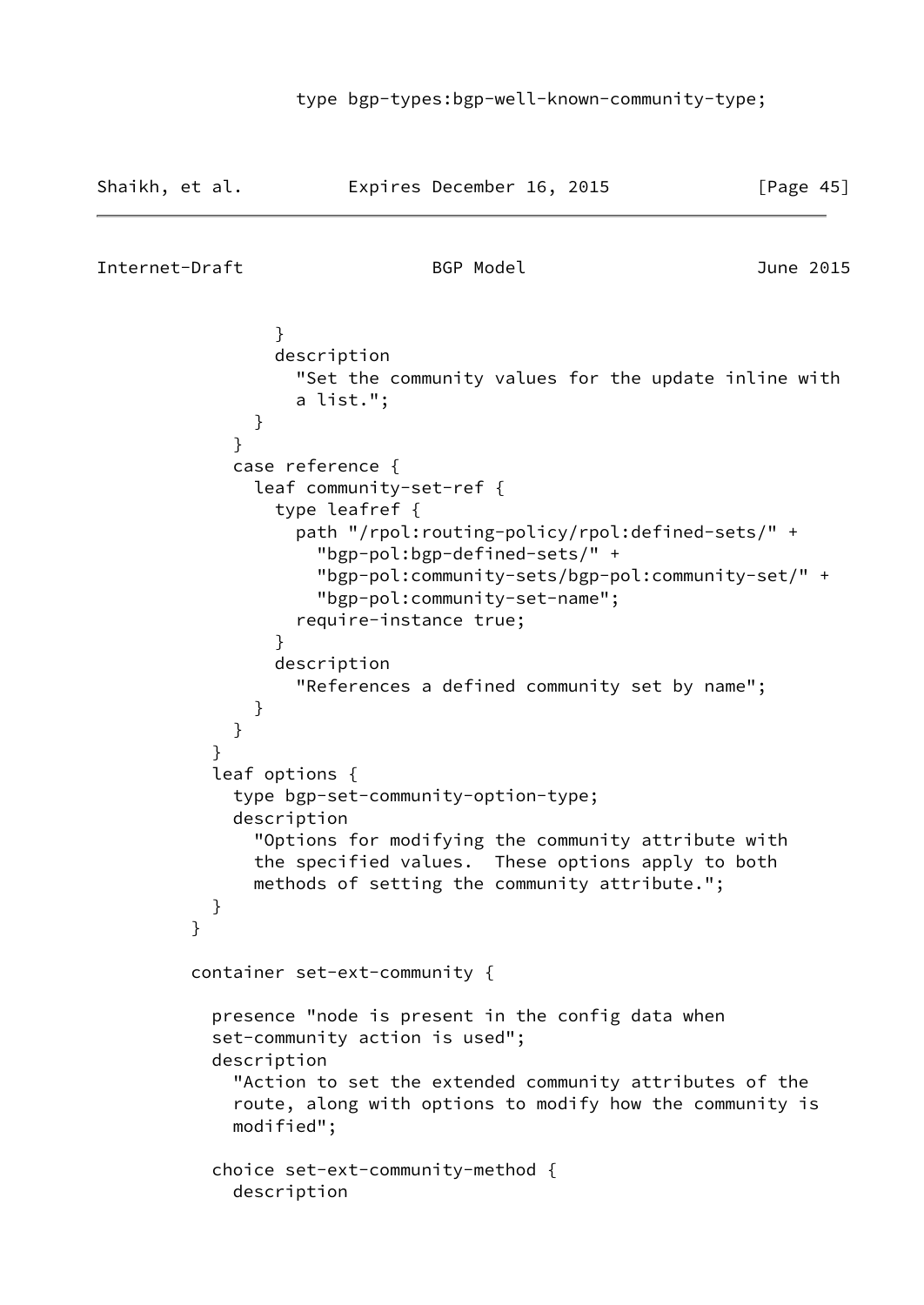```
 "Option to set communities using an inline list or
              reference to an existing defined set.";
            case inline {
              leaf-list communities {
                type union {
                  type bgp-types:bgp-ext-community-type;
                  type bgp-types:bgp-well-known-community-type;
Shaikh, et al. Expires December 16, 2015 [Page 46]
Internet-Draft BGP Model June 2015
 }
                description
                  "Set the community values for the update inline with
                  a list.";
 }
 }
            case reference {
              leaf ext-community-set-ref {
                type leafref {
                  path "/rpol:routing-policy/rpol:defined-sets/" +
                   "bgp-pol:bgp-defined-sets/" +
                   "bgp-pol:ext-community-sets/" +
                   "bgp-pol:ext-community-set/" +
                   "bgp-pol:ext-community-set-name";
                  require-instance true;
 }
                description
                  "References a defined extended community set by
                  name";
 }
 }
 }
          leaf options {
            type bgp-set-community-option-type;
            description
              "options for modifying the extended community
              attribute with the specified values. These options
              apply to both methods of setting the community
              attribute.";
 }
 }
         leaf set-route-origin {
```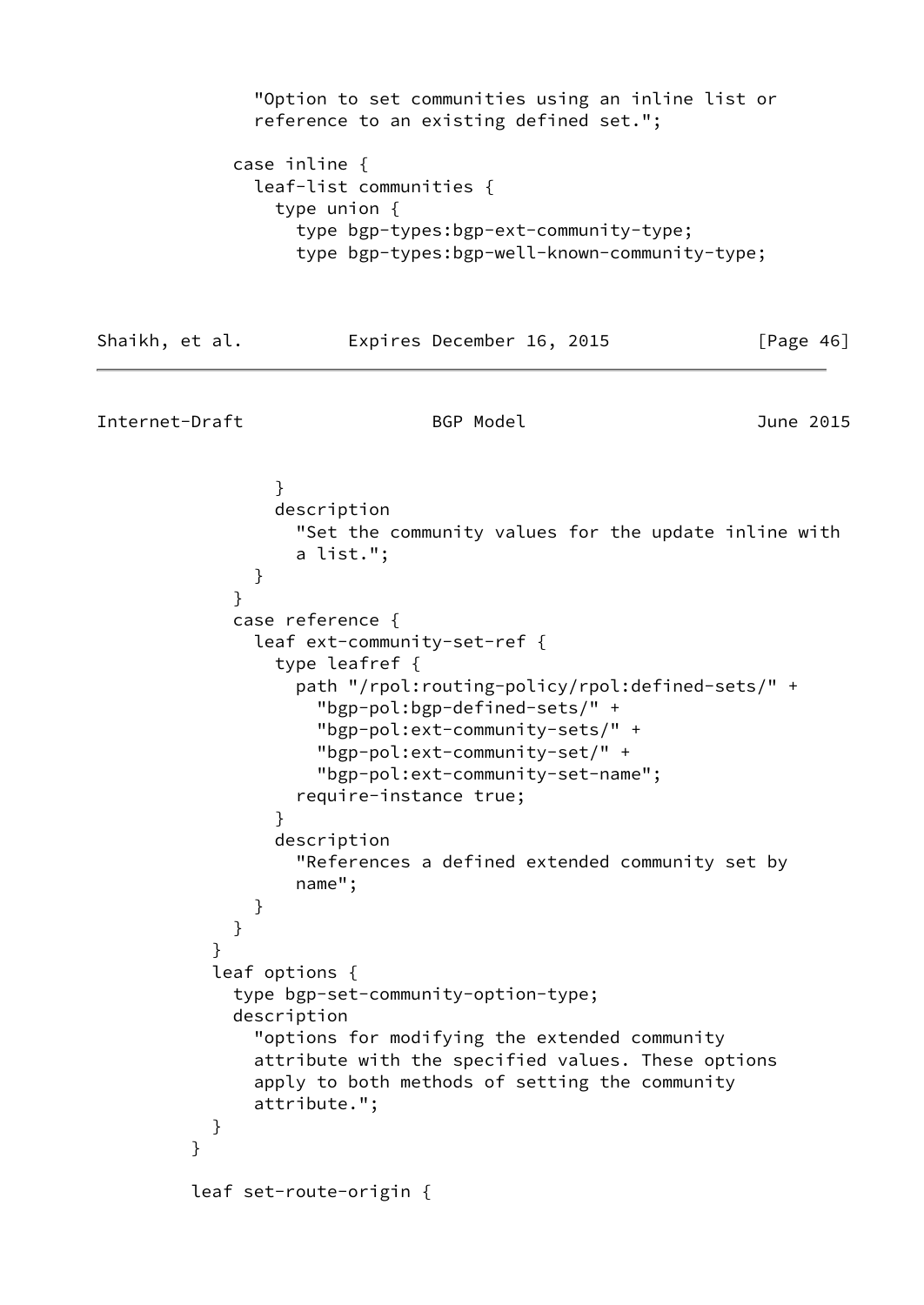```
 type bgp-types:bgp-origin-attr-type;
           description "set the origin attribute to the specified
           value";
 }
         leaf set-local-pref {
           type uint32;
           description "set the local pref attribute on the route
           update";
         }
         leaf set-next-hop {
           type bgp-next-hop-type;
           description "set the next-hop attribute in the route update";
         }
Shaikh, et al. Expires December 16, 2015 [Page 47]
Internet-Draft BGP Model June 2015
         leaf set-med {
           type bgp-set-med-type;
           description "set the med metric attribute in the route
           update";
         }
       }
     }
     // rpc statements
     // notification statements
    }
    <CODE ENDS>
5.4. BGP multiprotocol items
    <CODE BEGINS> file bgp-multiprotocol.yang
   module bgp-multiprotocol {
     yang-version "1";
     // namespace
     namespace "http://openconfig.net/yang/bgp-multiprotocol";
     prefix "bgp-mp";
```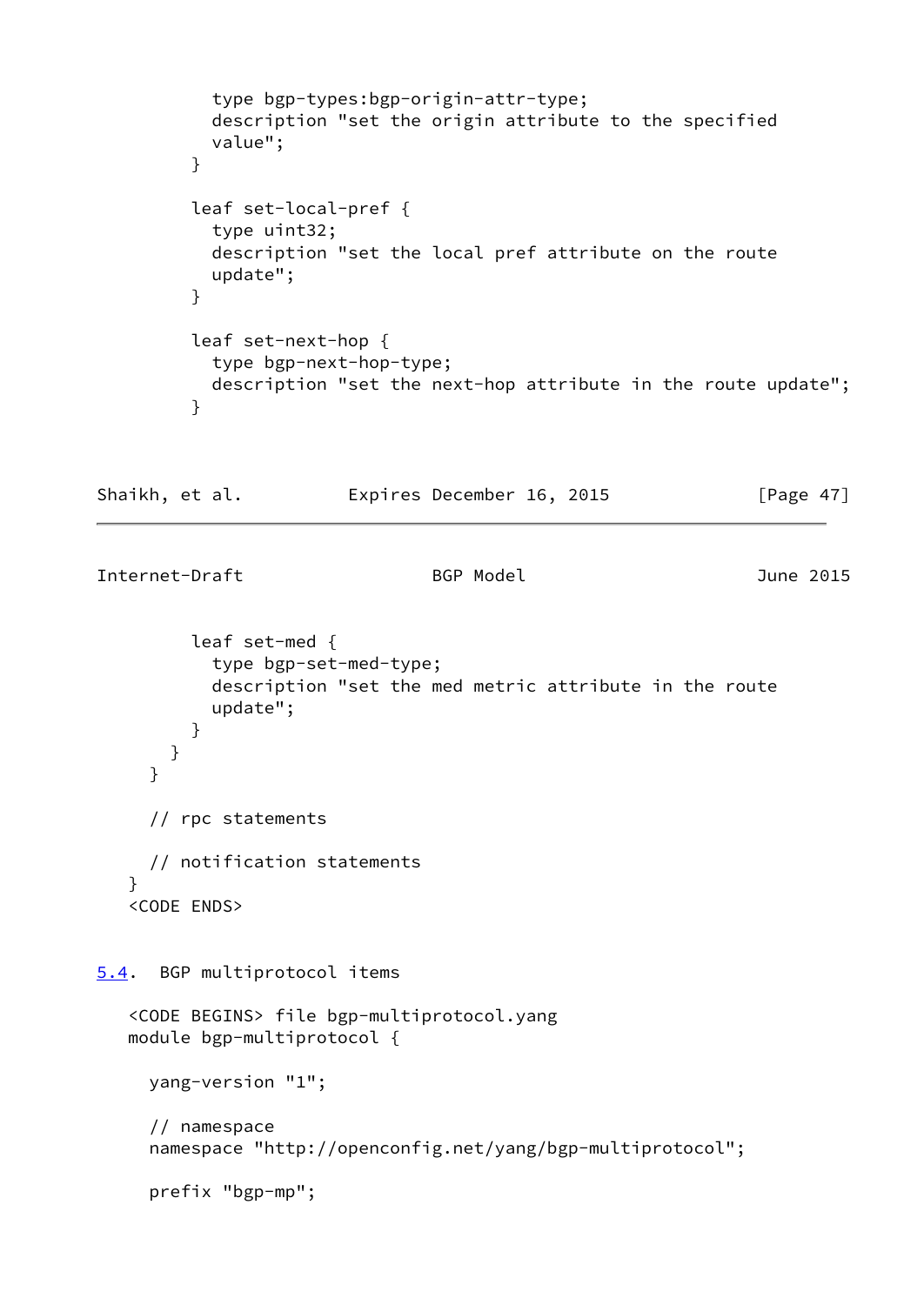```
 // import some basic inet types
      import routing-policy { prefix rpol; }
      import bgp-types { prefix bgp-types; }
      import bgp-operational { prefix bgp-op; }
      // meta
      organization
        "OpenConfig working group";
     contact
        "OpenConfig working group
       netopenconfig@googlegroups.com";
     description
        "This module is part of a YANG model for BGP protocol
       configuration, focusing on configuration of multiprotocol
       BGP, in particular various relevant address families (AFI) and
       sub-address families (SAFI).
       Identities (rather than enumerated types) are used to identify
       each AFI / SAFI type to make it easier for users to extend to
Shaikh, et al. Expires December 16, 2015 [Page 48]
Internet-Draft BGP Model June 2015
       pre-standard or custom AFI/SAFI types. This module is only
       intended to capture the most";
      revision "2015-05-15" {
       description
          "Refactored multiprotocol module";
       reference "TBD";
     }
      grouping ipv4-unicast-group {
       description
          "Group for IPv4 Unicast configuration options";
       container ipv4-unicast {
        when "../afi-safi-name = 'bgp-mp:ipv4-unicast'" \{ description
              "Include this container for IPv4 Unicast specific
             configuration";
```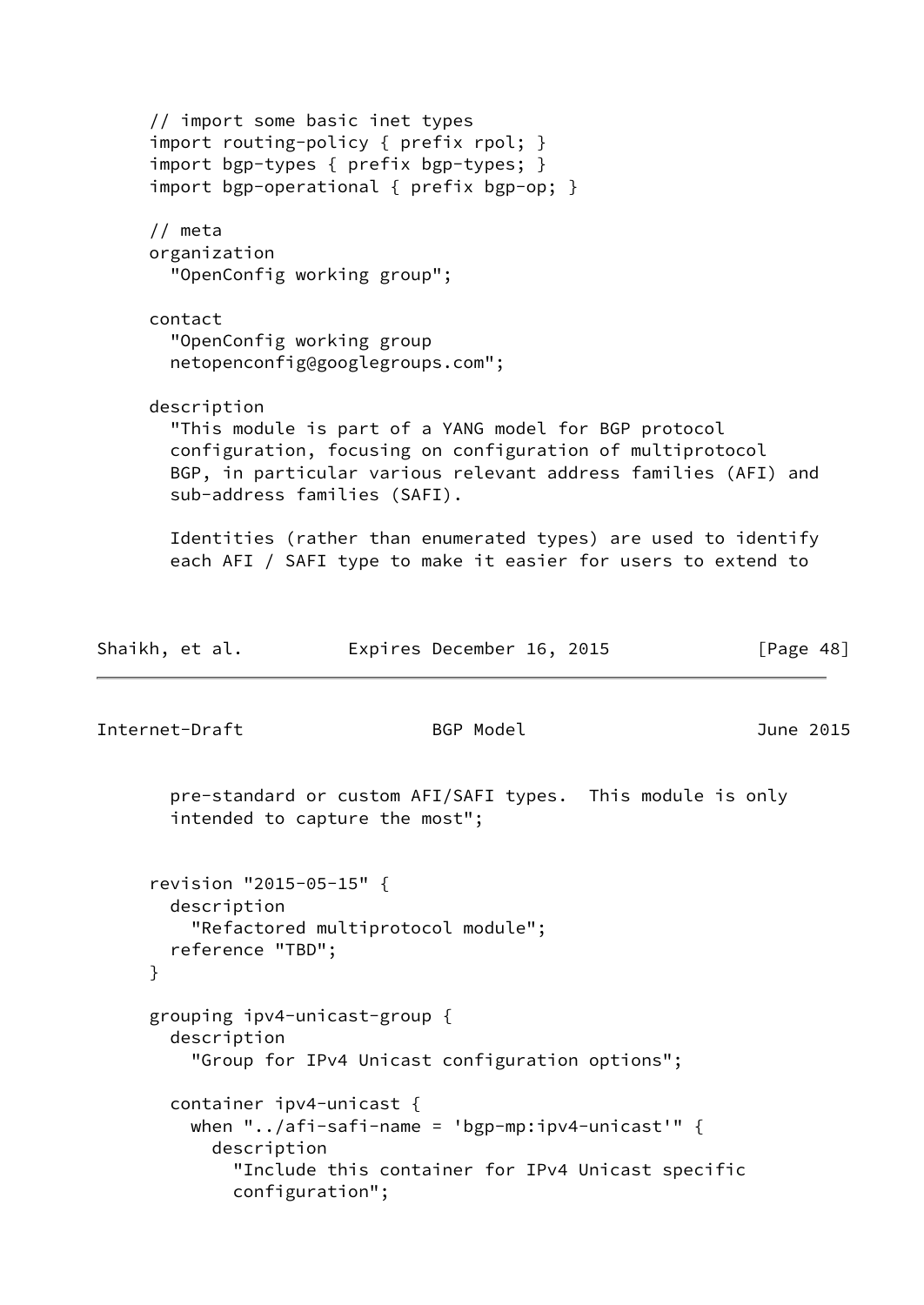```
 }
         description "IPv4 unicast configuration options";
         // include common IPv[46] unicast options
         uses ipv4-ipv6-unicast-common;
         // placeholder for IPv4 unicast specific configuration
       }
     }
     grouping ipv6-unicast-group {
       description
          "Group for IPv6 Unicast configuration options";
       container ipv6-unicast {
        when "../afi-safi-name = 'bgp-mp:ipv6-unicast'" {
           description
             "Include this container for IPv6 Unicast specific
             configuration";
         }
         description "IPv6 unicast configuration options";
         // include common IPv[46] unicast options
         uses ipv4-ipv6-unicast-common;
          // placeholder for IPv6 unicast specific configuration
          // options
Shaikh, et al. Expires December 16, 2015 [Page 49]
Internet-Draft BGP Model June 2015
       }
      }
     grouping ipv4-labelled-unicast-group {
       description
          "Group for IPv4 Labelled Unicast configuration options";
       container ipv4-labelled-unicast {
        when "../afi-safi-name = bp-mp:ipv4-labeled-unicast" {\n    { } description
             "Include this container for IPv4 Labelled Unicast specific
             configuration";
```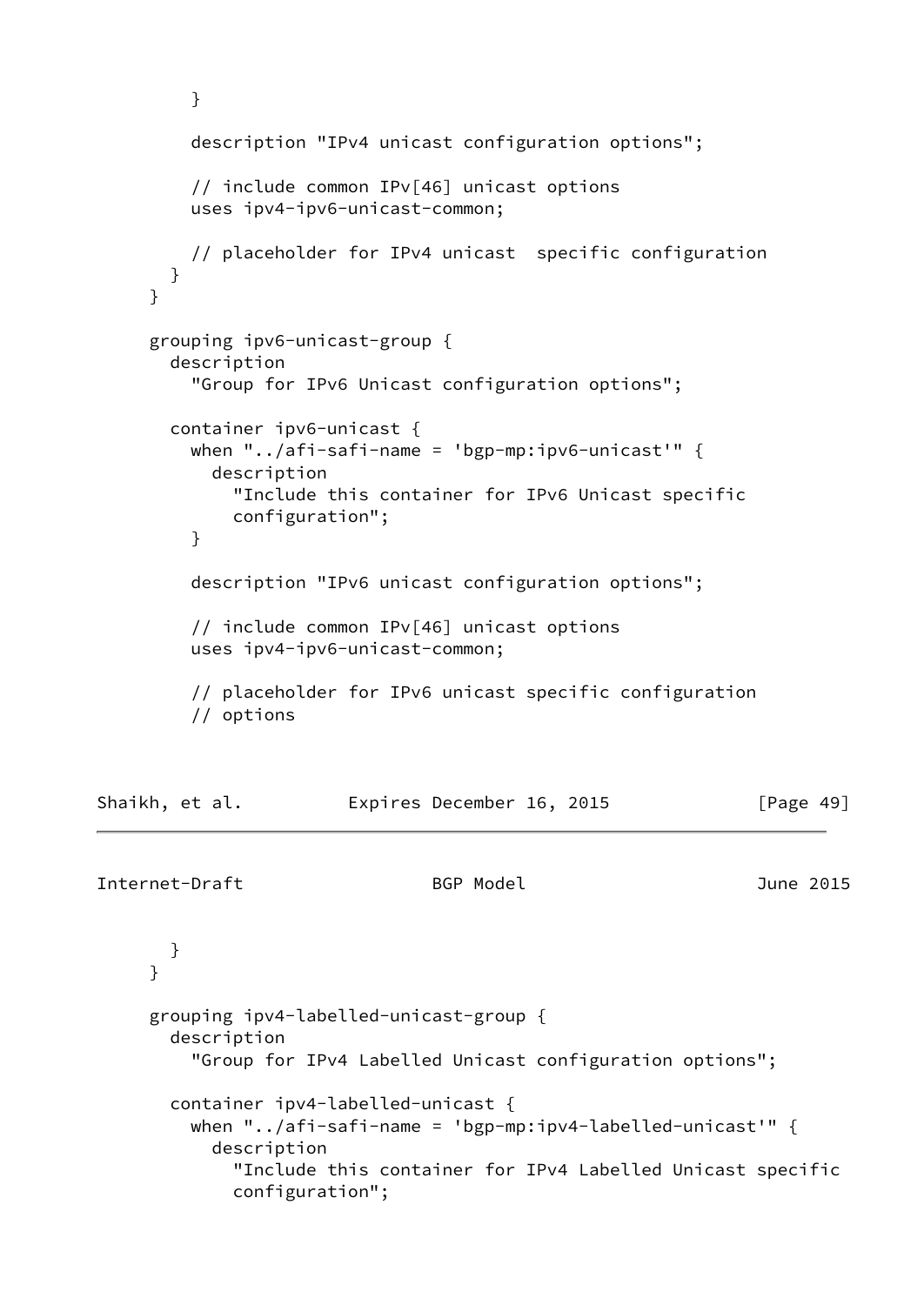```
 }
          description "IPv4 Labelled Unicast configuration options";
          uses all-afi-safi-common;
          // placeholder for IPv4 Labelled Unicast specific config
          // options
        }
      }
      grouping ipv6-labelled-unicast-group {
        description
          "Group for IPv6 Labelled Unicast configuration options";
        container ipv6-labelled-unicast {
          when "../afi-safi-name = 'bgp-mp:ipv6-labelled-unicast'" {
            description
              "Include this container for IPv6 Labelled Unicast specific
              configuration";
          }
          description "IPv6 Labelled Unicast configuration options";
          uses all-afi-safi-common;
          // placeholder for IPv6 Labelled Unicast specific config
          // options.
       }
      }
      grouping l3vpn-ipv4-unicast-group {
        description
          "Group for IPv4 Unicast L3VPN configuration options";
        container l3vpn-ipv4-unicast {
Shaikh, et al.         Expires December 16, 2015       [Page 50]
Internet-Draft BGP Model June 2015
         when "../afi-safi-name = 'bgp-mp:l3vpn-ipv4-unicast'" \{ description
              "Include this container for IPv4 Unicast L3VPN specific
              configuration";
          }
```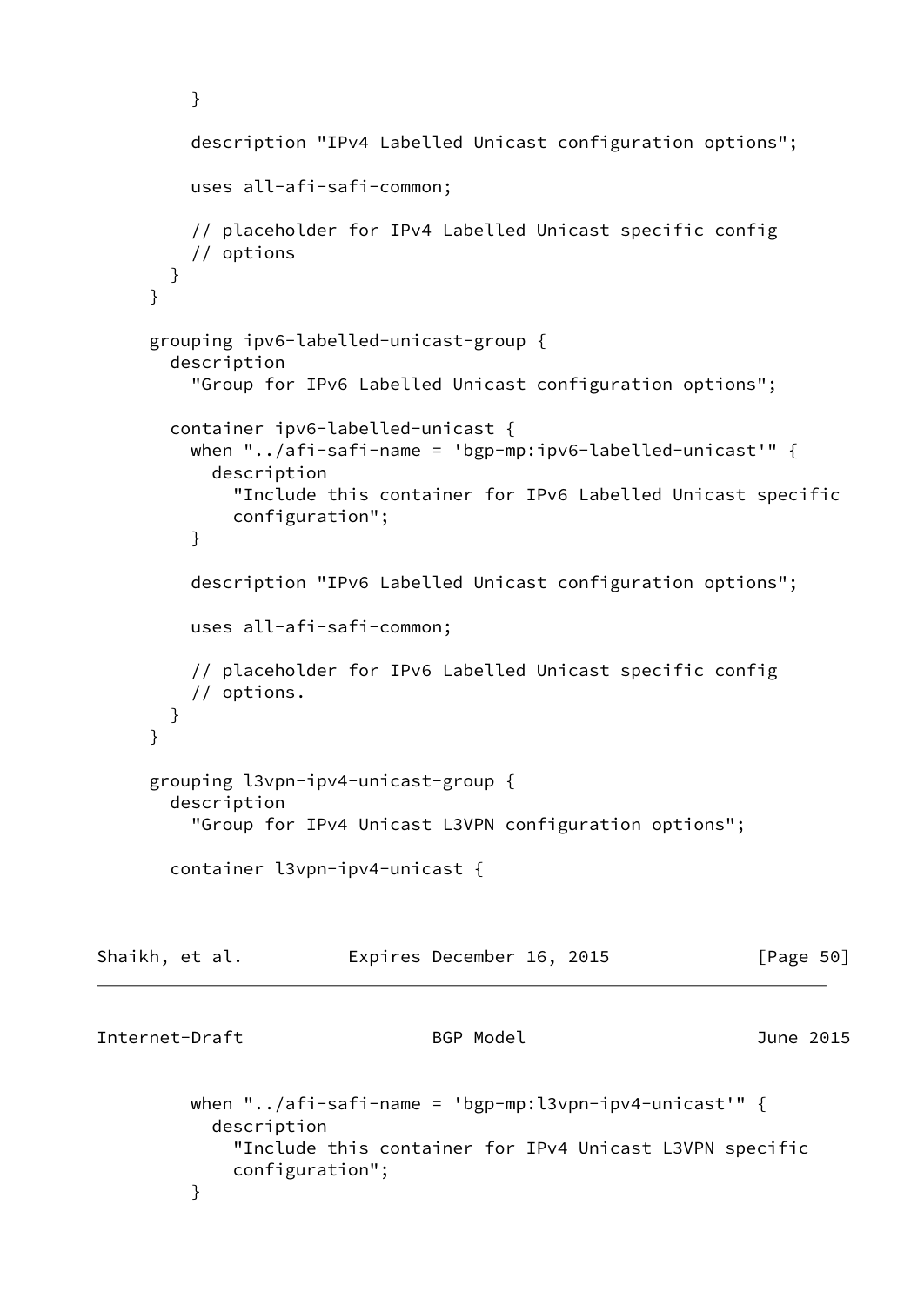```
 description "Unicast IPv4 L3VPN configuration options";
     // include common L3VPN configuration options
     uses l3vpn-ipv4-ipv6-unicast-common;
     // placeholder for IPv4 Unicast L3VPN specific config options.
   }
 }
 grouping l3vpn-ipv6-unicast-group {
   description
     "Group for IPv6 Unicast L3VPN configuration options";
   container l3vpn-ipv6-unicast {
    when "../afi-safi-name = 'bgp-mp:l3vpn-ipv6-unicast'" \{ description
         "Include this container for unicast IPv6 L3VPN specific
         configuration";
     }
     description "Unicast IPv6 L3VPN configuration options";
     // include common L3VPN configuration options
     uses l3vpn-ipv4-ipv6-unicast-common;
     // placeholder for IPv6 Unicast L3VPN specific configuration
     // options
  }
 }
 grouping l3vpn-ipv4-multicast-group {
   description
     "Group for IPv4 L3VPN multicast configuration options";
   container l3vpn-ipv4-multicast {
    when "../afi-safi-name = bp-mp:13vpn-ipv4-multicast" {
       description
         "Include this container for multicast IPv6 L3VPN specific
         configuration";
     }
     description "Multicast IPv4 L3VPN configuration options";
```
Shaikh, et al. **Expires December 16, 2015** [Page 51]

Internet-Draft BGP Model June 2015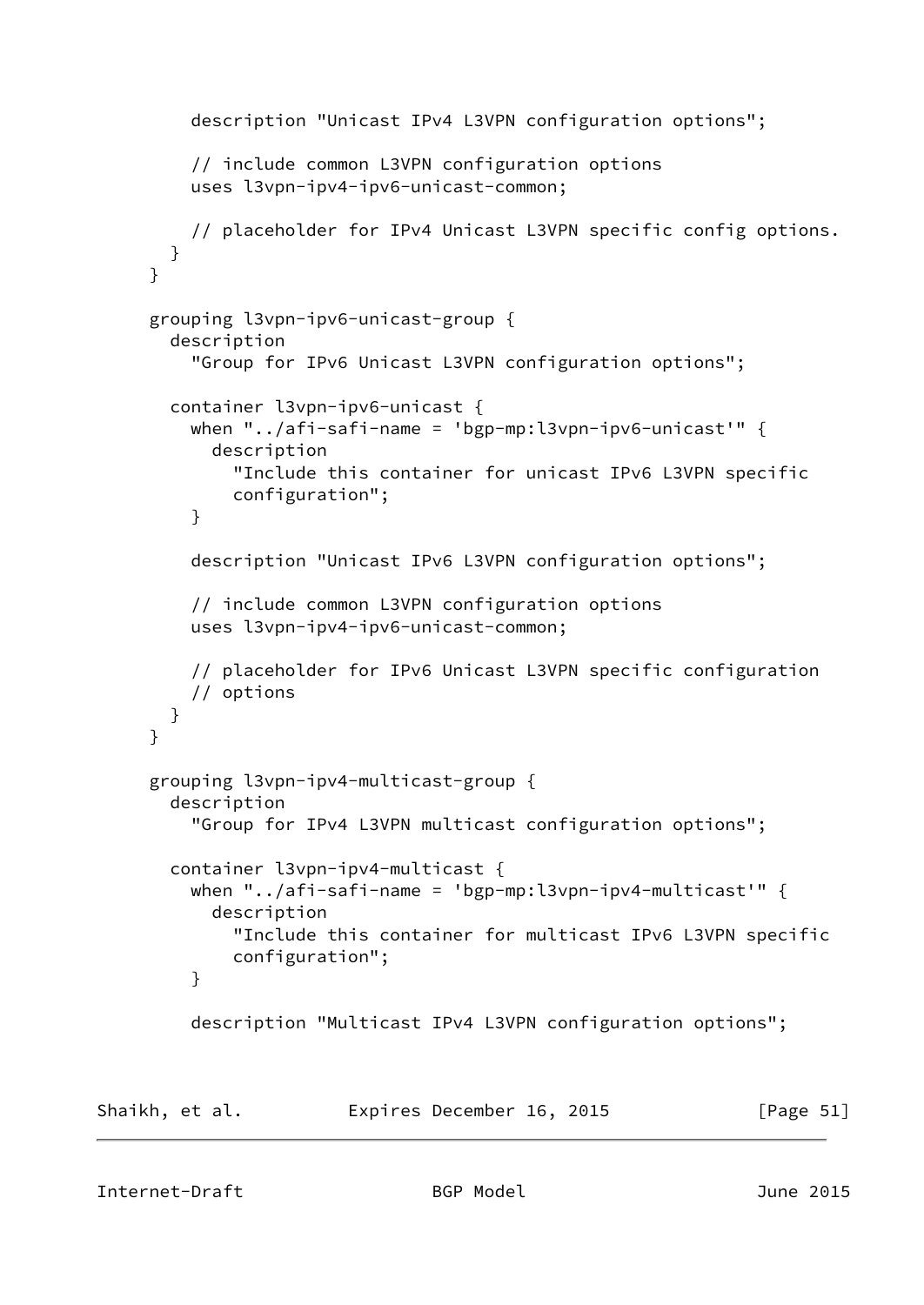```
 // include common L3VPN multicast options
     uses l3vpn-ipv4-ipv6-multicast-common;
     // placeholder for IPv4 Multicast L3VPN specific configuration
     // options
  }
 }
 grouping l3vpn-ipv6-multicast-group {
   description
     "Group for IPv6 L3VPN multicast configuration options";
   container l3vpn-ipv6-multicast {
    when "../afi-safi-name = bp-mp:13vpn-ipv6-multicast" {
       description
         "Include this container for multicast IPv6 L3VPN specific
         configuration";
     }
     description "Multicast IPv6 L3VPN configuration options";
     // include common L3VPN multicast options
     uses l3vpn-ipv4-ipv6-multicast-common;
     // placeholder for IPv6 Multicast L3VPN specific configuration
     // options
  }
 }
 grouping l2vpn-vpls-group {
   description
     "Group for BGP-signalled VPLS configuration options";
   container l2vpn-vpls {
    when "../afi-safi-name = bp-mp:12vpn-vpls" {
       description
         "Include this container for BGP-signalled VPLS specific
         configuration";
     }
     description "BGP-signalled VPLS configuration options";
     // include common L2VPN options
     uses l2vpn-common;
     // placeholder for BGP-signalled VPLS specific configuration
     // options
   }
```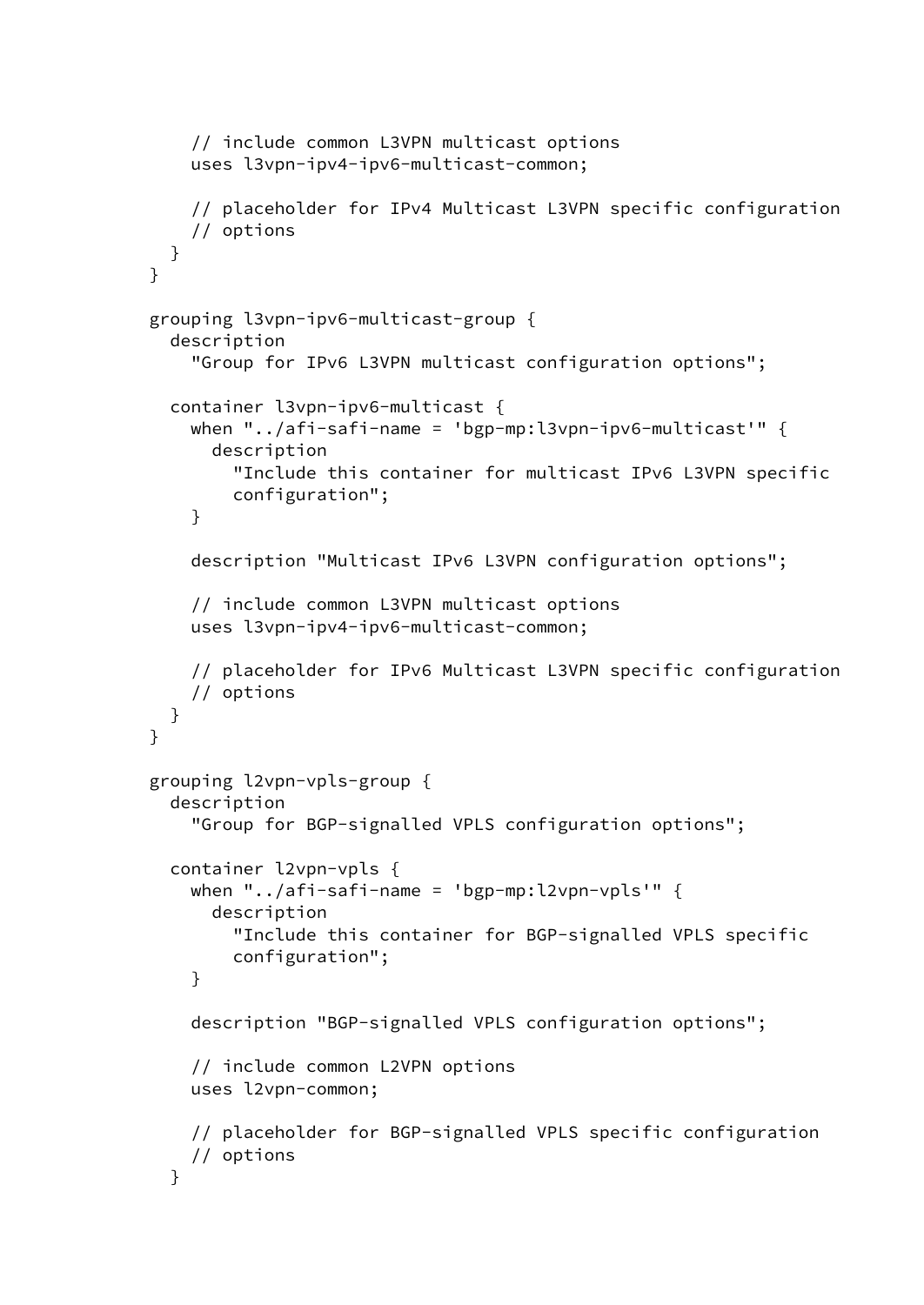```
Internet-Draft BGP Model June 2015
      }
      grouping l2vpn-evpn-group {
        description
          "Group for BGP EVPN configuration options";
        container l2vpn-evpn {
         when "../afi-safi-name = 'bgp-mp:l2vpn-evpn'" \{ description
              "Include this container for BGP EVPN specific
              configuration";
          }
          description "BGP EVPN configuration options";
          // include common L2VPN options
          uses l2vpn-common;
          // placeholder for BGP EVPN specific configuration options
       }
      }
      grouping bgp-route-selection-options_config {
        description
          "Set of configuration options that govern best
          path selection.";
        leaf always-compare-med {
          type boolean;
          default "false";
          description
            "Compare multi-exit discriminator (MED) value from
            different ASes when selecting the best route. The
            default behavior is to only compare MEDs for paths
            received from the same AS.";
        }
        leaf ignore-as-path-length {
          type boolean;
          default "false";
```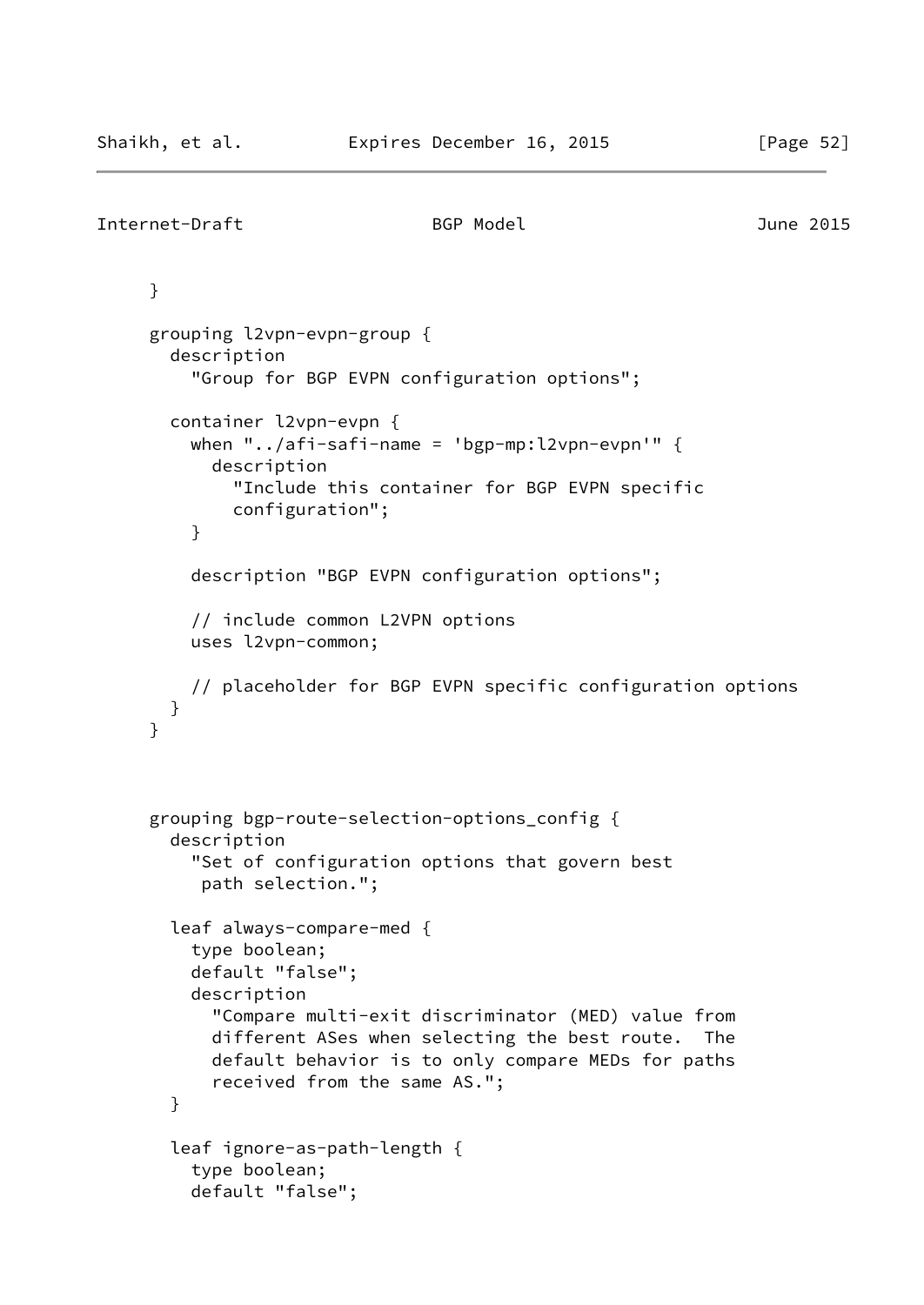```
 description
            "Ignore the AS path length when selecting the best path.
           The default is to use the AS path length and prefer paths
           with shorter length.";
       }
Shaikh, et al. Expires December 16, 2015 [Page 53]
Internet-Draft BGP Model June 2015
       leaf external-compare-router-id {
         type boolean;
         default "true";
         description
            "When comparing similar routes received from external
           BGP peers, use the router-id as a criterion to select
           the active path.";
       }
       leaf advertise-inactive-routes {
         type boolean;
         default "false";
         description
            "Advertise inactive routes to external peers. The
           default is to only advertise active routes.";
       }
       leaf enable-aigp {
         type boolean;
         default false;
         description
           "Flag to enable sending / receiving accumulated IGP
           attribute in routing updates";
       }
       leaf ignore-next-hop-igp-metric {
         type boolean;
         default "false";
         description
            "Ignore the IGP metric to the next-hop when calculating
            BGP best-path. The default is to select the route for
           which the metric to the next-hop is lowest";
       }
      }
```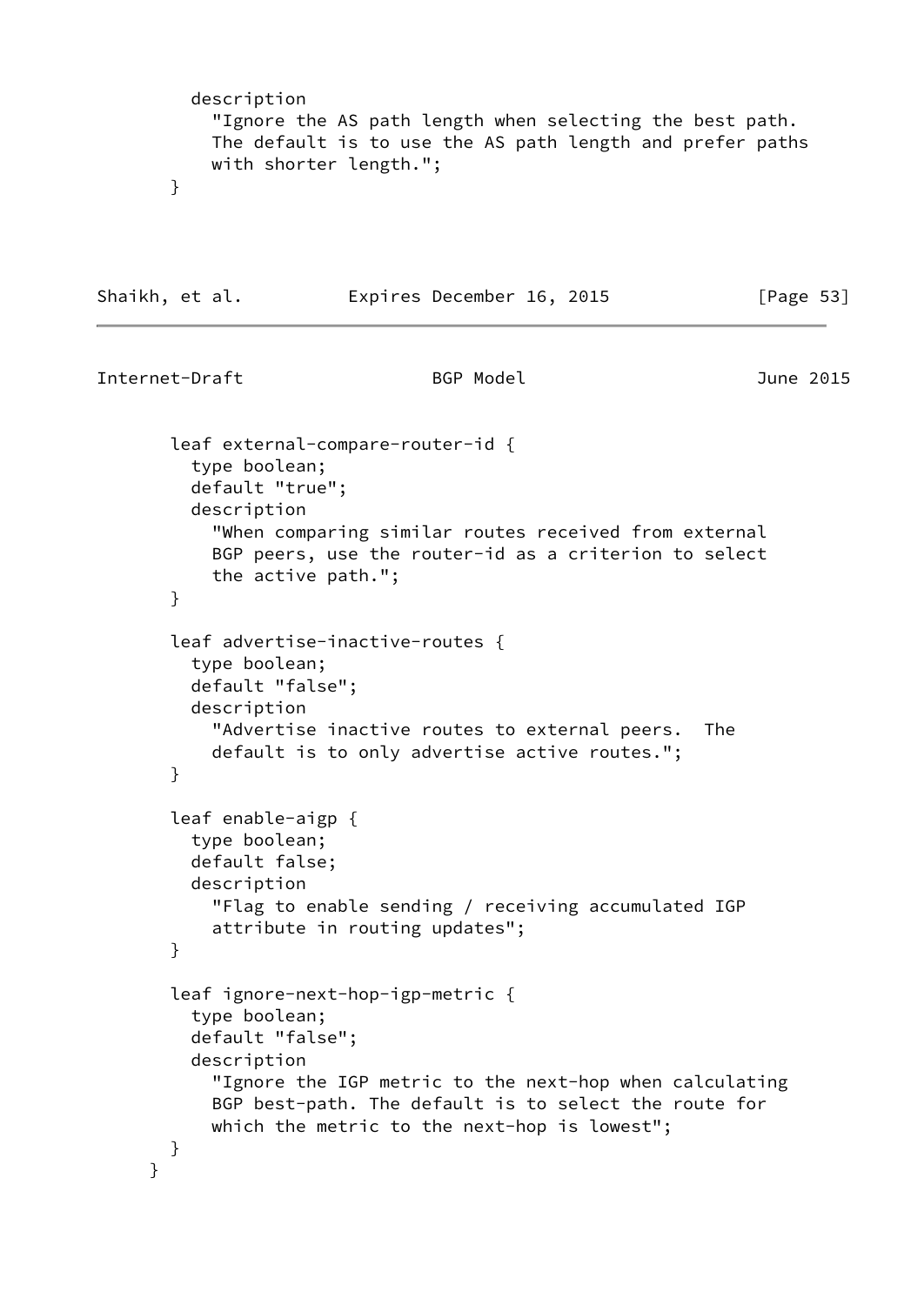```
 grouping bgp-use-multiple-paths-ebgp-as-options_config {
        description
          "Configuration parameters specific to eBGP multipath applicable
          to all contexts";
        leaf allow-multiple-as {
         type boolean;
         default "false";
         description
          "Allow multipath to use paths from different neighbouring
          ASes. The default is to only consider multiple paths from
          the same neighbouring AS.";
        }
Shaikh, et al.             Expires December 16, 2015             [Page 54]
Internet-Draft BGP Model June 2015
     }
     grouping bgp-use-multiple-paths-ebgp_config {
        description
          "Configuration parameters relating to multipath for eBGP";
        uses bgp-use-multiple-paths-ebgp-as-options_config;
        leaf maximum-paths {
        type uint32;
        default 1;
        description
          "Maximum number of parallel paths to consider when using
          BGP multipath. The default is use a single path.";
       }
     }
     grouping bgp-use-multiple-paths-ibgp_config {
        description
          "Configuration parmaeters relating to multipath for iBGP";
        leaf maximum-paths {
          type uint32;
          default 1;
          description
            "Maximum number of parallel paths to consider when using
            iBGP multipath. The default is to use a single path";
        }
```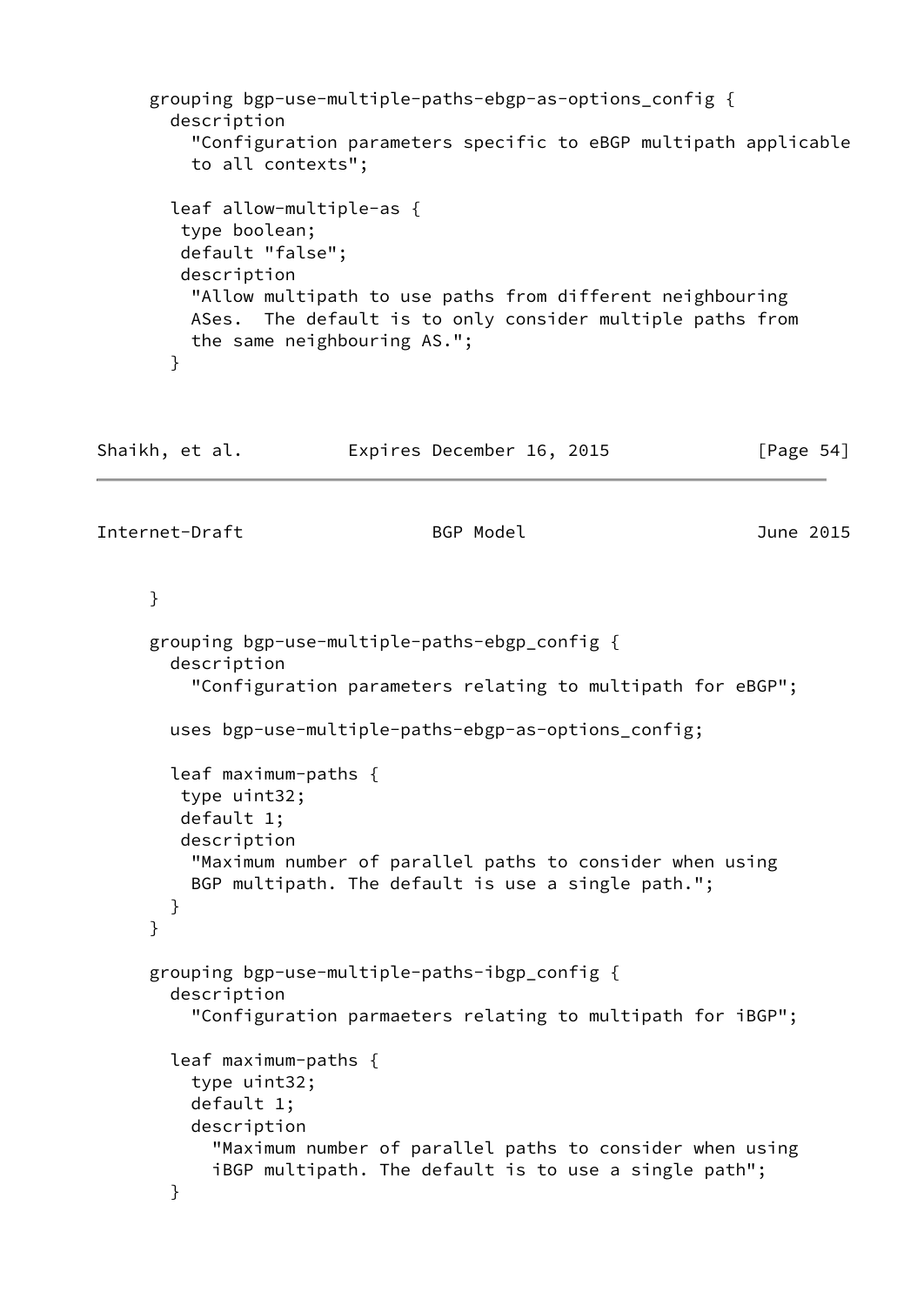```
 }
     grouping bgp-use-multiple-paths {
       description
         "Configuration parameters relating to multipath for BGP - both
         iBGP and eBGP";
       container use-multiple-paths {
         description
           "Parameters related to the use of multiple paths for the
           same NLRI";
         container config {
           description
             "Configuration parameters relating to multipath";
           uses bgp-use-multiple-paths_config;
         }
         container state {
           description
             "State parameters relating to multipath";
Shaikh, et al. Expires December 16, 2015 [Page 55]
Internet-Draft BGP Model June 2015
           uses bgp-use-multiple-paths_config;
 }
         container ebgp {
           description
             "Multipath parameters for eBGP";
           container config {
             description
               "Configuration parameters relating to eBGP multipath";
             uses bgp-use-multiple-paths-ebgp_config;
 }
           container state {
             config false;
             description
               "State information relating to eBGP multipath";
             uses bgp-use-multiple-paths-ebgp_config;
 }
         }
         container ibgp {
           description
```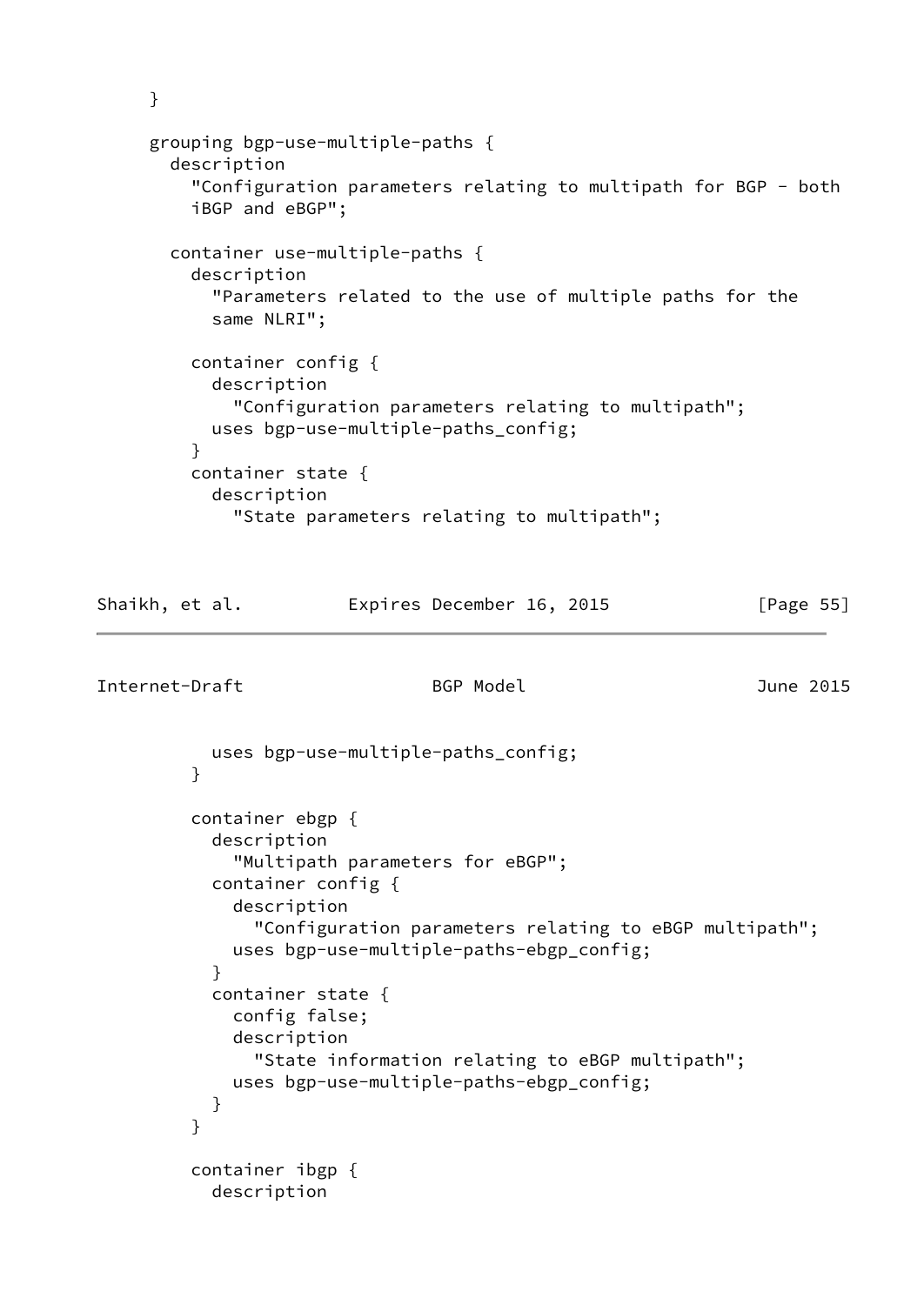```
 "Multipath parameters for iBGP";
           container config {
             description
               "Configuration parameters relating to iBGP multipath";
             uses bgp-use-multiple-paths-ibgp_config;
 }
           container state {
             config false;
             description
               "State information relating to iBGP multipath";
             uses bgp-use-multiple-paths-ibgp_config;
 }
         }
       }
     }
     grouping bgp-use-multiple-paths-neighbor {
       description
         "Per-neighbor configuration for multipath for BGP";
       container use-multiple-paths {
         description
           "Parameters related to the use of multiple-paths for the same
           NLRI when they are received only from this neighbor";
         container config {
           description
Shaikh, et al. Expires December 16, 2015 [Page 56]
Internet-Draft BGP Model June 2015
             "Configuration parameters relating to multipath";
           uses bgp-use-multiple-paths_config;
 }
         container state {
           description
             "State parameters relating to multipath";
           uses bgp-use-multiple-paths_config;
 }
         container ebgp {
           description
             "Multipath configuration for eBGP";
           container config {
             description
```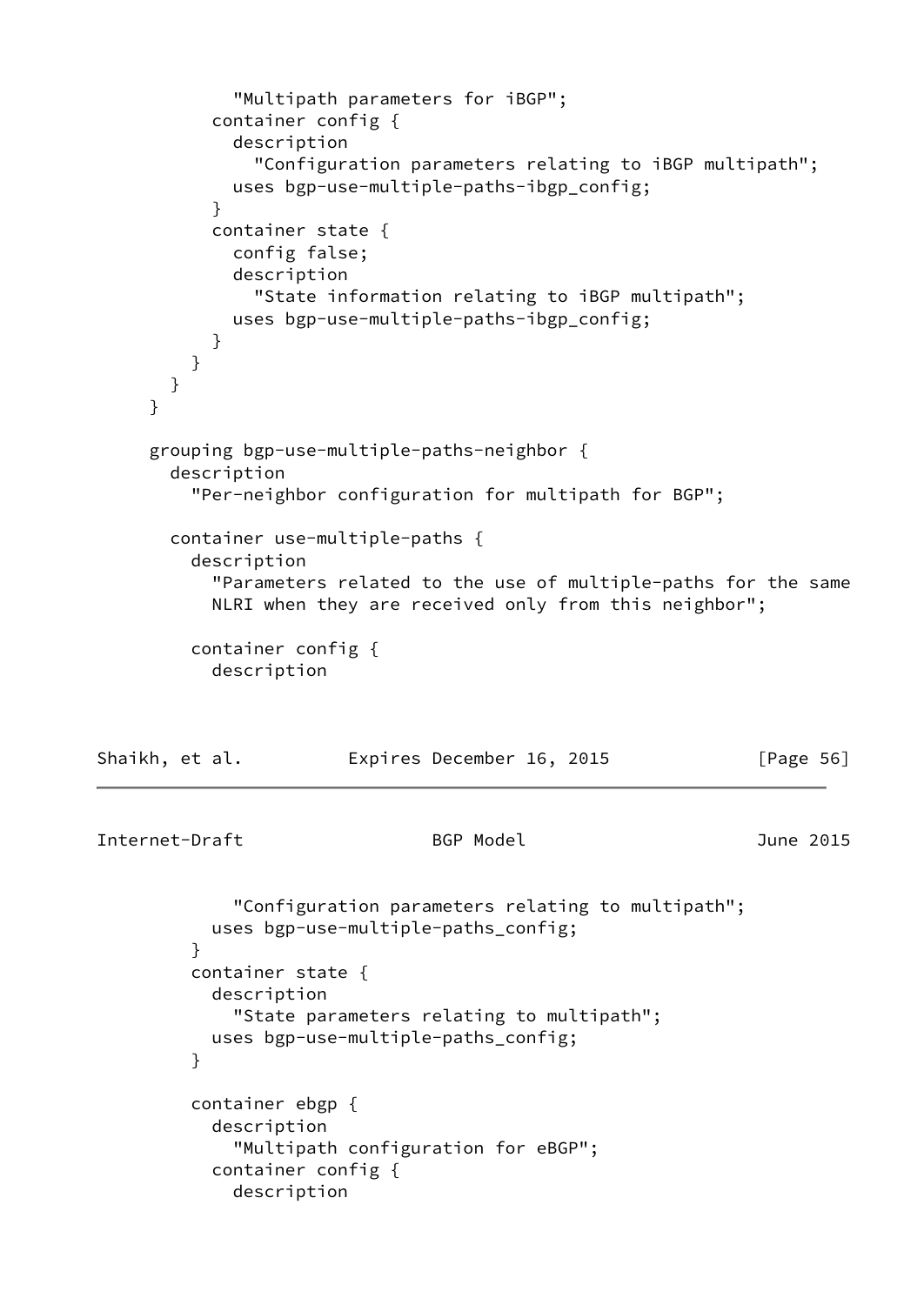```
 "Configuration parameters relating to eBGP multipath";
             uses bgp-use-multiple-paths-ebgp-as-options_config;
 }
            container state {
             config false;
              description
                "State information relating to eBGP multipath";
              uses bgp-use-multiple-paths-ebgp-as-options_config;
           }
         }
       }
     }
     grouping bgp-use-multiple-paths_config {
       description
          "Generic configuration options relating to use of multiple
          paths for a referenced AFI-SAFI, group or neighbor";
       leaf enabled {
          type boolean;
          default false;
          description
            "Whether the use of multiple paths for the same NLRI is
            enabled for the neighbor. This value is overridden by
            any more specific configuration value.";
       }
     }
     grouping bgp-afi-safi-graceful-restart_config {
       description
          "BGP graceful restart parameters that apply on a per-AFI-SAFI
          basis";
       leaf enabled {
Shaikh, et al.             Expires December 16, 2015             [Page 57]
Internet-Draft BGP Model June 2015
          type boolean;
          default false;
          description
            "This leaf indicates whether graceful-restart is enabled for
           this AFI-SAFI";
       }
     }
```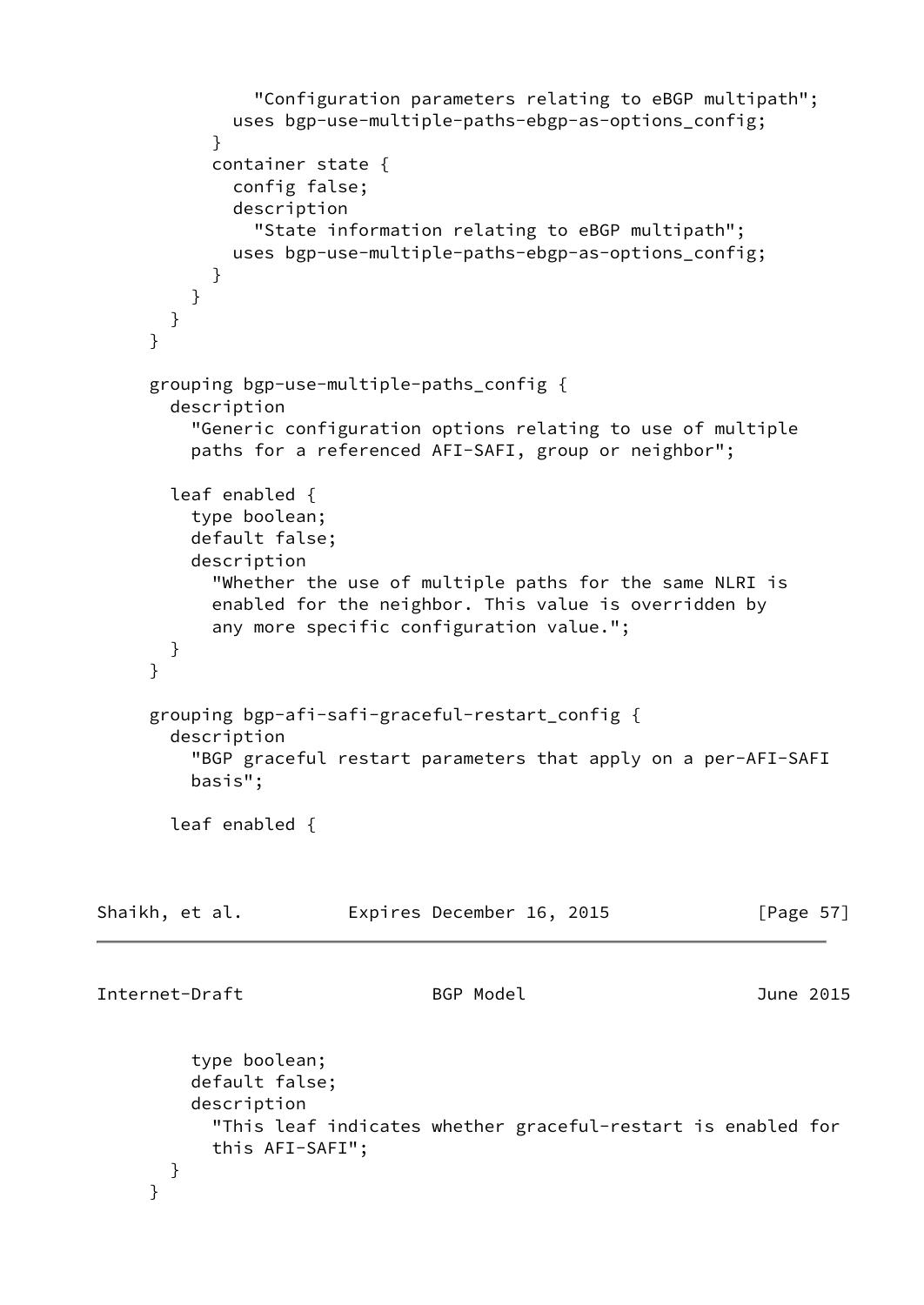```
 grouping bgp-afi-safi_config {
        description
          "Configuration parameters used for all BGP AFI-SAFIs";
        leaf afi-safi-name {
          type identityref {
            base bgp-types:afi-safi-type;
 }
          description "AFI,SAFI";
        }
        leaf enabled {
          type boolean;
          default false;
          description
            "This leaf indicates whether the IPv4 Unicast AFI,SAFI is
            enabled for the neighbour or group";
        }
      }
      grouping all-afi-safi-common-prefix-limit_config {
        description
          "Configuration parameters relating to prefix-limits for an
          AFI-SAFI";
        leaf max-prefixes {
          type uint32;
          description
            "Maximum number of prefixes that will be accepted
            from the neighbour";
        }
        leaf shutdown-threshold-pct {
          type bgp-types:percentage;
          description
            "Threshold on number of prefixes that can be received
            from a neighbour before generation of warning messages
            or log entries. Expressed as a percentage of
            max-prefixes";
        }
```

| Shaikh, et al. | Expires December 16, 2015 | [Page 58] |
|----------------|---------------------------|-----------|
|                |                           |           |

Internet-Draft BGP Model June 2015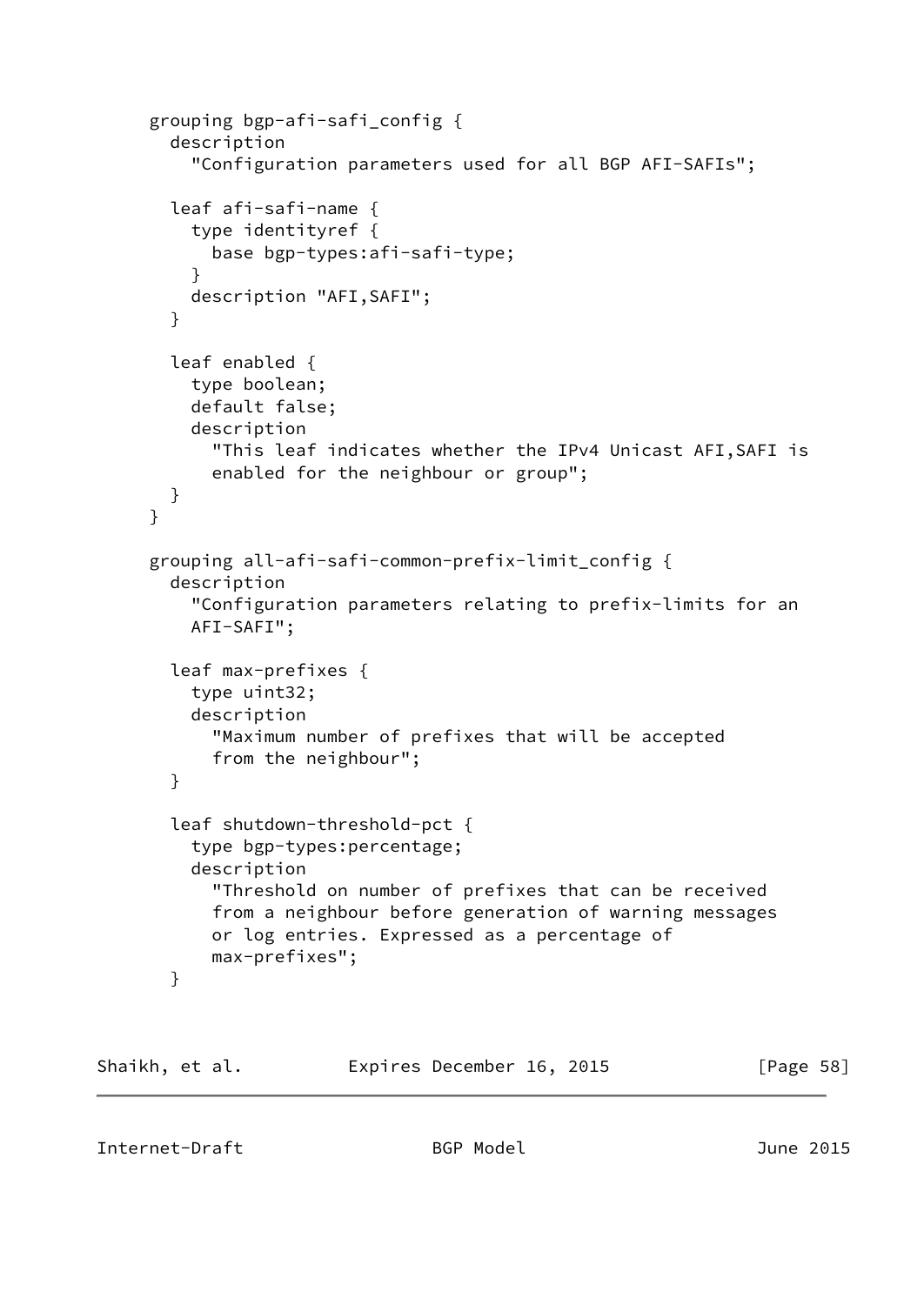```
 leaf restart-timer {
          type decimal64 {
            fraction-digits 2;
 }
          units "seconds";
          description
            "Time interval in seconds after which the BGP session
            is re-established after being torn down due to exceeding
            the max-prefix limit.";
       }
      }
      grouping ipv4-ipv6-unicast-common_config {
        description
          "Common configuration parameters for IPv4 and IPv6 Unicast
          address families";
        leaf send-default-route {
          type boolean;
          default "false";
          description
            "If set to true, send the default-route to the neighbour(s)";
        }
      }
      grouping all-afi-safi-common {
        description
          "Grouping for configuration common to all AFI,SAFI";
        container prefix-limit {
          description
            "Configure the maximum number of prefixes that will be
            accepted from a peer";
          container config {
            description
              "Configuration parameters relating to the prefix
              limit for the AFI-SAFI";
            uses all-afi-safi-common-prefix-limit_config;
          }
          container state {
            config false;
            description
              "State information relating to the prefix-limit for the
              AFI-SAFI";
            uses all-afi-safi-common-prefix-limit_config;
          }
        }
```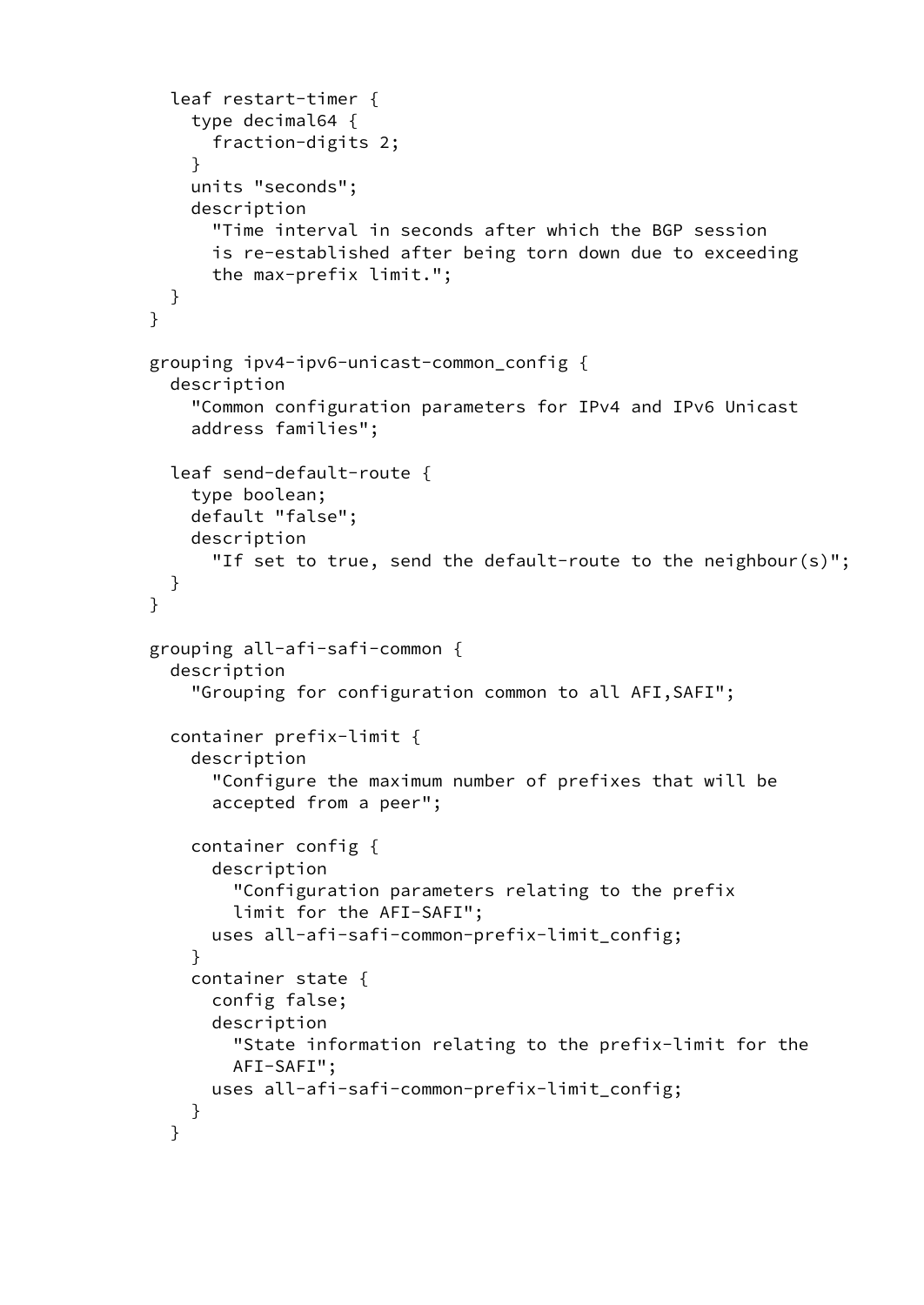```
Internet-Draft BGP Model June 2015
      }
      grouping ipv4-ipv6-unicast-common {
        description
          "Common configuration that is applicable for IPv4 and IPv6
          unicast";
        // include common afi-safi options.
        uses all-afi-safi-common;
        // configuration options that are specific to IPv[46] unicast
        container config {
          description
            "Configuration parameters for common IPv4 and IPv6 unicast
            AFI-SAFI options";
          uses ipv4-ipv6-unicast-common_config;
        }
        container state {
          config false;
          description
            "State information for common IPv4 and IPv6 unicast
            parameters";
          uses ipv4-ipv6-unicast-common_config;
        }
      }
      grouping l3vpn-ipv4-ipv6-unicast-common {
        description
          "Common configuration applied across L3VPN for IPv4
           and IPv6";
        // placeholder -- specific configuration options that are generic
        // across IPv[46] unicast address families.
        uses all-afi-safi-common;
      }
      grouping l3vpn-ipv4-ipv6-multicast-common {
        description
          "Common configuration applied across L3VPN for IPv4
          and IPv6";
        // placeholder -- specific configuration options that are
        // generic across IPv[46] multicast address families.
```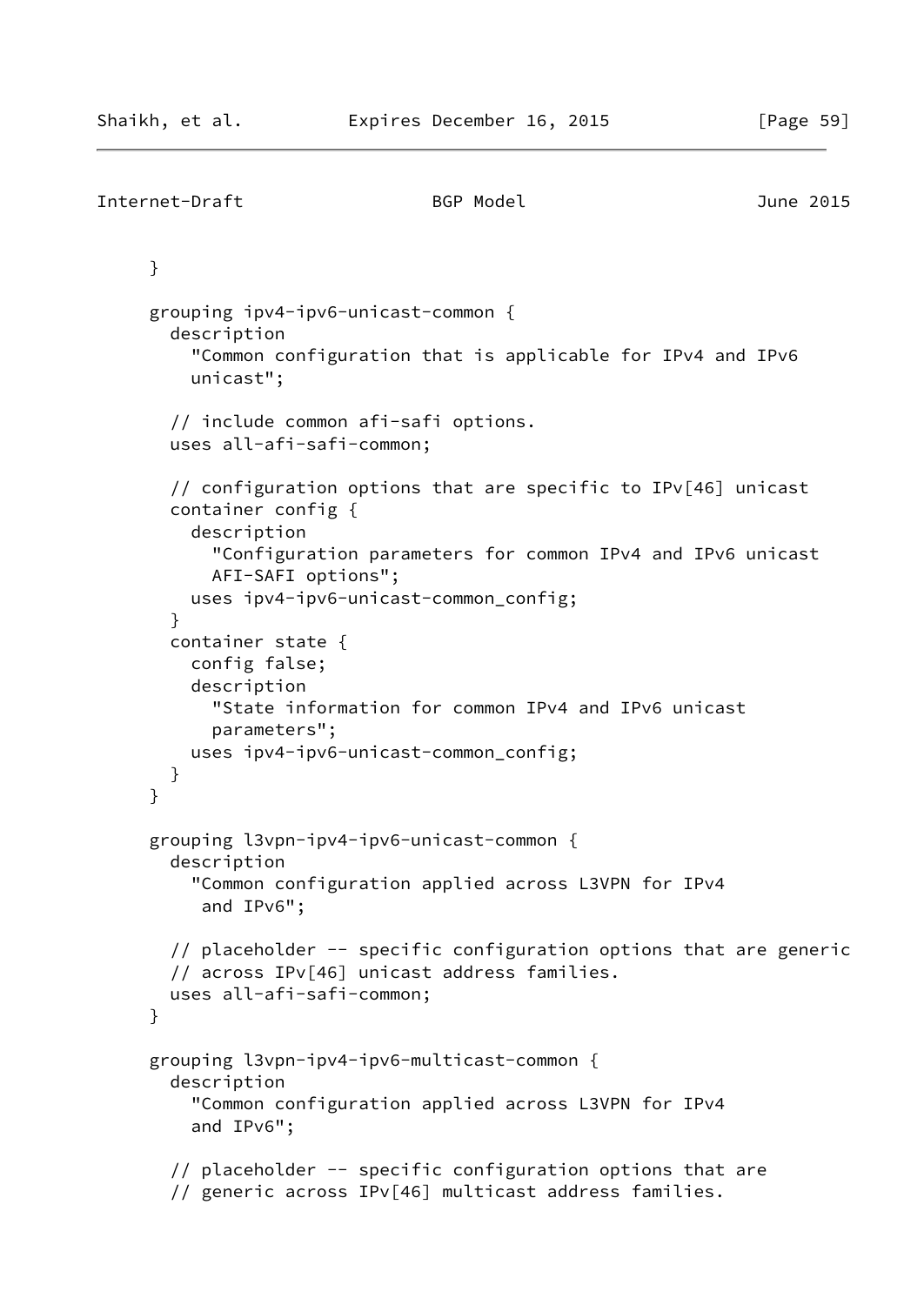```
 uses all-afi-safi-common;
     }
     grouping l2vpn-common {
       description
Shaikh, et al. Expires December 16, 2015 [Page 60]
Internet-Draft BGP Model BGP Model June 2015
          "Common configuration applied across L2VPN address
          families";
       // placeholder -- specific configuration options that are
       // generic across L2VPN address families
       uses all-afi-safi-common;
     }
     grouping bgp-route-selection-options {
       description
          "Parameters relating to the BGP route selection process";
       container route-selection-options {
         description
            "Parameters relating to options for route selection";
         container config {
            description
              "Configuration parameters relating to route selection
             options";
           uses bgp-route-selection-options_config;
 }
         container state {
           config false;
           description
              "State information for the route selection options";
           uses bgp-route-selection-options_config;
         }
       }
     }
     // *********** STRUCTURE GROUPINGS **********************
     grouping bgp-global-afi-safi {
       description
          "Parameters and route selection options for MP-BGP
          specific to the Global AFI-SAFI";
```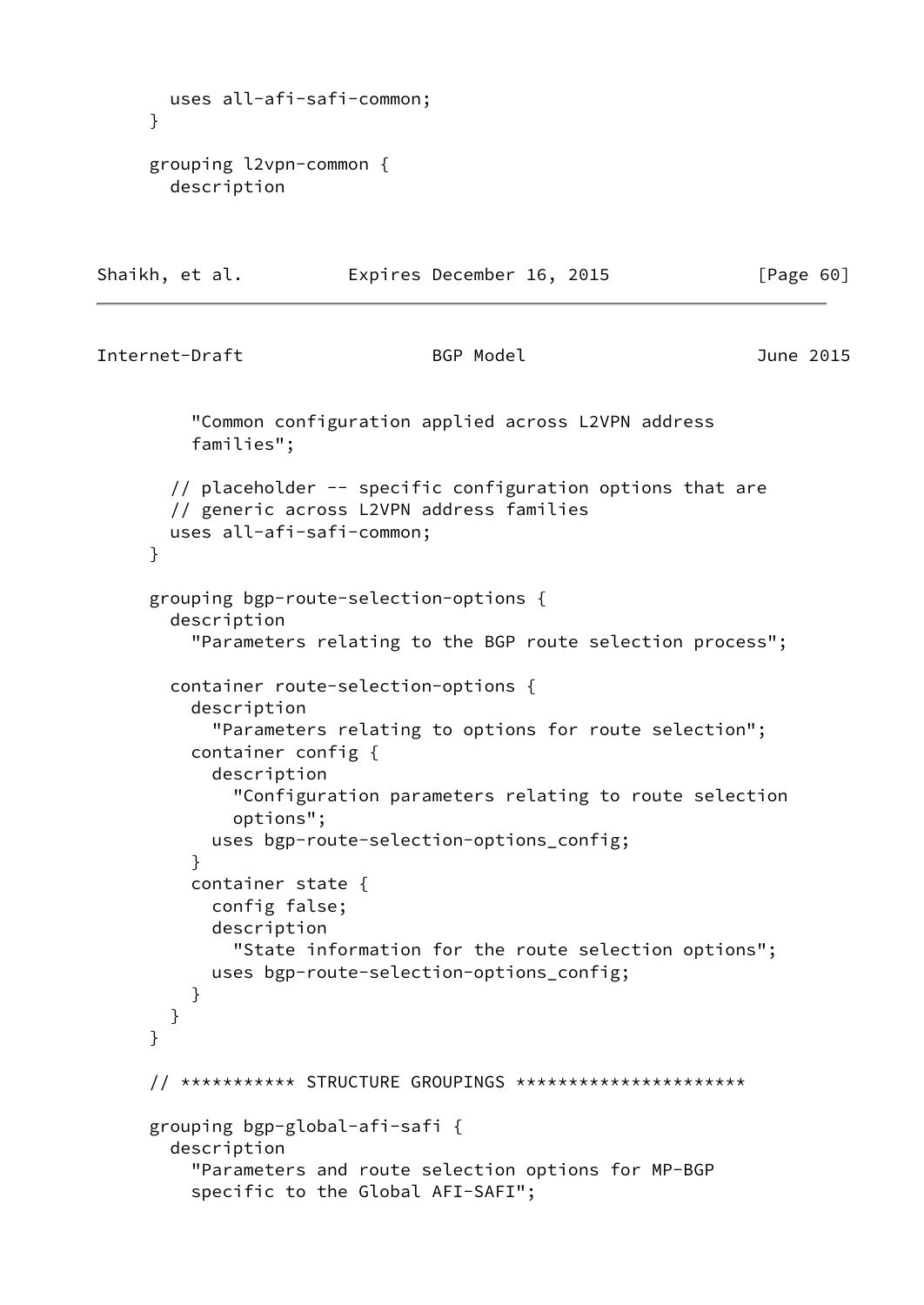```
 uses bgp-route-selection-options;
     }
     grouping bgp-group-afi-safi {
       description
         "Parameters and route selection options for MP-BGP
         specific to peer groups";
       uses bgp-route-selection-options;
     }
     grouping bgp-common-afi-safi-list {
       description
Shaikh, et al. Expires December 16, 2015 [Page 61]
Internet-Draft BGP Model BGP Model June 2015
         "List of address-families associated with the BGP instance,
         a peer-group or neighbor";
       list afi-safi {
         key "afi-safi-name";
         description
           "AFI,SAFI configuration available for the
           neighbour or group";
         leaf afi-safi-name {
           type leafref {
             path "../config/afi-safi-name";
 }
           description
             "Reference to the AFI-SAFI name used as a key
             for the AFI-SAFI list";
         }
         container graceful-restart {
           description
             "Parameters relating to BGP graceful-restart";
           container config {
             description
               "Configuration options for BGP graceful-restart";
             uses bgp-afi-safi-graceful-restart_config;
 }
           container state {
```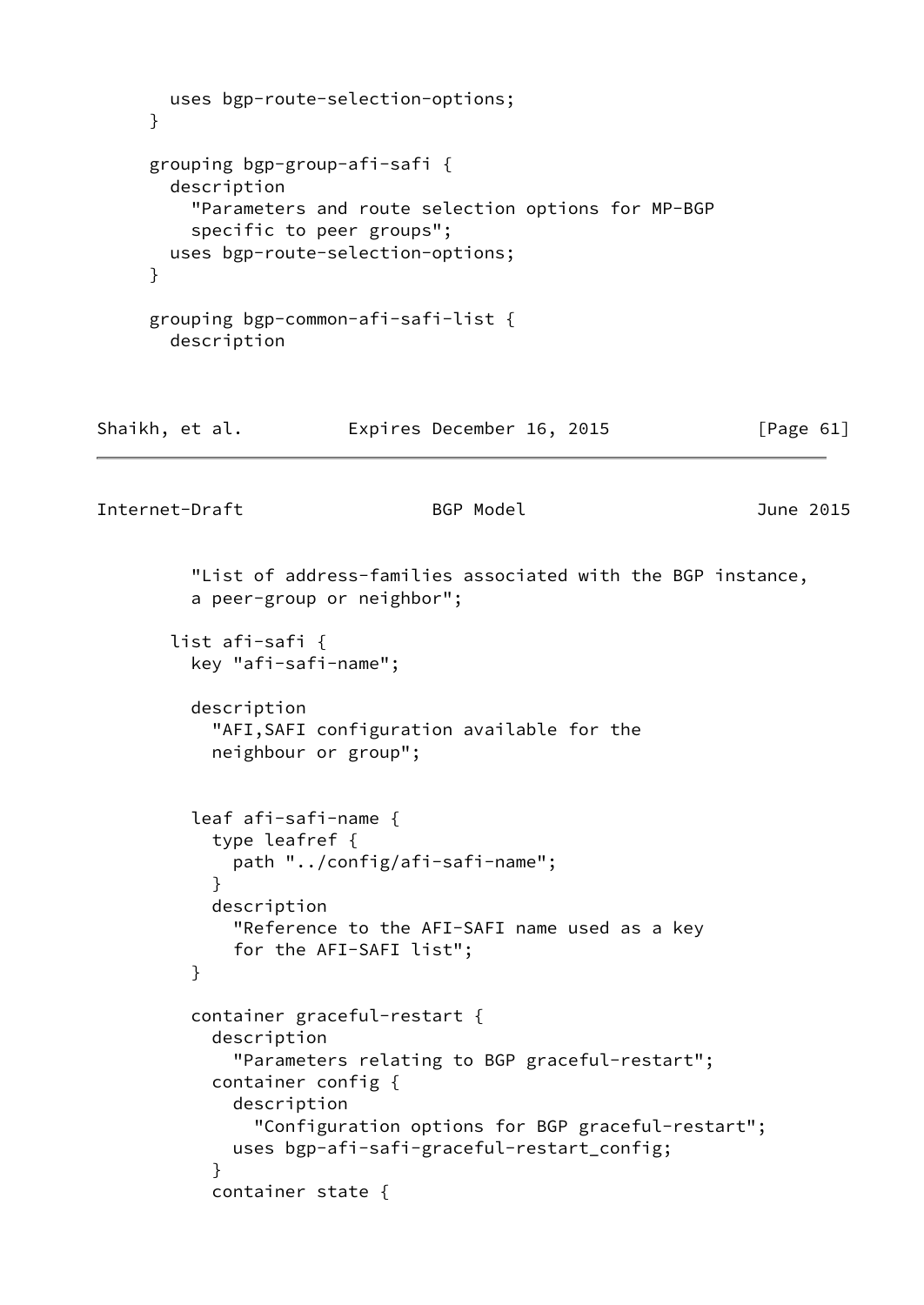```
 config false;
             description
               "State information for BGP graceful-restart";
             uses bgp-afi-safi-graceful-restart_config;
 }
         }
         container config {
           description
             "Configuration parameters for the AFI-SAFI";
           uses bgp-afi-safi_config;
 }
         container state {
           config false;
           description
             "State information relating to the AFI-SAFI";
           uses bgp-afi-safi_config;
           uses bgp-op:bgp-afi-safi_state;
 }
Shaikh, et al. Expires December 16, 2015 [Page 62]
Internet-Draft BGP Model June 2015
         // import and export policy included for the afi/safi
         uses rpol:apply-policy-group;
         uses ipv4-unicast-group;
         uses ipv6-unicast-group;
         uses ipv4-labelled-unicast-group;
         uses ipv6-labelled-unicast-group;
         uses l3vpn-ipv4-unicast-group;
         uses l3vpn-ipv6-unicast-group;
         uses l3vpn-ipv4-multicast-group;
         uses l3vpn-ipv6-multicast-group;
         uses l2vpn-vpls-group;
         uses l2vpn-evpn-group;
       }
     }
    }
    <CODE ENDS>
5.5. BGP operational data items
```
<span id="page-70-0"></span><CODE BEGINS> file bgp-operational.yang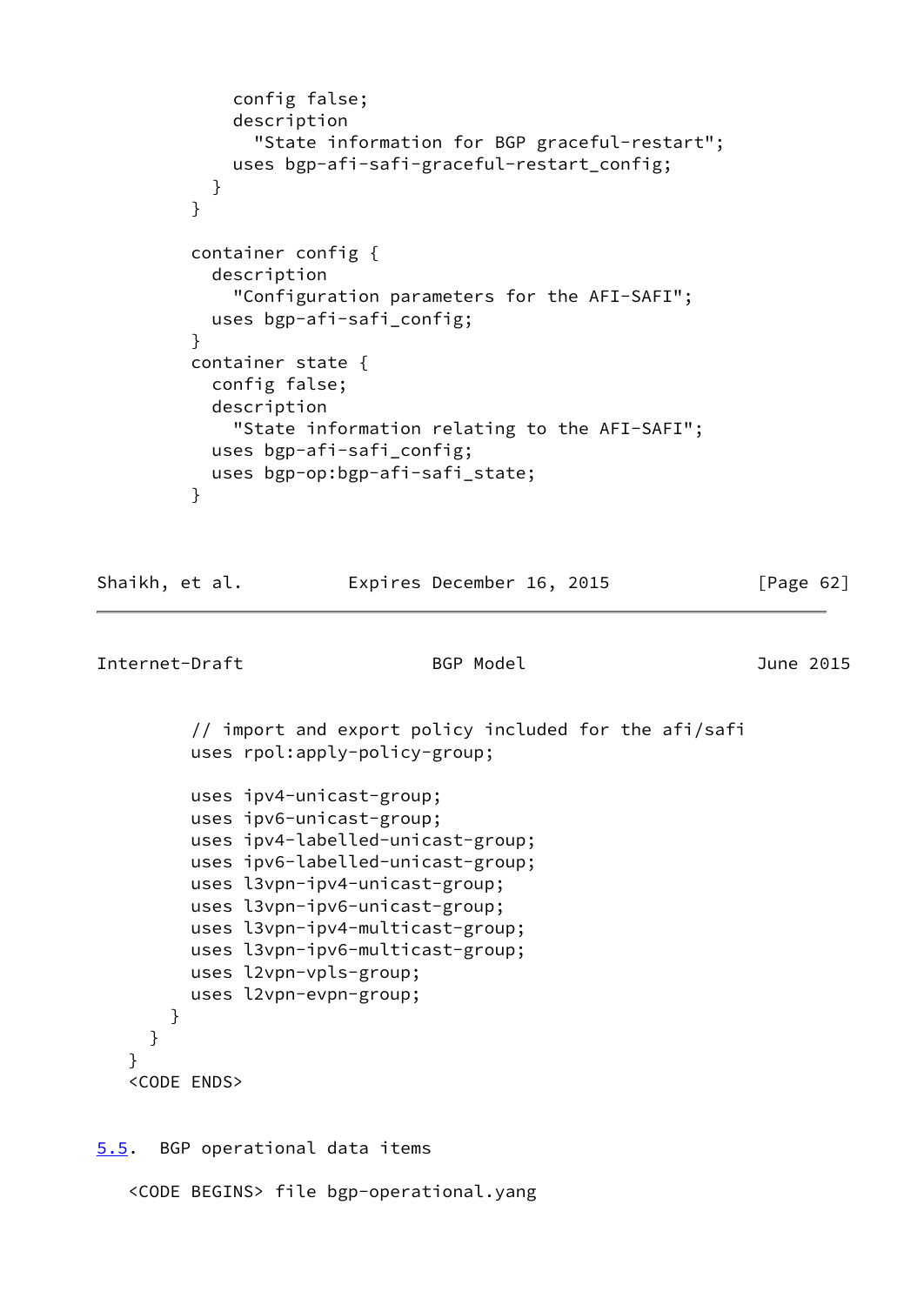```
 module bgp-operational {
     yang-version "1";
     // namespace
      // TODO: change to an ietf or other more generic namespace
     namespace "http://openconfig.net/yang/bgp-operational";
     prefix "bgp-op";
      // import some basic inet types
     import ietf-inet-types { prefix inet; }
      import ietf-yang-types { prefix yang; }
      import bgp-types { prefix bgp-types; }
     // meta
     organization
       "OpenConfig working group";
     contact
       "OpenConfig working group
       netopenconfig@googlegroups.com";
     description
       "This module is part of a YANG model for BGP protocol
Shaikh, et al. Expires December 16, 2015 [Page 63]
Internet-Draft BGP Model June 2015
       configuration, focusing on operational data (i.e., state
       variables) related to BGP operations";
      revision "2015-05-15" {
       description
         "Initial revision";
       reference "TBD";
     }
     // extension statements
     // feature statements
      // identity statements
```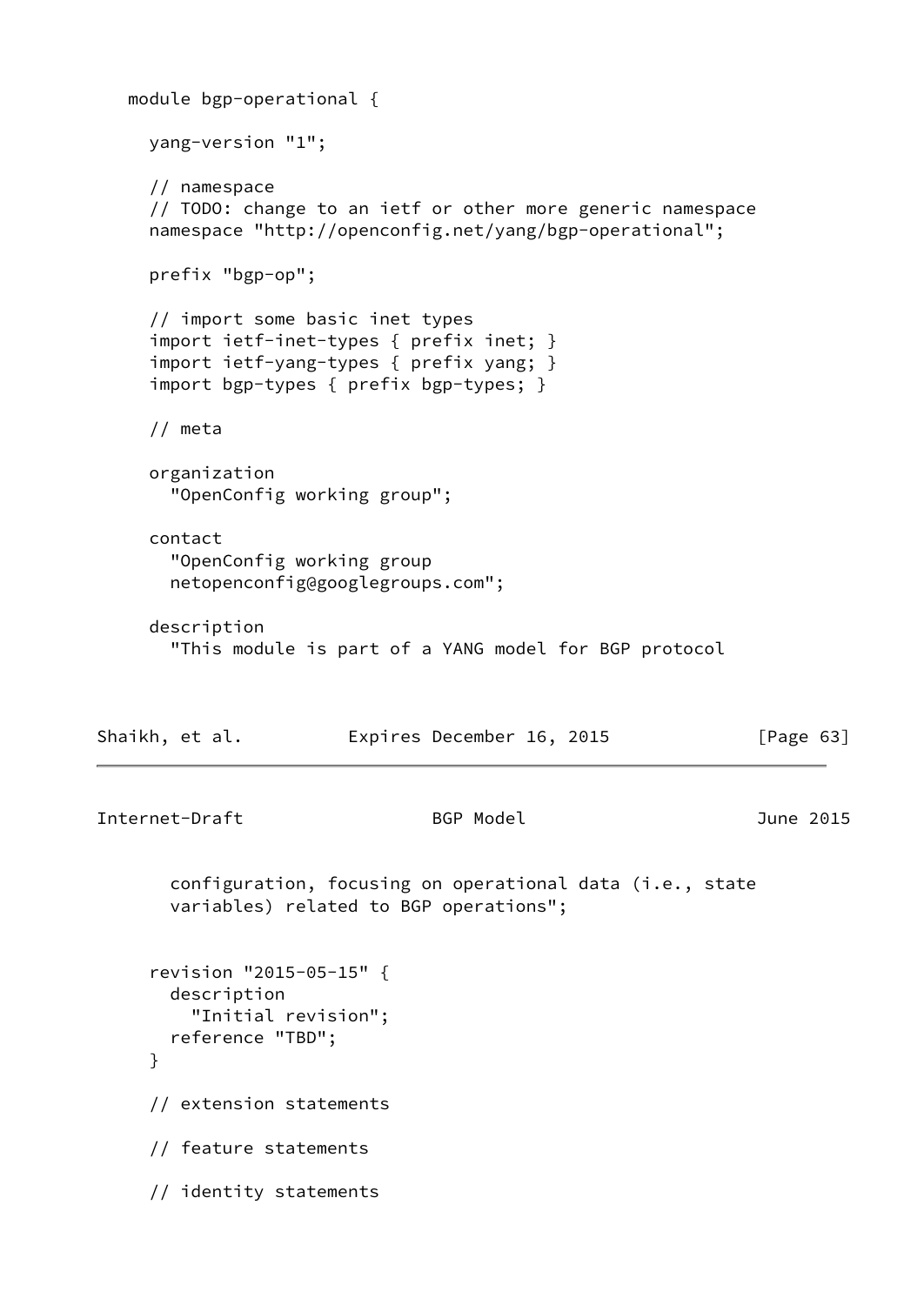```
 // typedef statements
      // grouping statements
     grouping bgp-counters-message-types_common {
       description
          "Grouping of BGP message types, included for re-use
         across counters";
       leaf UPDATE {
         type uint64;
         description
            "Number of BGP UPDATE messages announcing, withdrawing
           or modifying paths exchanged.";
       }
       leaf NOTIFICATION {
         type uint64;
         description
            "Number of BGP NOTIFICATION messages indicating an
           error condition has occurred exchanged.";
       }
     }
     grouping bgp-context-pfx-path-counters_common {
       description
          "Grouping containing common counters relating to prefixes and
         paths";
       leaf total-paths {
         type uint32;
Shaikh, et al. Expires December 16, 2015 [Page 64]
Internet-Draft BGP Model June 2015
         description
            "Total number of BGP paths within the context";
       }
       leaf total-prefixes {
         type uint32;
         description
            "";
```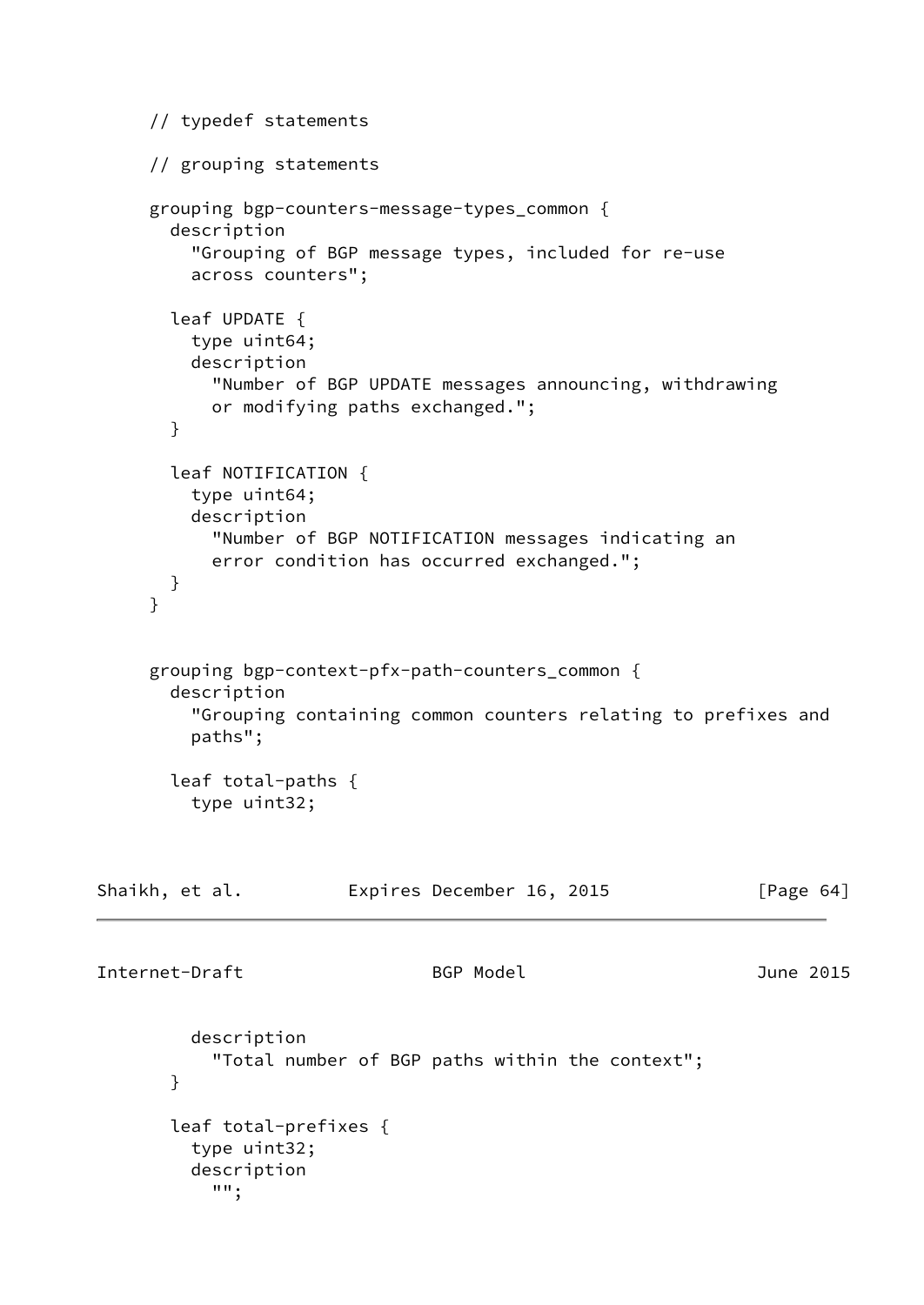```
 }
      }
      grouping bgp-global_state {
        description
          "Grouping containing operational parameters relating to the
          global BGP instance";
        uses bgp-context-pfx-path-counters_common;
      }
      grouping bgp-global-afi-safi_state {
        description
          "Grouping containing operational parameters relating to each
          AFI-SAFI within the BGP global instance";
        uses bgp-context-pfx-path-counters_common;
      }
      grouping bgp-peer-group_state {
        description
          "Grouping containing operational parameters relating to a BGP
          peer group";
        uses bgp-context-pfx-path-counters_common;
      }
      grouping bgp-neighbor_state {
        description
          "Grouping containing operational state variables relating to a
          BGP neighbor";
        leaf session-state {
          type enumeration {
              enum IDLE {
                description
                  "neighbor is down, and in the Idle state of the
                  FSM";
 }
              enum CONNECT {
                description
                  "neighbor is down, and the session is waiting for
                  the underlying transport session to be established";
Shaikh, et al. Expires December 16, 2015 [Page 65]
```
Internet-Draft BGP Model June 2015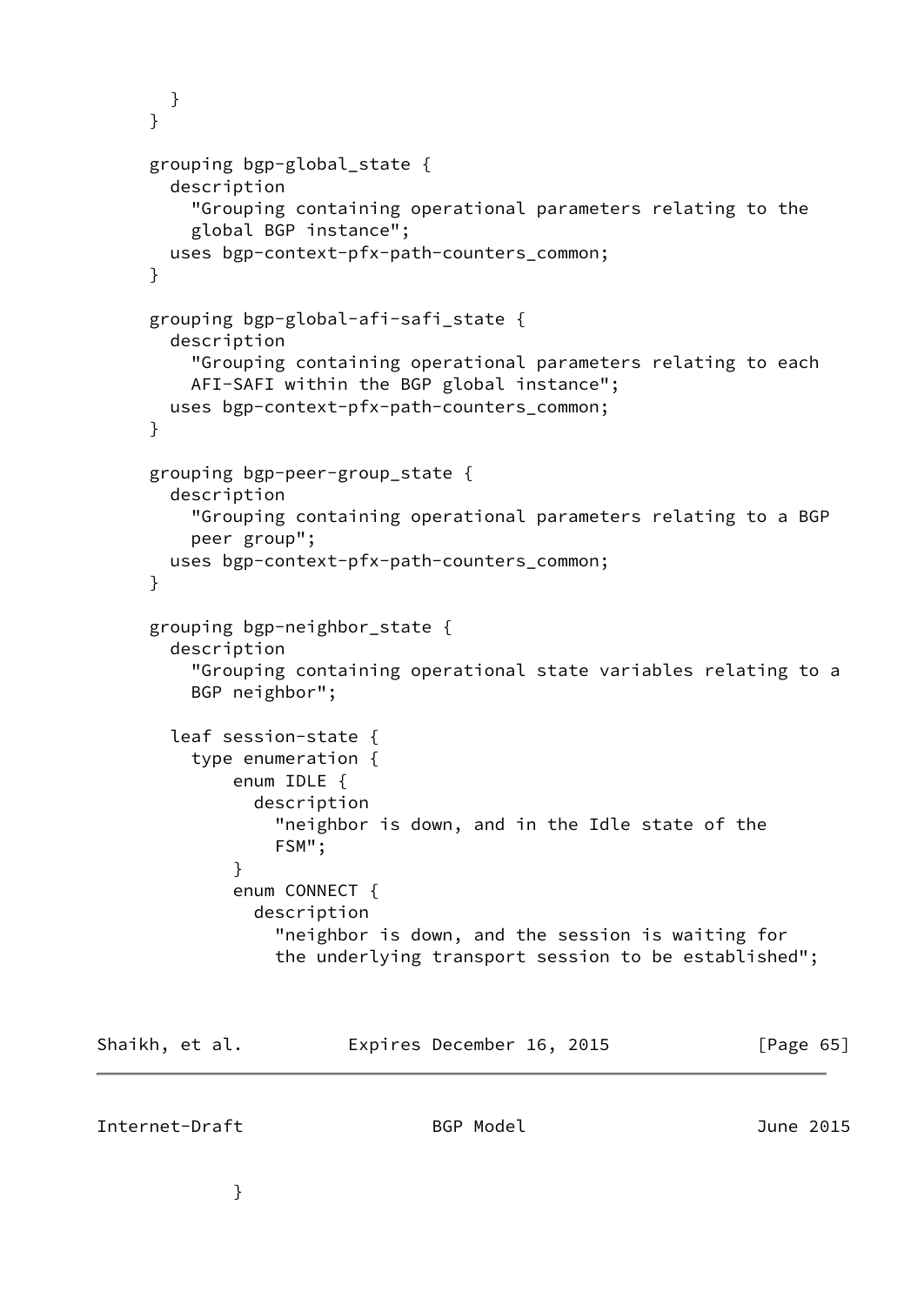```
 enum ACTIVE {
               description
                 "neighbor is down, and the local system is awaiting
                 a conncetion from the remote peer";
 }
             enum OPENSENT {
               description
                 "neighbor is in the process of being established.
                 The local system has sent an OPEN message";
 }
             enum OPENCONFIRM {
               description
                 "neighbor is in the process of being established.
                 The local system is awaiting a NOTIFICATION or
                 KEEPALIVE message";
 }
             enum ESTABLISHED {
               description
                "neighbor is up - the BGP session with the peer is
                 established";
 }
 }
         description
           "Operational state of the BGP peer";
       }
       leaf-list supported-capabilities {
         type identityref {
           base bgp-types:bgp-capability;
 }
         description
           "BGP capabilities negotiated as supported with the peer";
       }
     }
     grouping bgp-neighbor-afi-safi_state {
       description
         "Operational state on a per-AFI-SAFI basis for a BGP
         neighbor";
       leaf active {
         type boolean;
         description
           "This value indicates whether a particular AFI-SAFI has
           been succesfully negotiated with the peer. An AFI-SAFI
           may be enabled in the current running configuration, but a
           session restart may be required in order to negotiate the new
```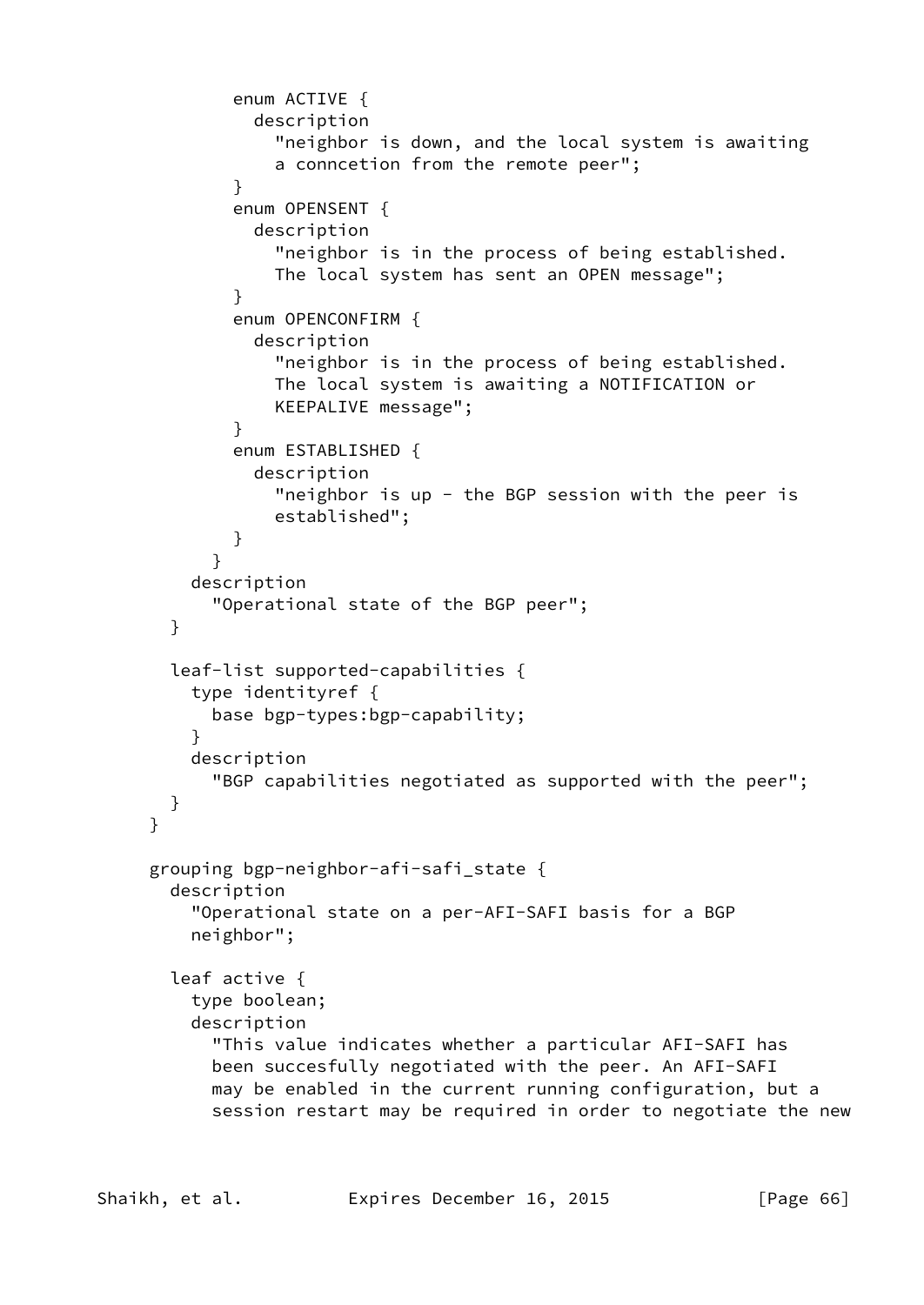```
Internet-Draft BGP Model June 2015
            capability.";
        }
        uses bgp-neighbor-prefix-counters_state;
      }
      grouping bgp-neighbor-prefix-counters_state {
        description
          "Counters for BGP neighbor sessions";
        container prefixes {
          description "Prefix counters for the BGP session";
          leaf received {
            type uint32;
            description
              "The number of prefixes received from the neighbor";
          }
          leaf sent {
            type uint32;
            description
              "The number of prefixes advertised to the neighbor";
          }
          leaf installed {
            type uint32;
            description
              "The number of advertised prefixes installed in the
              Loc-RIB";
          }
        }
      }
      grouping bgp-neighbor-message-counters-sent_state {
        description
          "Counters relating to messages sent to a BGP neighbor";
        uses bgp-counters-message-types_common;
      }
      grouping bgp-neighbor-message-counters-received_state {
        description
          "Counters relating to the mesages received from a BGP
          neighbor";
        uses bgp-counters-message-types_common;
      }
```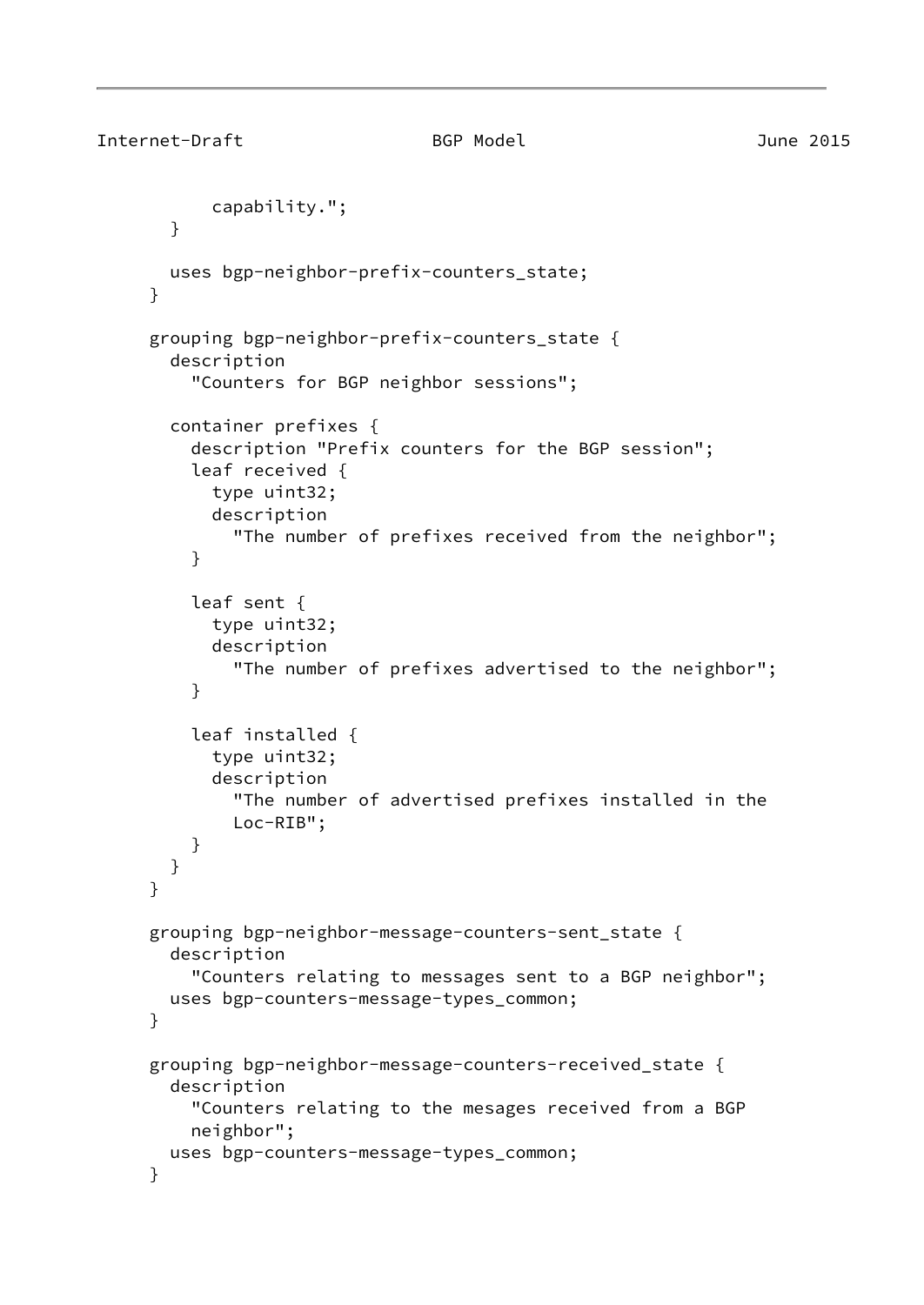grouping bgp-neighbor-queue-counters\_state { description

| Shaikh, et al. | Expires December 16, 2015 | [Page 67] |
|----------------|---------------------------|-----------|
|                |                           |           |

```
Internet-Draft BGP Model June 2015
```
 "Counters relating to the message queues associated with the BGP peer"; leaf input { type uint32; description "The number of messages received from the peer currently queued"; } leaf output { type uint32; description "The number of messages queued to be sent to the peer"; } } grouping bgp-neighbor-transport\_state { description "Operational state parameters relating to the transport session used for the BGP session"; leaf local-port { type inet:port-number; description "Local TCP port being used for the TCP session supporting the BGP session"; } leaf remote-address { type inet:ip-address; description "Remote port being used by the peer for the TCP session supporting the BGP session"; } leaf remote-port { type inet:port-number; description "Remote address to which the BGP session has been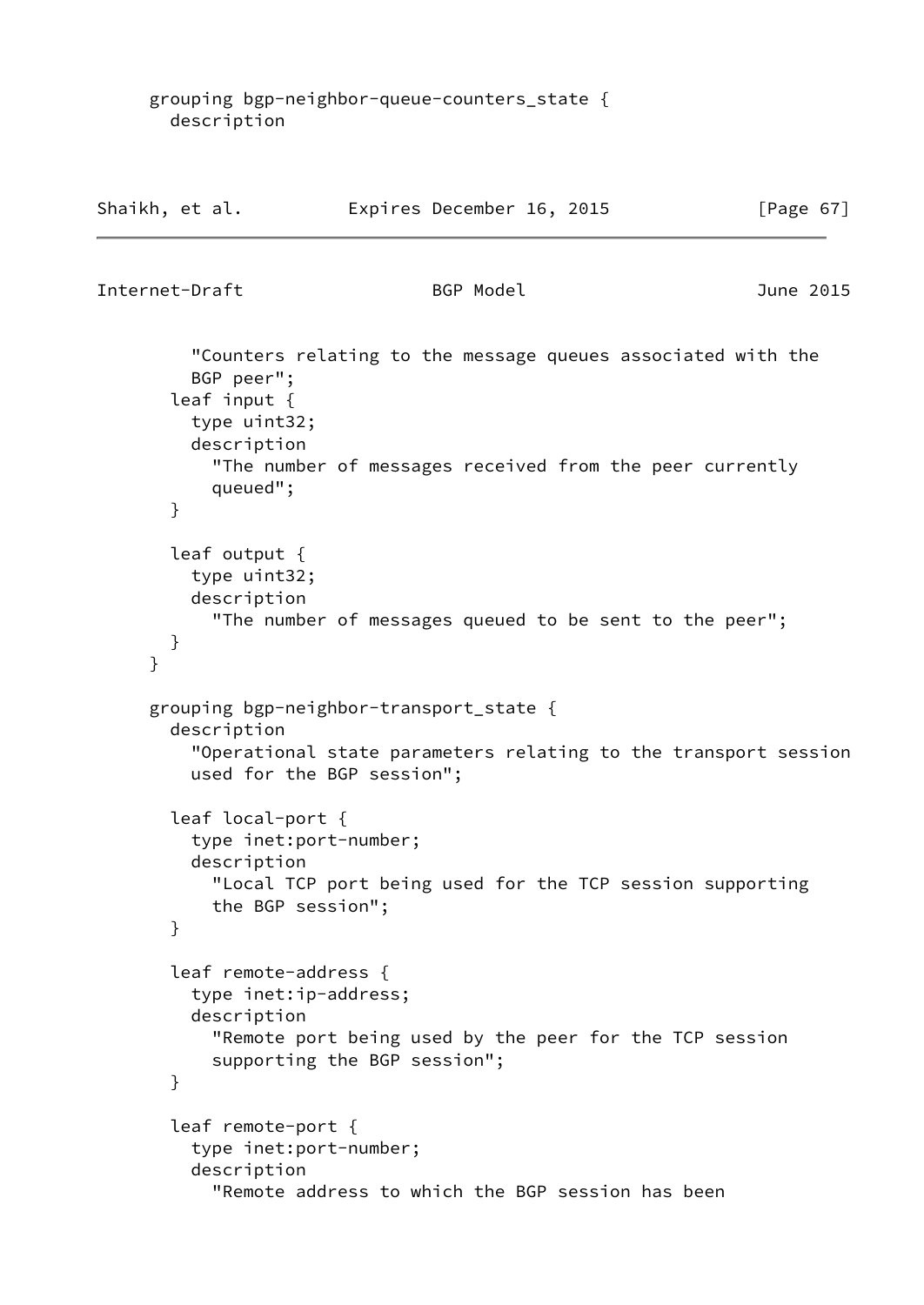```
 established";
       }
     }
     grouping bgp-neighbor-error-handling_state {
       description
          "Operational state parameters relating to enhanced error
         error handling for BGP";
Shaikh, et al. Expires December 16, 2015 [Page 68]
Internet-Draft BGP Model June 2015
       leaf erroneous-update-messages {
         type uint32;
         description
            "The number of BGP UPDATE messages for which the
           treat-as-withdraw mechanism has been applied based
           on erroneous message contents";
       }
     }
     grouping bgp-neighbor-timers_state {
       description
          "Operational state parameters relating to BGP timers associated
         with the BGP session";
       leaf uptime {
         type yang:timeticks;
         description
            "This timer determines the amount of time since the
            BGP last transitioned in or out of the Established
            state";
       }
       leaf negotiated-hold-time {
         type decimal64 {
           fraction-digits 2;
         }
         description
            "The negotiated hold-time for the BGP session";
       }
     }
     grouping bgp-afi-safi_state {
```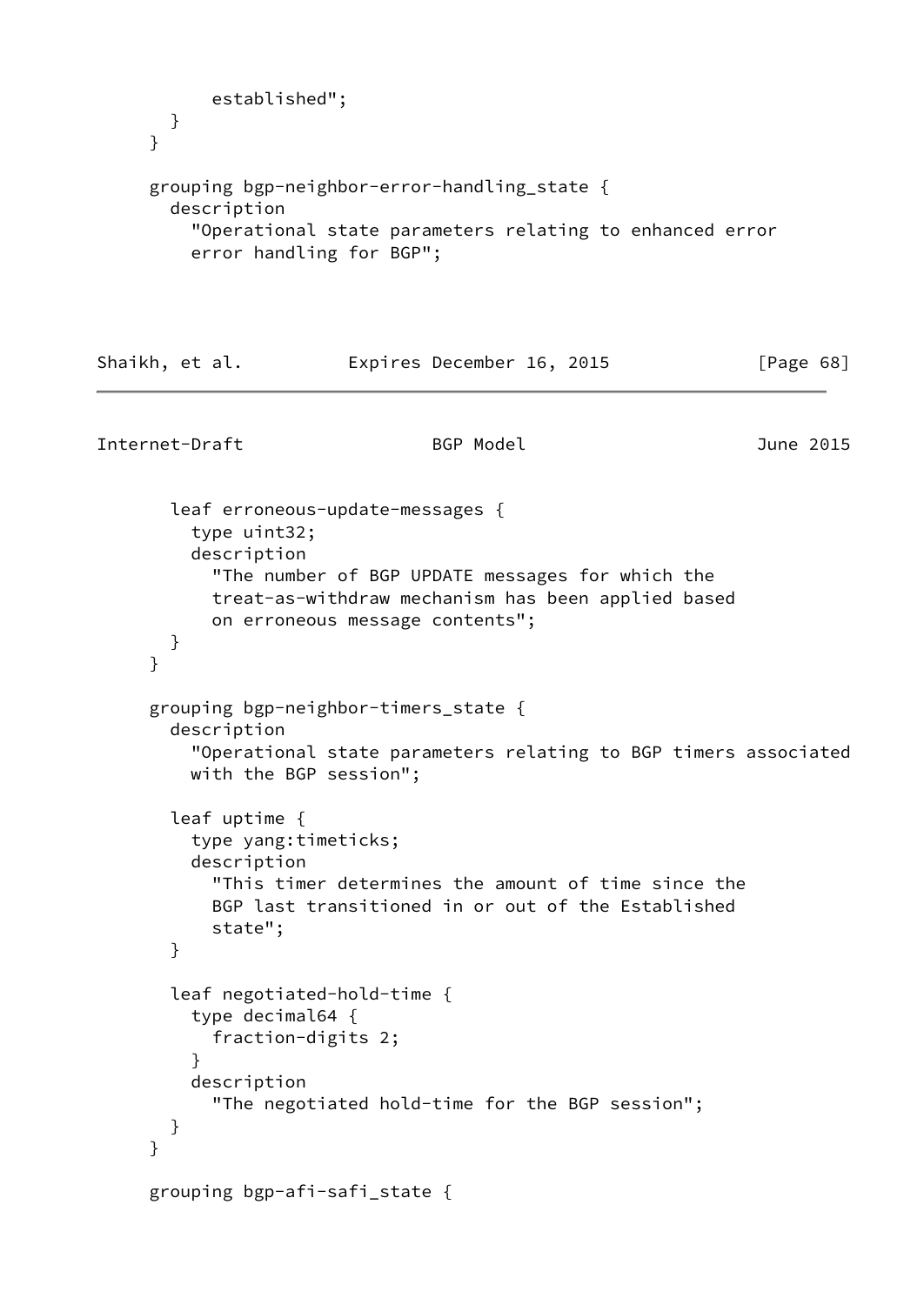```
 description
          "Operational state information relevant to all address
          families that may be carried by the BGP session";
        // placeholder - options in this container are
        // valid in both the global and per-neighbor
        // paths
      }
      grouping bgp-afi-safi-graceful-restart_state {
        description
          "Operational state information relevant to graceful restart
          for BGP";
        leaf peer-restart-time {
Shaikh, et al.           Expires December 16, 2015             [Page 69]
Internet-Draft BGP Model June 2015
          type uint16 {
            range 0..4096;
 }
          description
            "The period of time (advertised by the peer) that
            the peer expects a restart of a BGP session to
            take";
        }
        leaf peer-restarting {
          type boolean;
          description
            "This flag indicates whether the remote neighbor is currently
            in the process of restarting, and hence received routes are
            currently stale";
        }
        leaf local-restarting {
          type boolean;
          description
            "This flag indicates whether the local neighbor is currently
            restarting. The flag is unset after all NLRI have been
            advertised to the peer, and the End-of-RIB (EOR) marker has
            been unset";
        }
```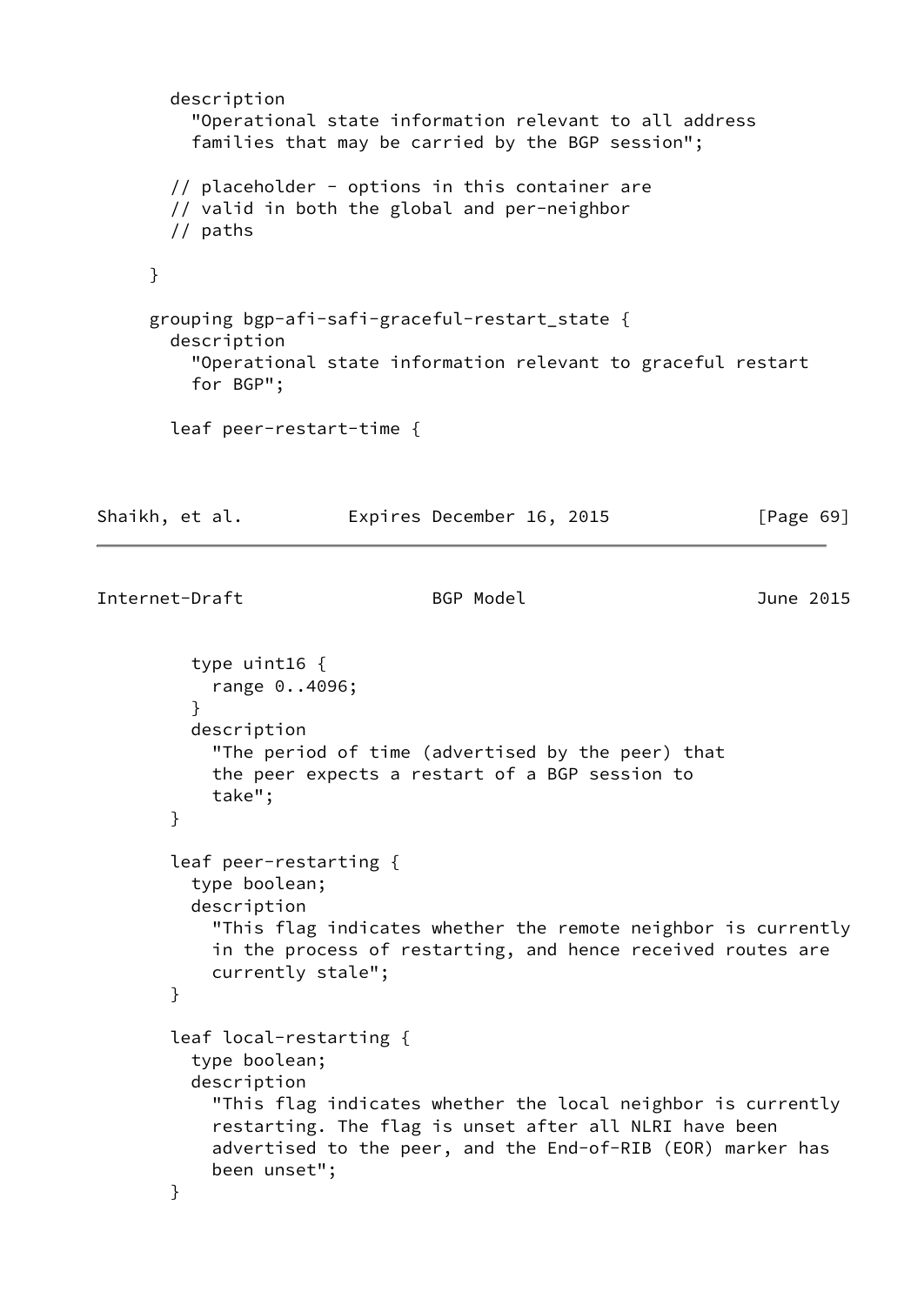```
 leaf mode {
         type enumeration {
           enum HELPER-ONLY {
             description
               "The local router is operating in helper-only mode, and
               hence will not retain forwarding state during a local
               session restart, but will do so during a restart of the
               remote peer";
 }
           enum BILATERAL {
             description
               "The local router is operating in both helper mode, and
               hence retains forwarding state during a remote restart,
               and also maintains forwarding state during local session
               restart";
 }
           enum REMOTE-HELPER {
             description
               "The local system is able to retain routes during restart
               but the remote system is only able to act as a helper";
           }
 }
Shaikh, et al. Expires December 16, 2015 [Page 70]
Internet-Draft BGP Model June 2015
         description
           "Ths leaf indicates the mode of operation of BGP graceful
           restart with the peer";
       }
     }
     grouping bgp-neighbor-afi-safi-graceful-restart_state {
       description
         "Operational state variables relating to the graceful-restart
         mechanism on a per-AFI-SAFI basis";
       leaf received {
         type boolean;
         description
           "This leaf indicates whether the neighbor advertised the
           ability to support graceful-restart for this AFI-SAFI";
       }
```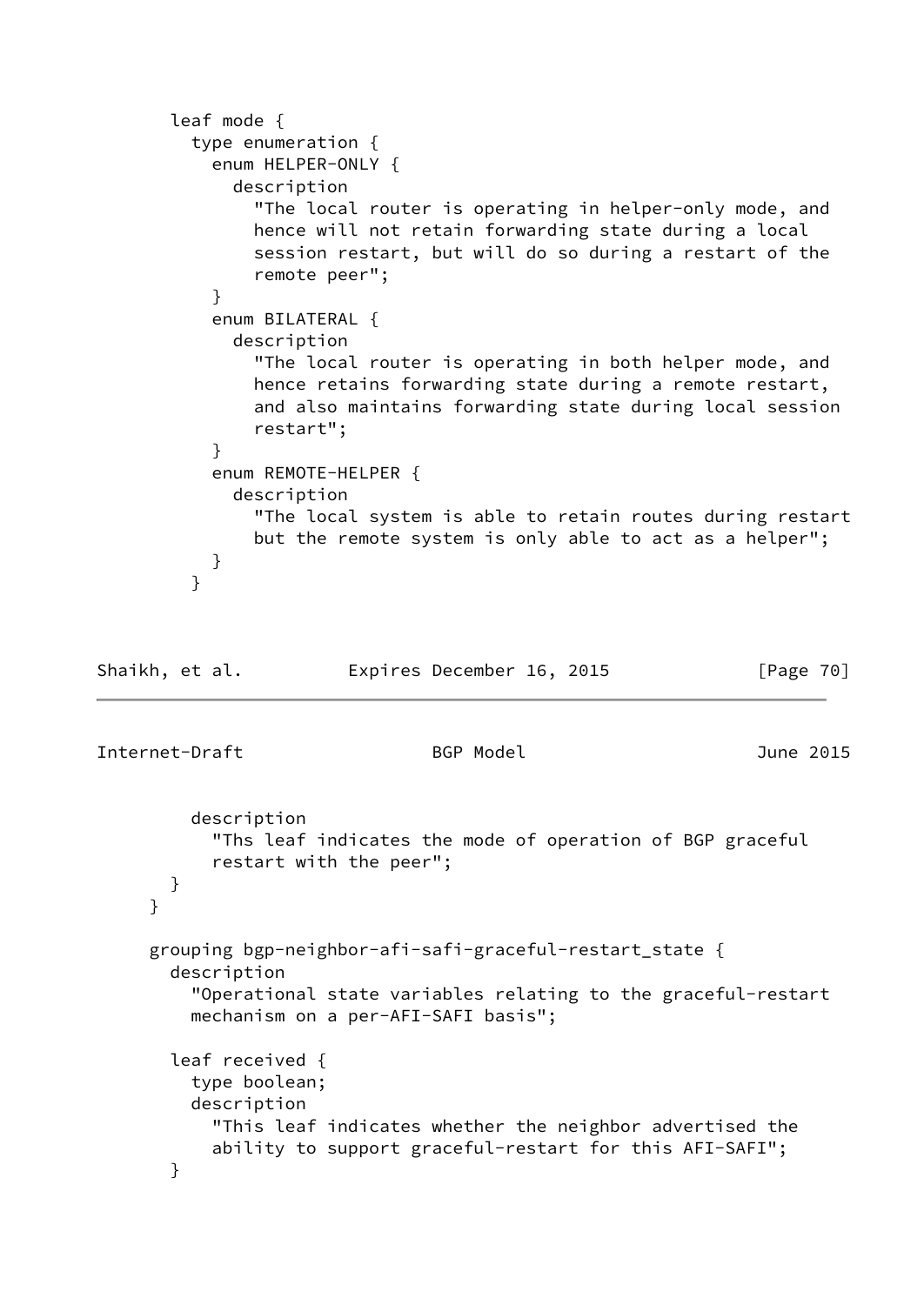```
 leaf advertised {
        type boolean;
        description
          "This leaf indicates whether the ability to support
          graceful-restart has been advertised to the peer";
      }
     }
   }
   <CODE ENDS>
6. References
6.1. Normative references
   [RFC6020] Bjorklund, M., "YANG - A Data Modeling Language for the
            RFC 6020,
            October 2010.
   [RFC6241] Enns, R., Bjorklund, M., Schoenwaelder, J., and A.
            RFC
            6241, June 2011.
   [RFC4271] Rekhter, Y., Li, T., and S. Hares, "A Border Gateway
            Protocol 4 (BGP-4)", RFC 4271, January 2006.
Shaikh, et al. Expires December 16, 2015 [Page 71]
Internet-Draft BGP Model June 2015
   [RFC1997] Chandrasekeran, R., Traina, P., and T. Li, "BGP
           RFC 1997, August 1996.
   [RFC4456] Bates, T., Chen, E., and R. Chandra, "BGP Route
            Reflection: An Alternative to Full Mesh Internal BGP
            (IBGP)", RFC 4456, April 2006.
   [RFC3065] Traina, P., McPherson, D., and J. Scudder, "Autonomous
           RFC 3065, February 2001.
```
[RFC2439] Villamizar, C., Chandra, R., and R. Govindan, "BGP Route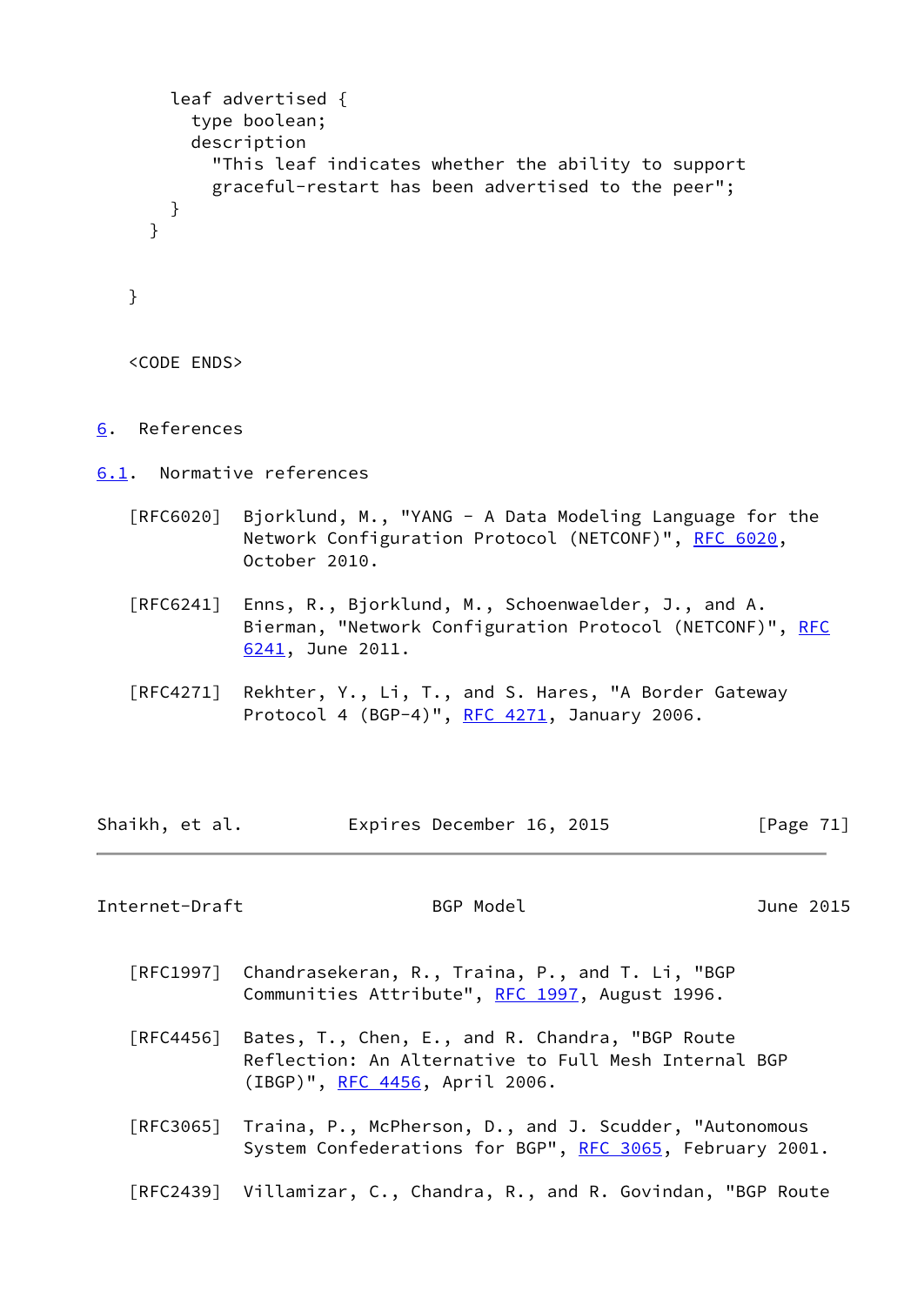Flap Damping", [RFC 2439](https://datatracker.ietf.org/doc/pdf/rfc2439), November 1998.

- [RFC4724] Sangli, S., Chen, E., Fernando, R., Scudder, J., and Y. Rekhter, "Graceful Restart Mechanism for BGP", [RFC 4724](https://datatracker.ietf.org/doc/pdf/rfc4724), January 2007.
- [RFC6811] Mohapatra, P., Scudder, J., Ward, D., Bush, R., and R. Austein, "BGP Prefix Origin Validation", [RFC 6811,](https://datatracker.ietf.org/doc/pdf/rfc6811) January 2013.
- [RFC4760] Bates, T., Chandra, R., Katz, D., and Y. Rekhter, "Multiprotocol Extensions for BGP-4", [RFC 4760](https://datatracker.ietf.org/doc/pdf/rfc4760), January 2007.
- [RFC6991] Schoenwaelder, J., "Common YANG Data Types", [RFC 6991](https://datatracker.ietf.org/doc/pdf/rfc6991), July 2013.
- [RFC3688] Mealling, M., "The IETF XML Registry", [BCP 81](https://datatracker.ietf.org/doc/pdf/bcp81), [RFC 3688](https://datatracker.ietf.org/doc/pdf/rfc3688), January 2004.
- <span id="page-81-2"></span><span id="page-81-0"></span>[6.2](#page-81-0). Informative references
	- [I-D.openconfig-netmod-opstate]

 Shakir, R., Shaikh, A., and M. Hines, "Consistent Modeling of Operational State Data in YANG", [draft-openconfig](https://datatracker.ietf.org/doc/pdf/draft-openconfig-netmod-opstate-00) [netmod-opstate-00](https://datatracker.ietf.org/doc/pdf/draft-openconfig-netmod-opstate-00) (work in progress), March 2015.

<span id="page-81-3"></span>[I-D.shaikh-rtgwg-policy-model]

 Shaikh, A., Shakir, R., D'Souza, K., and C. Chase, "Routing Policy Configuration Model for Service Provider Networks", [draft-shaikh-rtgwg-policy-model-00](https://datatracker.ietf.org/doc/pdf/draft-shaikh-rtgwg-policy-model-00) (work in progress), January 2015.

| Shaikh, et al. | Expires December 16, 2015 | [Page $72$ ] |
|----------------|---------------------------|--------------|
|                |                           |              |

Internet-Draft BGP Model June 2015

## <span id="page-81-1"></span>[Appendix A.](#page-81-1) Acknowledgements

 The authors are grateful for valuable contributions to this document and the associated models from: Ebben Aires, Pavan Beeram, Chris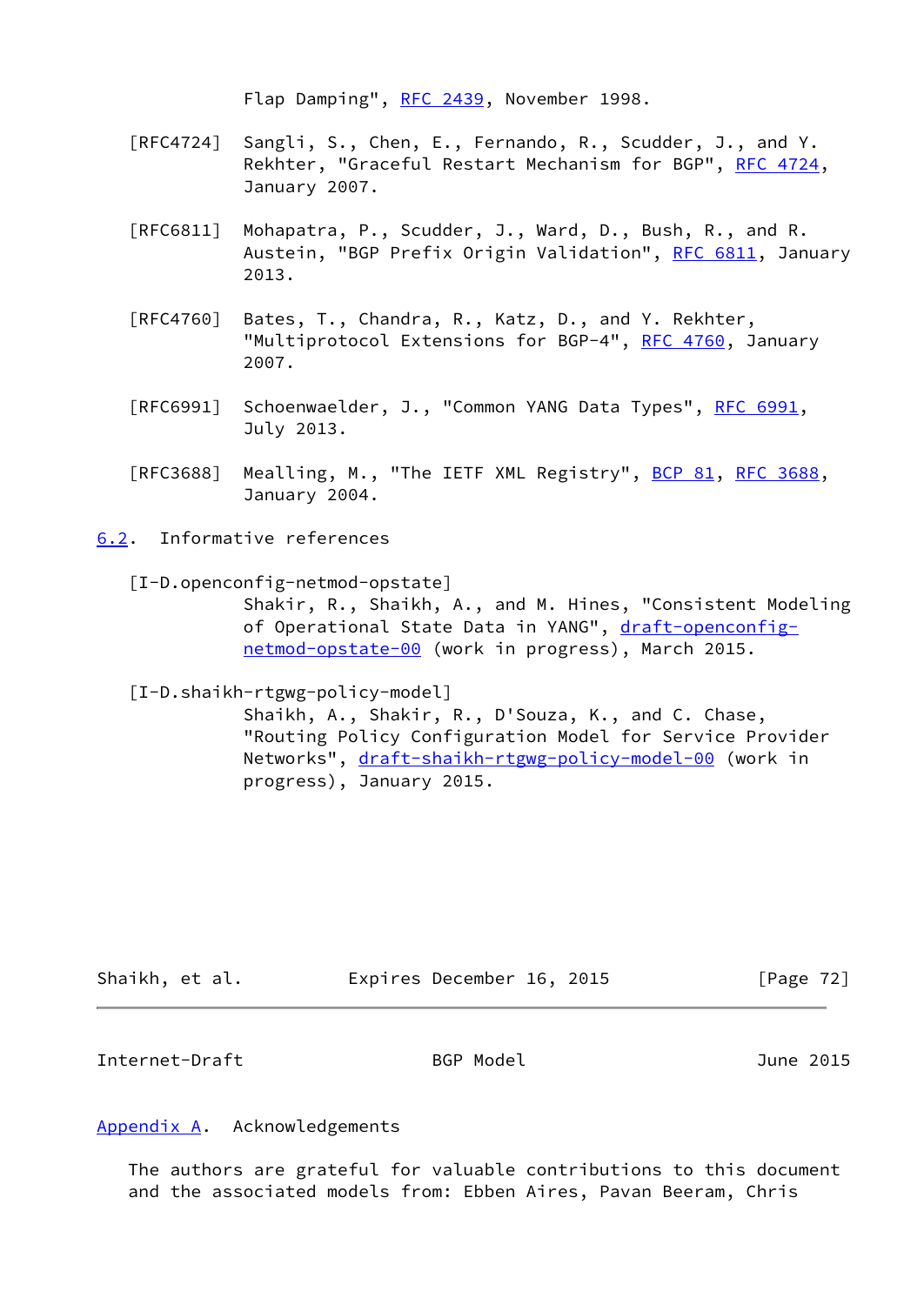Chase, Ed Crabbe, Luyuan Fang, Bill Fenner, Akshay Gattani, Josh George, Vijay Gill, Jeff Haas, Dhanendra Jain, Ina Minei, Carl Moberg, Ashok Narayanan, Einar Nilsen-Nygaard, Adam Simpson, Puneet Sood, Jason Sterne, Jim Uttaro, and Gunter Vandevelde.

<span id="page-82-0"></span>[Appendix B.](#page-82-0) Change summary

<span id="page-82-1"></span>[B.1](#page-82-1). Changes between revisions -01 and -02

 The -02 revision generally does not affect the structure of the model, but there are a number of changes that improve clarity, or simplify mappings to implementations.

- o Reorganized modules to move BGP-specific types, including policy related types, to the bgp-types module.
- o Added ability to configure route selection options at the global level. Removed route selection options from per-neighbor AFI-SAFI since it is not widely implemented.
- o Removed a number of presence containers (e.g., in AFI-SAFI, graceful-restart, and multipath). Presence has been replaced with an explicit 'enabled' leaf to simplify semantics of inheritance and override in other parts of the BGP hieararchy.
- o Fixed inconsistencies with use-multiple-paths config. Added 'enabled' leaves with default false.
- o Updated top level list key to be a leafref in most lists for consistency with the operational state modeling approach outlined in [[I-D.openconfig-netmod-opstate\]](#page-81-2).
- o Some minor renaming / restructuring of routing policy defined-sets and apply-policy container.
- o Added ability to increment/decrement MED value in BGP policy statement actions.
- o Changed local-address leaf to be a union which can specify either an IP address, or be a reference to an interface.
- o Changed ebgp-multihop to add 'enabled' leaf and TTL behavior.

Shaikh, et al. **Expires December 16, 2015** [Page 73]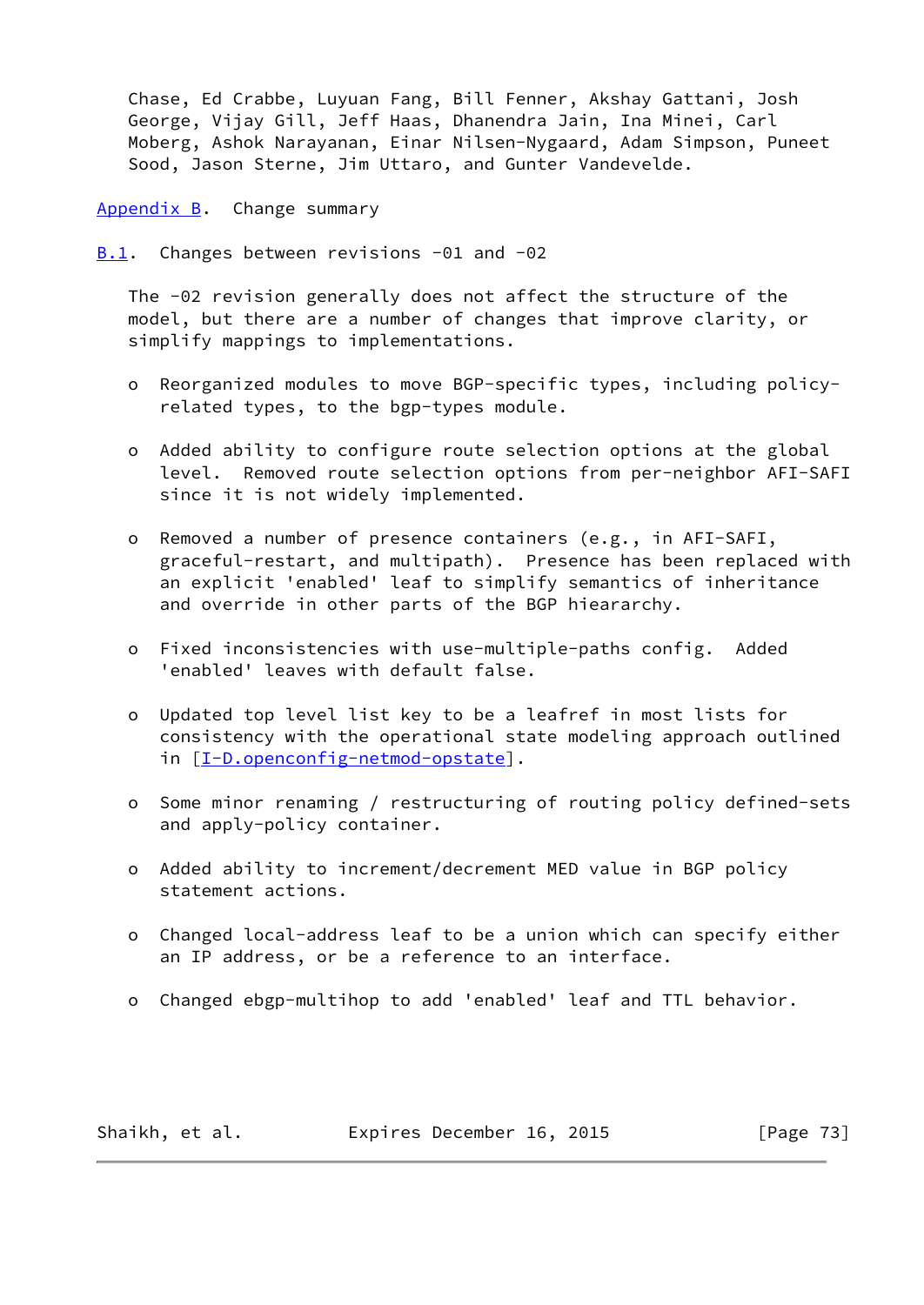- o Changed BGP well-known communities from a enumeration to a identity. Also made consistent with IANA-defined standard well known communities.
- o Remove enumeration values from BGP origin type given the disagreement in [RFC 4271](https://datatracker.ietf.org/doc/pdf/rfc4271) and [RFC 4273](https://datatracker.ietf.org/doc/pdf/rfc4273).
- o Added an additional match-options enumerated type for sets that only support ANY | INVERT, but not ALL behavior.
- o Modified prefix-sets to use inet:ip-prefix type and removed range checking on masklength-range (also added 'exact' specifier for masklength range).
- o Removed send-update-delay timer leaf. Desired behavior is reflected by minimum-advertisement-interval, i.e., MRAI.
- o Changed allow-own-as leaf to allow specification of a number of occurrences -- some implementations only support 0 or 1, i.e., equivalent of a boolean but several others support multiple occurrences.
- <span id="page-83-0"></span>[B.2](#page-83-0). Changes between revisions -00 and -01

 The -01 revision reflects a number of changes, many based on feedback from implementors of the model on various routing platforms.

- o Refactored model to explicitly provide 'config' and 'state' containers at each leaf node to enable consistent and predictable access to operational state data corresponding to configuration data. This is based on the model design in [[I-D.openconfig-netmod-opstate\]](#page-81-2).
- o Refactored multiprotocol module with explicit set of supported AFI-SAFI combinations (using YANG identities) in a flattened list. Focus was on common config with more AFI-SAFI specific configuration forthcoming in future revisions.
- o Refactored BGP policy module to work with a new general routing policy model [\[I-D.shaikh-rtgwg-policy-model](#page-81-3)] by augmenting it with BGP-specific policy options (conditions, actions, and defined sets).
- o Added enclosing containers to lists (e.g., neighbors, peer-groups, and AFI-SAFI)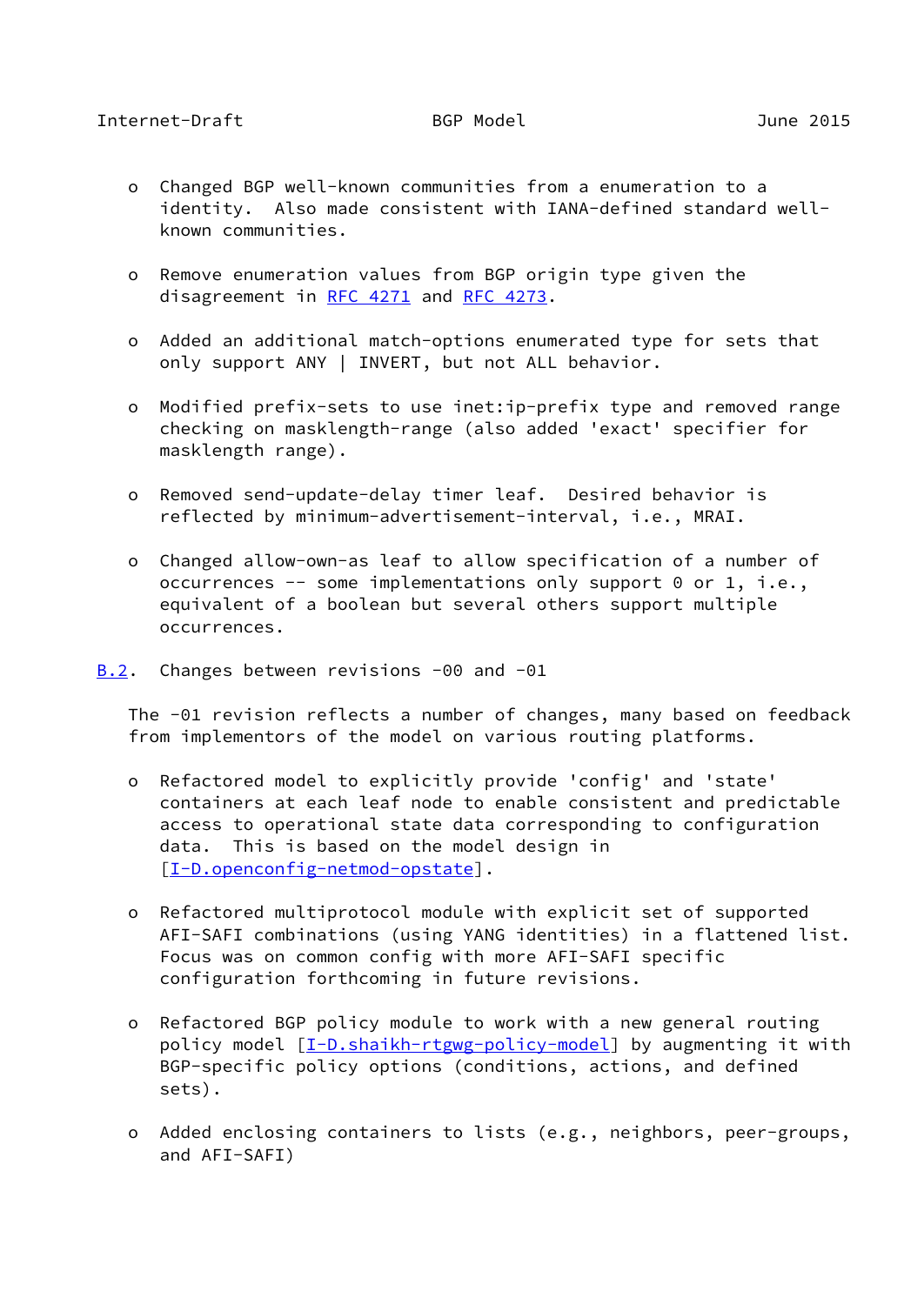Internet-Draft BGP Model BGP Model June 2015

- o Removed neighbor configuration from the peer-group hierarchy. Neighbor configuration now has a peer-group leaf which references the peer group to which the neighbor belongs.
- o Several new configuration items added to base bgp module, including adding some configuration items to the global hierarchy level.

Authors' Addresses

 Anees Shaikh (editor) Google 1600 Amphitheatre Pkwy Mountain View, CA 94043 US Email: aashaikh@google.com Rob Shakir (editor) BT pp. C3L, BT Centre 81, Newgate Street London EC1A 7AJ UK Email: rob.shakir@bt.com URI: <http://www.bt.com/> Keyur Patel (editor) Cisco 170 W. Tasman Drive San Jose, CA 95134 USA Email: keyupate@cisco.com Susan Hares (editor)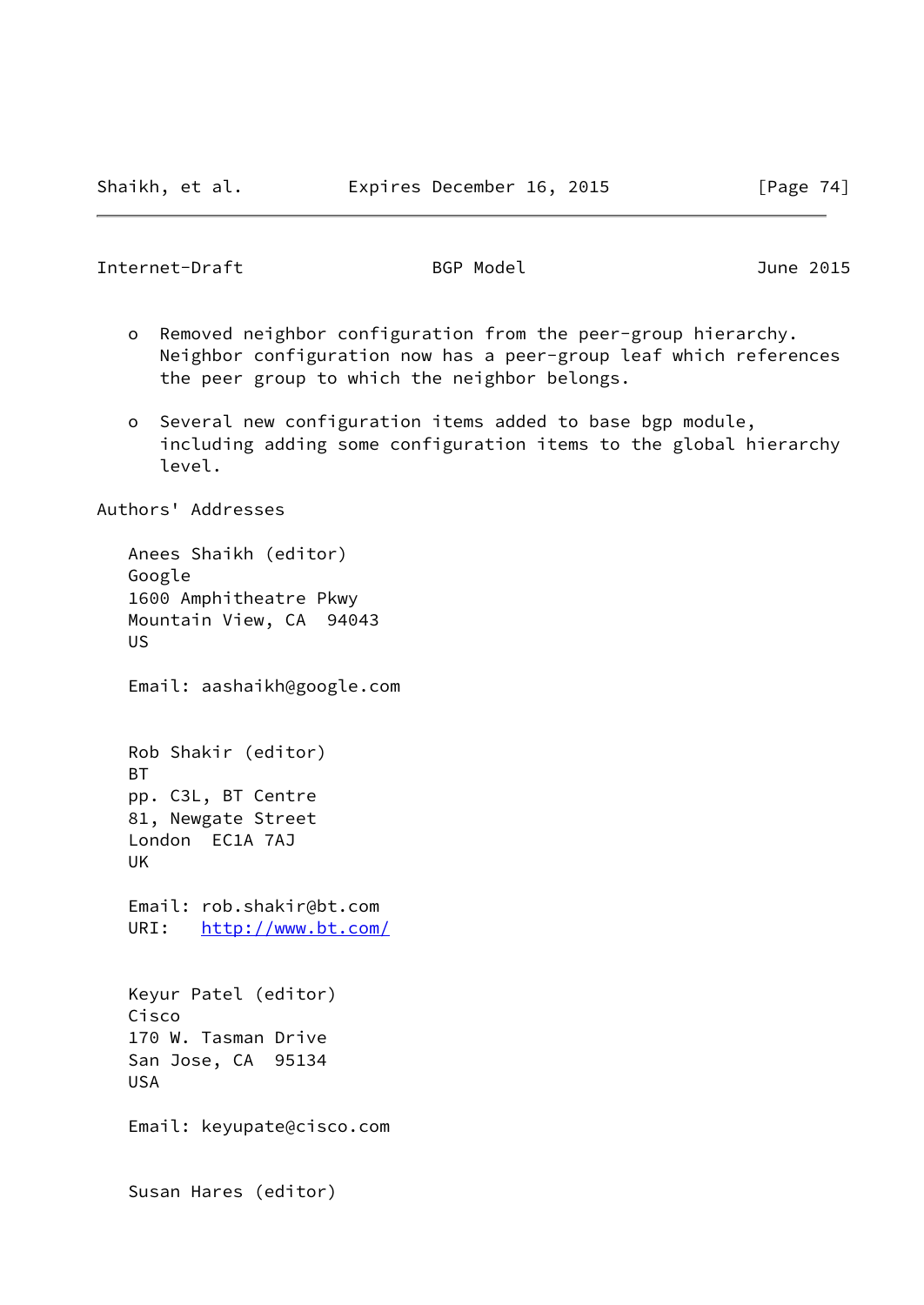Huawei 7453 Hickory Hill Saline, MI 48176 USA

Email: shares@ndzh.com

| Shaikh, et al. | Expires December 16, 2015 | [Page 75] |
|----------------|---------------------------|-----------|
|                |                           |           |

Internet-Draft BGP Model June 2015 Kevin D'Souza AT&T 200 S. Laurel Ave Middletown, NJ US Email: kd6913@att.com Deepak Bansal Microsoft 205 108th Ave. NE, Suite 400 Bellevue, WA US Email: dbansal@microsoft.com Alexander Clemm Cisco 170 W. Tasman Drive San Jose, CA 95134 USA Email: alex@cisco.com Aleksandr Zhdankin Cisco 170 W. Tasman Drive San Jose, CA 95134 USA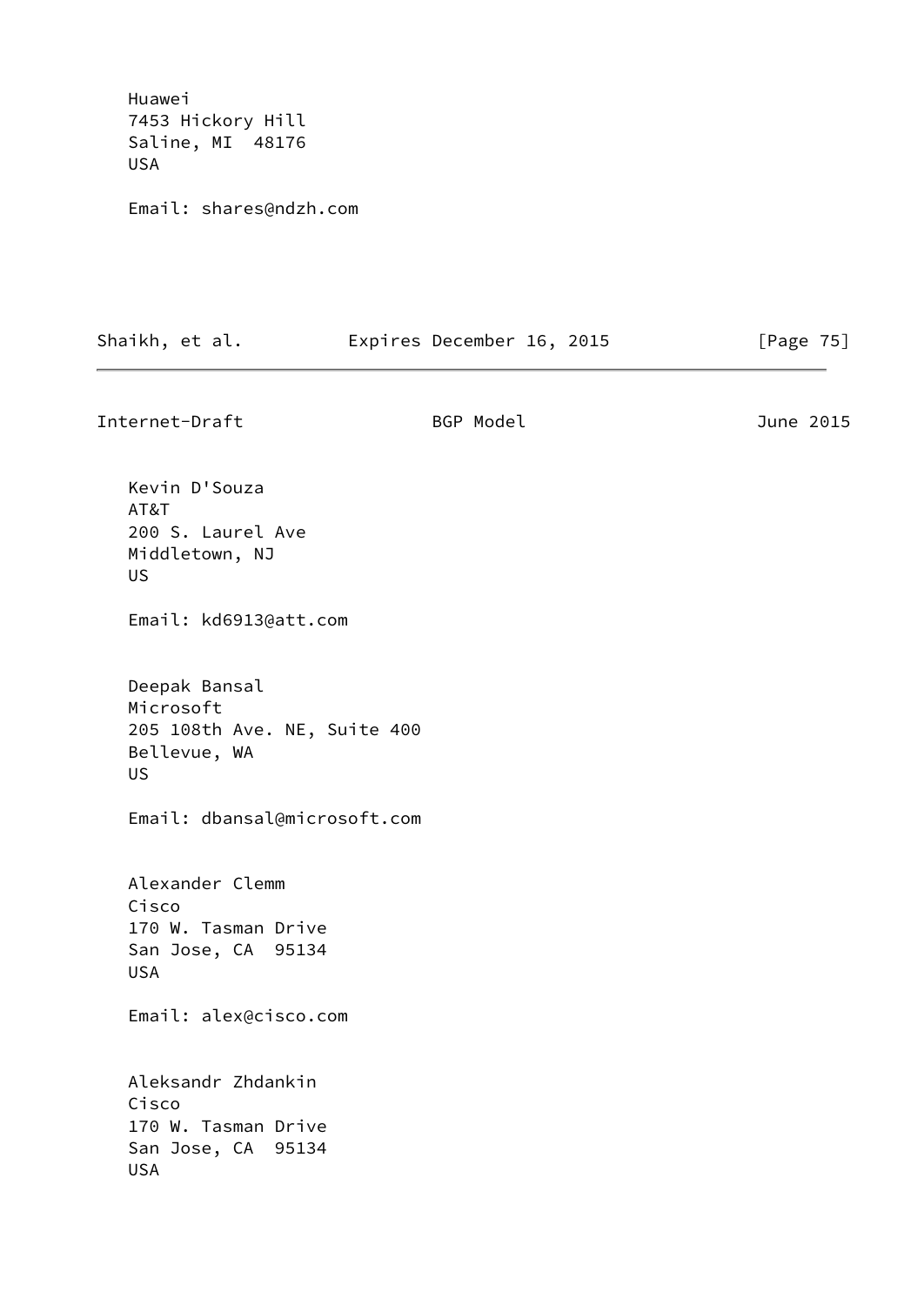Email: azhdanki@cisco.com

 Mahesh Jethanandani Ciena 1741 Technology Drive San Jose, CA 95110 USA

Email: mjethanandani@gmail.com

| Shaikh, et al. | Expires December 16, 2015 | [Page $76$ ] |  |
|----------------|---------------------------|--------------|--|
|                |                           |              |  |

Internet-Draft BGP Model BGP Model June 2015

 Xyfeng Liu Ericsson 1595 Spring Hill Road, Suite 500 Vienna, VA 22182 USA

Email: xufeng.liu@ericsson.com